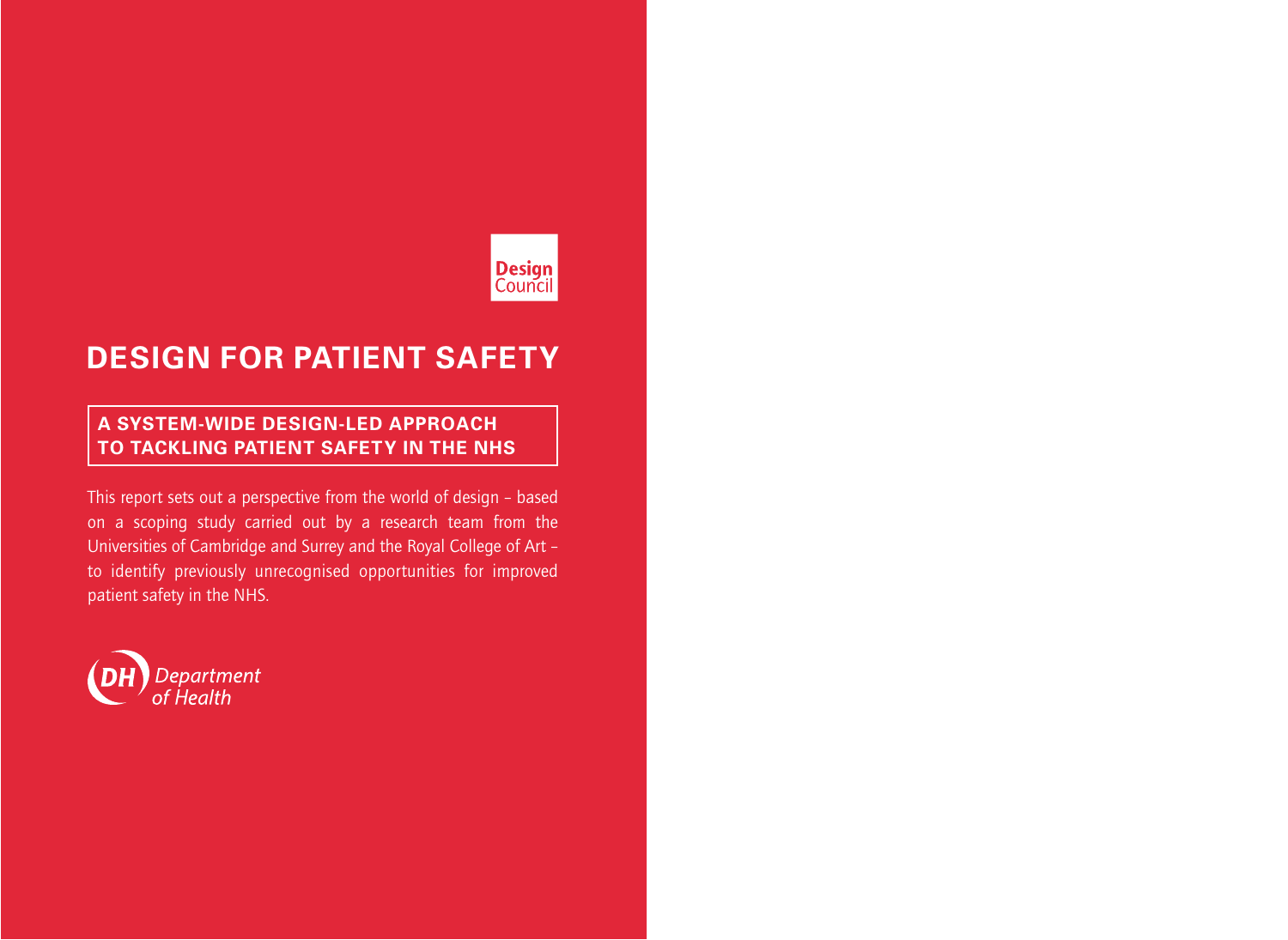## **DH INFORMATION READER BOX**

| <b>POLICY</b>       | <b>ESTATES</b>             |
|---------------------|----------------------------|
| <b>HR/WORKFORCE</b> | <b>PERFORMANCE</b>         |
| <b>MANAGEMENT</b>   | <b>IM &amp; T</b>          |
| <b>PLANNING</b>     | <b>FINANCE</b>             |
| <b>CLINICAL</b>     | <b>PARTNERSHIP WORKING</b> |

| <b>DOCUMENT PURPOSE POLICY</b> |                                                                                                                                                                                                                                                                                                       |                                                                                                                                                                                                                     |      |
|--------------------------------|-------------------------------------------------------------------------------------------------------------------------------------------------------------------------------------------------------------------------------------------------------------------------------------------------------|---------------------------------------------------------------------------------------------------------------------------------------------------------------------------------------------------------------------|------|
| <b>ROCR REF</b>                |                                                                                                                                                                                                                                                                                                       | <b>GATEWAY REF</b>                                                                                                                                                                                                  | 1741 |
| TITLE                          | <b>DESIGN FOR PATIENT SAFETY</b>                                                                                                                                                                                                                                                                      |                                                                                                                                                                                                                     |      |
| <b>AUTHOR</b>                  | THE DEPARTMENT OF HEALTH AND THE DESIGN COUNCIL<br><b>BASED ON A SCOPING STUDY BY: BUCKLE P, CLARKSON PJ,</b><br>COLEMAN R, LANE R, STUBBS D, WARD J, JARRETT J AND<br><b>BOUND J</b>                                                                                                                 |                                                                                                                                                                                                                     |      |
| <b>PUBLICATION DATE</b>        | 08 OCT 2003                                                                                                                                                                                                                                                                                           |                                                                                                                                                                                                                     |      |
| <b>TARGET AUDIENCE</b>         | ALL THOSE WHOSE STRATEGIC DECISIONS CAN AFFECT THE<br><b>SAFETY OF NHS PATIENTS</b>                                                                                                                                                                                                                   |                                                                                                                                                                                                                     |      |
| <b>CIRCULATION LIST</b>        | <b>MEDICAL DIRECTORS, DIRECTORS OF NURSING,</b><br>DIRECTORS OF HR. COMMUNICATIONS LEADS. DIRS OF<br>MODERNISATION, DH AGENCIES, PURCHASING LEADS,<br>CHIEF PHARMACY MANAGERS, MEDICAL DEVICES AND<br>PHARMACEUTICAL INDUSTRIES, DESIGN INDUSTRY,<br><b>ACADEMIC INSTITUTIONS, AND ROYAL COLLEGES</b> |                                                                                                                                                                                                                     |      |
| <b>DESCRIPTION</b>             |                                                                                                                                                                                                                                                                                                       | THIS REPORT SETS OUT A PERSPECTIVE FROM THE WORLD<br>OF DESIGN TO IDENTIFY PREVIOUSLY UNRECOGNISED<br><b>OPPORTUNITIES FOR IMPROVED PATIENT SAFETY IN THE</b><br>NHS. TOGETHER WITH AN INITIAL GOVERNMENT RESPONSE. |      |
| <b>CROSS REF</b>               |                                                                                                                                                                                                                                                                                                       | <b>BUILDING A SAFER NHS FOR PATIENTS (DH 2001)</b><br>WWW.DOH.GOV.UK/BUILDSAFENHS                                                                                                                                   |      |
| <b>SUPERCEDED DOCS</b>         |                                                                                                                                                                                                                                                                                                       |                                                                                                                                                                                                                     |      |
| <b>ACTION REQUIRED</b>         | N/A                                                                                                                                                                                                                                                                                                   |                                                                                                                                                                                                                     |      |
| <b>TIMING</b>                  |                                                                                                                                                                                                                                                                                                       |                                                                                                                                                                                                                     |      |
| <b>CONTACT DETAILS</b>         | <b>DAVID KNIGHT</b><br><b>PATIENT SAFETY TEAM</b><br><b>DEPARTMENT OF HEALTH</b><br><b>LONDON</b><br><b>SE1 6LH</b><br>+44 (0)20 7972 6555                                                                                                                                                            | <b>SKIPTON HOUSE, 80 LONDON ROAD</b><br>DAVID.KNIGHT@DOH.GSI.GOV.UK                                                                                                                                                 |      |
| <b>FOR RECIPIENTS LISE</b>     |                                                                                                                                                                                                                                                                                                       |                                                                                                                                                                                                                     |      |

#### **FOR RECIPIENTS USE**

© Crown copyright 2003

First published October 2003

Produced by the Department of Health and the Design Council

The text of this document may be reproduced without formal permission or charge for personal or in-house use. www.doh.gov.uk /designforpatientsafety

**DESIGN FOR PATIENT SAFETY**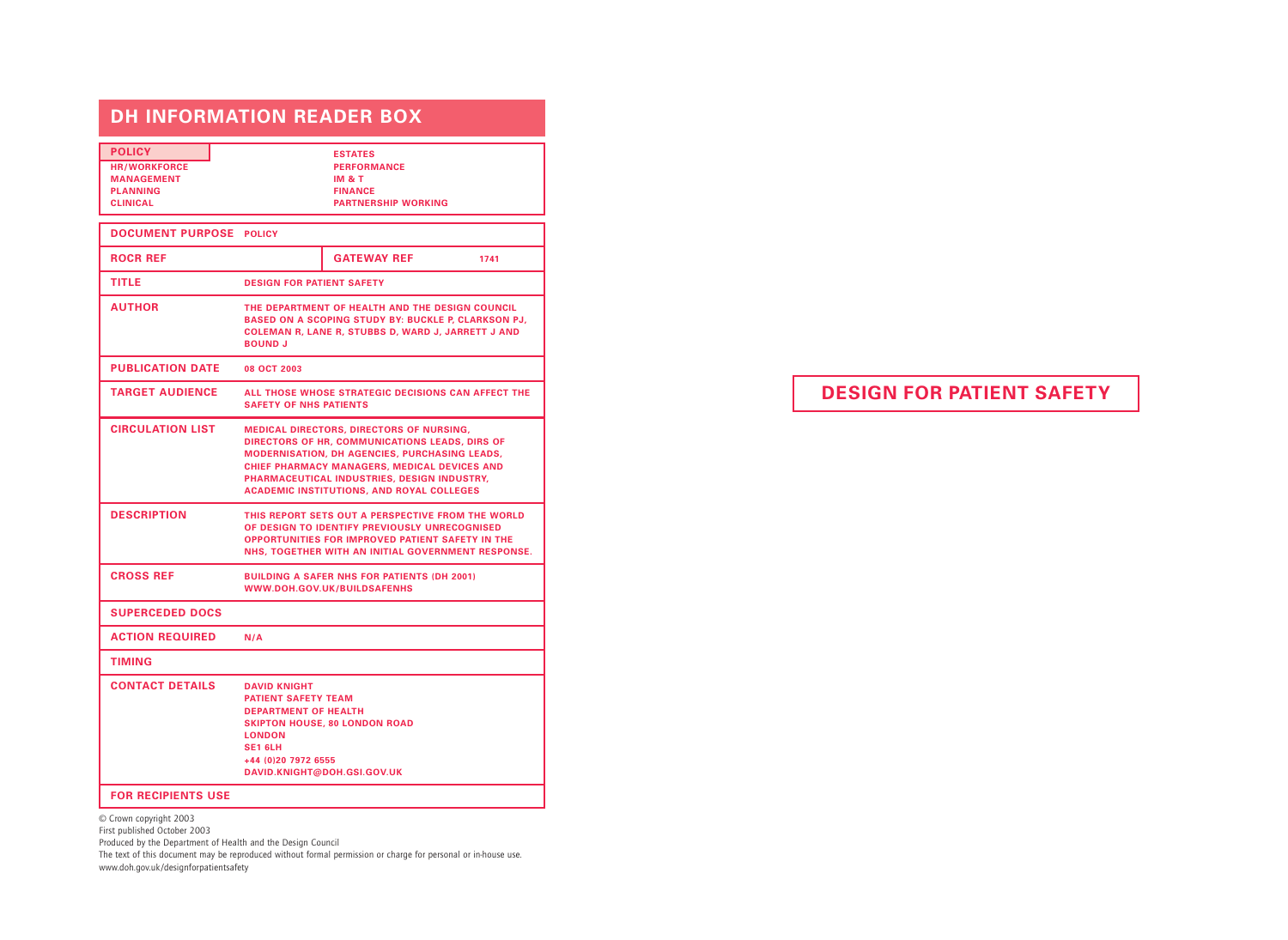## **DESIGN FOR PATIENT SAFETY**

**A SYSTEM-WIDE DESIGN-LED APPROACH TO TACKLING PATIENT SAFETY IN THE NHS**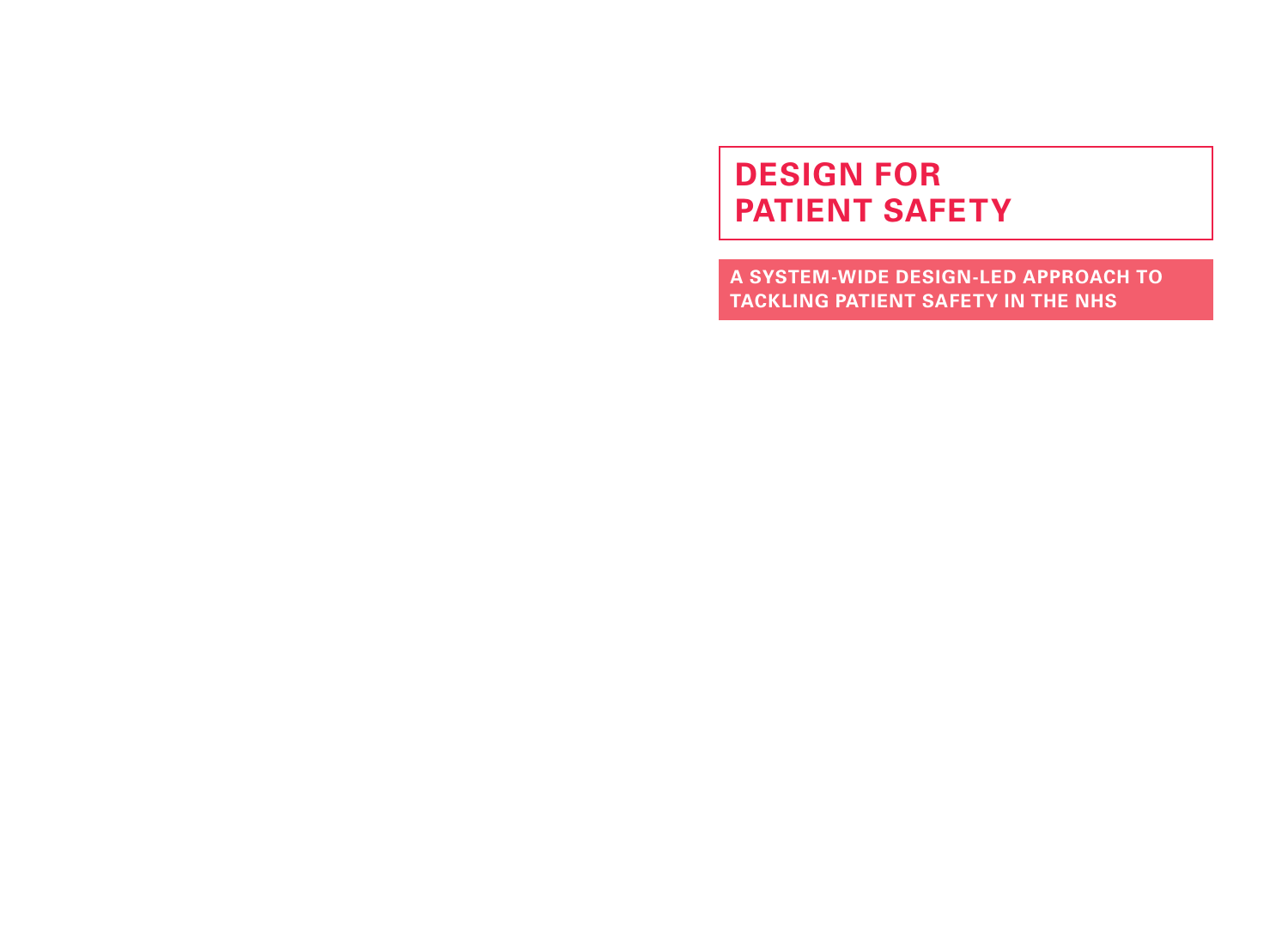## **FOREWORDS**

### **FOREWORD BY SIR LIAM DONALDSON, CHIEF MEDICAL OFFICER**

As part of our drive for high-quality health services, the NHS has been a world leader in introducing a new system for learning from things that go wrong and starting the journey to make health care safer for patients.

The National Patient Safety Agency is already working to improve the safety of NHS patient care – by promoting a culture of reporting and learning from patient safety incidents, by managing the national reporting system to support this function, and by identifying actionable and evidence-based solutions to help prevent avoidable mistakes recurring across the service.

Indeed, the very nature of the NHS gives us the opportunity to implement an integrated, comprehensive approach to patient safety across our national health services – an option not available in many other countries.

#### **DESIGN FOR PATIENT SAFETY**

This report gives a view of the NHS from a fresh standpoint, applying the design approach and experience of other safety-critical industries to deliver a clear message: that the NHS needs to think in broad design and system terms – much more so than it does at present.

Properly addressed, improvements in patient safety will contribute significantly to improving the quality of care for NHS patients. Reduction in errors will also free up resources at present used to cope with the consequences of those errors.

Implementing the thinking set out in this report could go a long way to help achieve that goal. If the NHS can embrace the broad systems approach set out in the following pages, we would undoubtedly save lives.

Improving patient safety is not only a major Government priority but also an international issue. Research from around the developed world suggests that healthcare errors of equal magnitude, and probably with similar causes and similar solutions, are just as likely to occur in fee-for-service and insurance-based systems, as in our own statefunded NHS.

There is already evidence to suggest that well-designed packaging, communications and environments can reduce the incidence of errors within healthcare. But design responses need not be limited to these more obvious areas.We may be able to design-out some of the most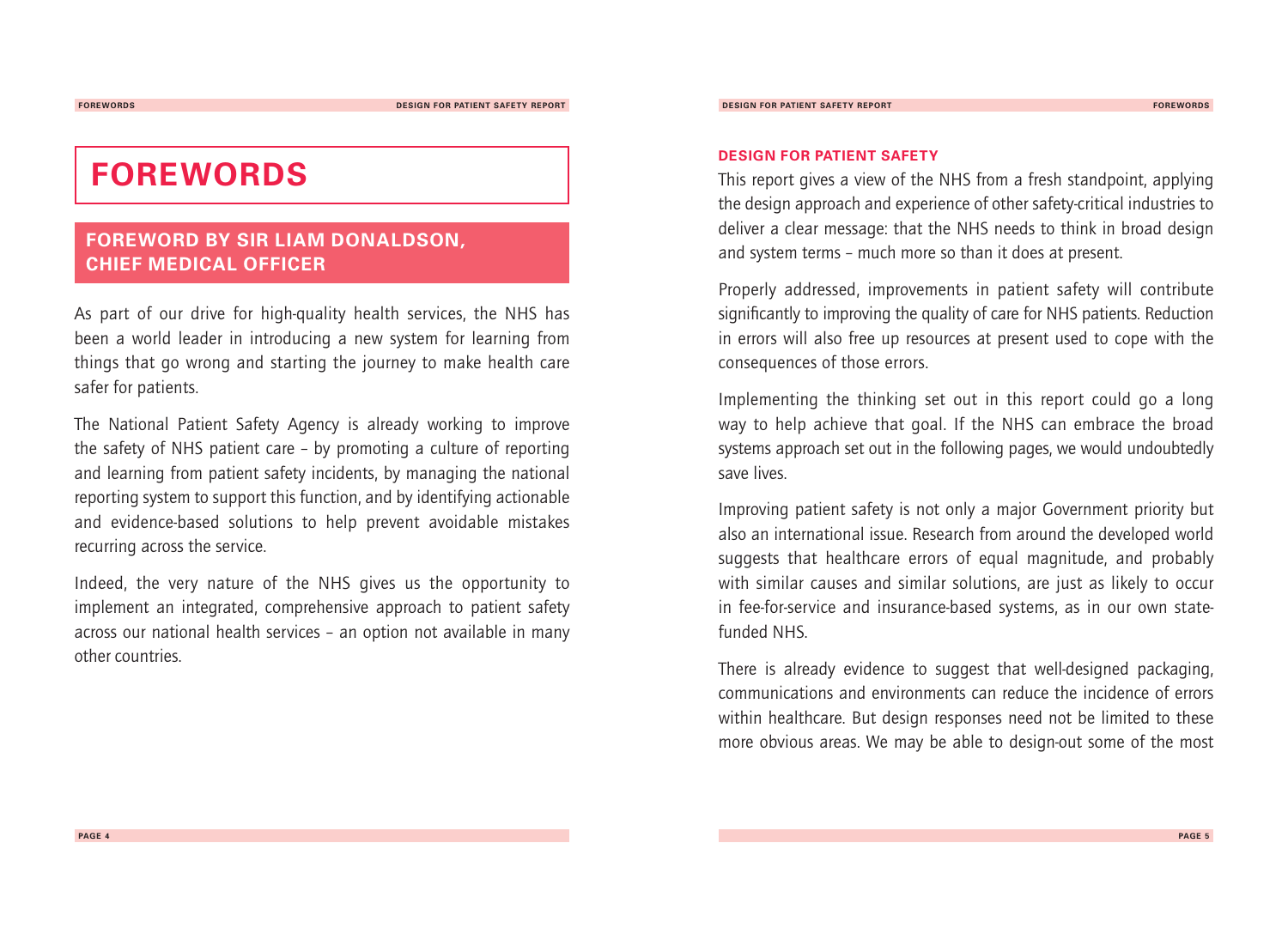common medical errors and make it, if not always impossible, at least far more difficult for mistakes to trigger specific types of preventable medical accidents.

Echoing the conclusions of my 2000 report *An Organisation with a Memory*, this report concludes that the NHS would gain greatly if it were to adopt modern thinking and practice with regard to designing for safety. It suggests that 'the highest priority should be attached to remedying this without delay'. **<sup>1</sup>**

The report, jointly commissioned by the Department of Health and the Design Council, builds on our current NHS modernisation agenda, to identify opportunities for improving patient safety through the more effective use of design.

I support the broad findings of the report and look forward to leading a continuing, multi-agency programme to help embed this approach more widely across the NHS.

## **FOREWORD BY DAVID KESTER, CHIEF EXECUTIVE, DESIGN COUNCIL**

Design is being used to great effect by organisations around the world. developing solutions that meet the needs and desires of people in all walks of life. Norman Foster's Canary Wharf tube station, Harry Beck's London Underground tube map and Jonathan Ive's Apple iMac.What do they have in common? They are all amazingly effective designs. Effective because they have achieved the seemingly impossible: making the complex systems people need in order to get on with their lives into something simple and intuitive that is a delight to use.

The same design thinking can also be used to improve safety. For instance cars are complex machines, driven by error-prone risk-takers, namely humans, and used within a complex environment – the road network.Within the automotive industry, designing for safety has become a key way to differentiate and add value over competitors. For example, Volvo as a brand has become synonymous with safety. Designers, including human factors experts, helped build this reputation by considering the latent needs of road-users.They delivered pioneering innovations such as the safety cage, airbags and ABS brakes, which are industry standards today.The need to prioritise safety, as an essential part of building and managing a business, is shared within the aviation and nuclear industries and in many other sectors – including healthcare.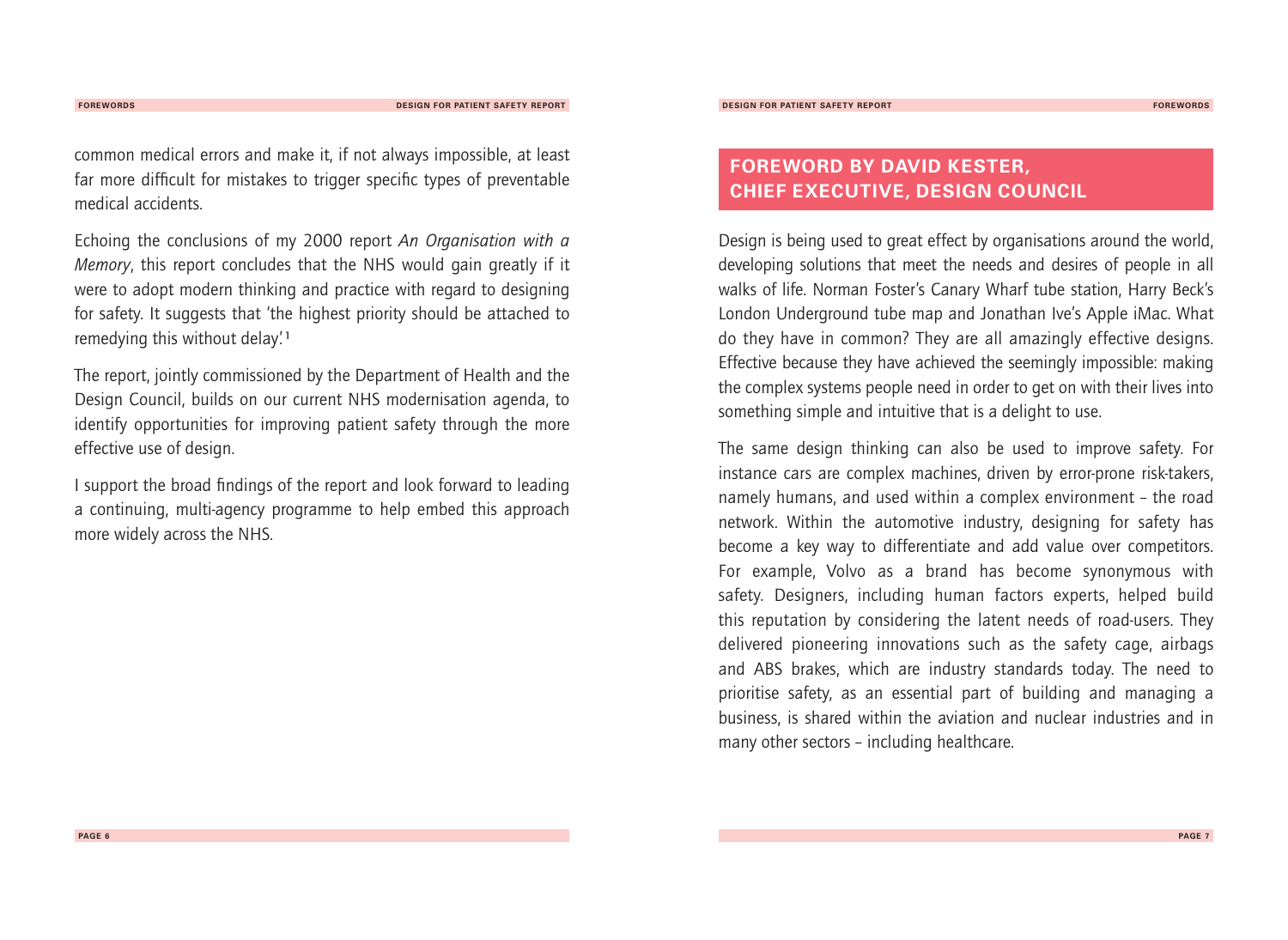**FOREWORDS DESIGN FOR PATIENT SAFETY REPORT**

The Design Council's purpose is to raise awareness about the benefits of using design effectively in business and by public services, and to enable organisations to act on this new-found awareness.We have found the Design for Patient Safety study a very exciting and rewarding initiative to work on.

The researchers' findings, set out in this publication, outline the route towards the goal of a win-win-win for healthcare: safer care for patients, more intuitive and enjoyable working environments for healthcare professionals, and the potential for businesses working within the healthcare industry to add value and differentiate their products through safer designs.The recommendations are an important step towards significantly reducing the risk of medical error across the NHS. I welcome the Government's decision to take this forward as a national initiative.

## **EXECUTIVE SUMMARY**

#### **WHY DESIGN FOR PATIENT SAFETY?**

Design is a structured process for identifying problems and developing, testing and evaluating user-focused solutions. It has been successfully used to transform products, services, systems and even entire organisations.

**HUMAN BEINGS MAKE MISTAKES BECAUSE THE SYSTEMS, TASKS AND PROCESSES THEY WORK IN ARE POORLY DESIGNED. PROFESSOR LUCIAN LEAPE, HARVARD SCHOOL OF PUBLIC HEALTH**

When applied to healthcare, effective design thinking can deliver products, services, processes and environments that are intuitive, simple to understand, simple to use, convenient, comfortable and consequently less likely to lead to accidental misuse, error and accidents.

By contrast, confusing, complex and unwieldy designs – which are all too often present in healthcare – are, at best, less effective than they could be, at worst they are potentially dangerous to either medical staff or the patient – or both.

#### **ABOUT THIS REPORT**

The first part of this report sets out the safety challenge that needs to be addressed and outlines a new design-led approach to reducing the incidence of error and accidents across the NHS.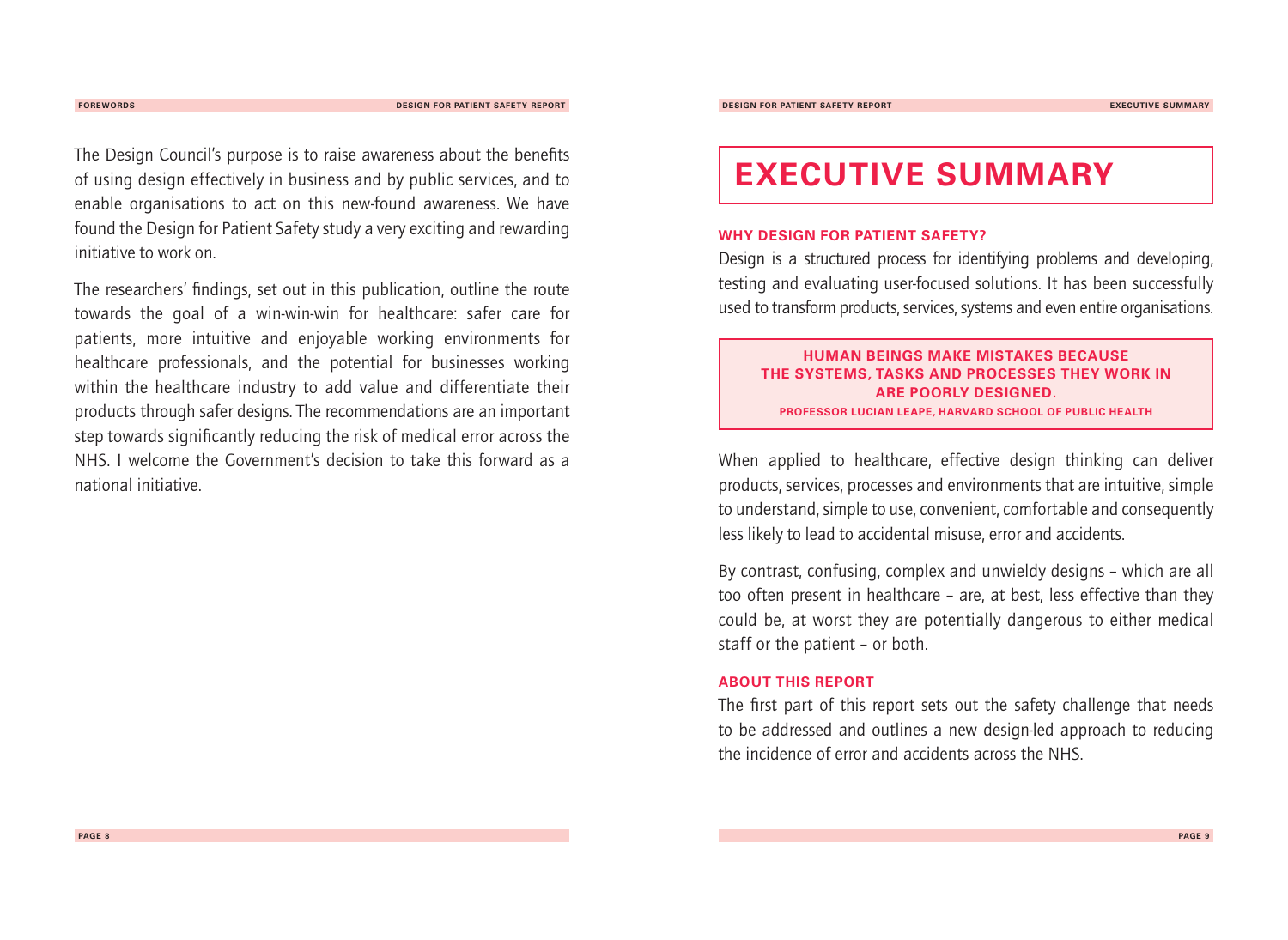The second part sets out a series of research-based recommendations and actions, submitted to the Department of Health to help put this approach into practice.This is followed by a response by the Government to the findings of this research.

#### **THE PATIENT SAFETY CONTEXT**

The health service is a highly pressured, complex system where the potential for error and accidents is ever present. International research suggests that ensuring patient safety is becoming one of the most important challenges facing healthcare today, not just in the UK but worldwide.

In 2000, the findings of an expert group on learning from medical accidents in the NHS, chaired by the Chief Medical Officer, were published in the internationally acclaimed report – *An Organisation with a Memory*. **<sup>2</sup>** The proposed strategy was based around a new national system for reporting, analysing and learning from adverse events involving NHS patients. All of the report's recommendations were accepted by the Government and plans to implement this agenda were announced in *Building a Safer NHS for Patients*. **<sup>3</sup>** The National Patient Safety Agency was established in 2001 to take forward this strategy.

This new strategy also recognised the key role design can play in delivering safer healthcare products, services, processes and environments. It has recommended that early targeted action should be undertaken to identify opportunities for improved patient safety through the more effective use of design.

#### **THE DESIGN FOR PATIENT SAFETY STUDY**

The *Design for Patient Safety* initiative is a response to this need. It builds on and reinforces the new patient safety approach to move away from a 'blame culture', towards one that encourages learning and recognises medical accidents to be the culmination of failures in the healthcare system.

This publication summarises the key points and recommendations arising from the first phase of this initiative, a scoping study to investigate how the effective use of design could improve patient safety in a whole system context. The study was undertaken by research teams at the Robens Centre for Health Ergonomics at the University of Surrey, the Helen Hamlyn Research Centre at the Royal College of Art and the Engineering Design Centre at the University of Cambridge.The research included widespread consultation with deliverers and practitioners of healthcare; experts from industries where safety is a prime concern; representatives from the pharmaceutical and medical devices industries; patient support groups; and designers. The full research findings were submitted to the Department of Health in the report, *Designing for Patient Safety: A scoping study to identify how the effective use of design could help to reduce medical accidents*. **1**

The main conclusions of the study were that:

• The NHS is seriously out of step with modern thinking and practice with regard to design. A consequence of this has been a significant incidence of avoidable risk and error.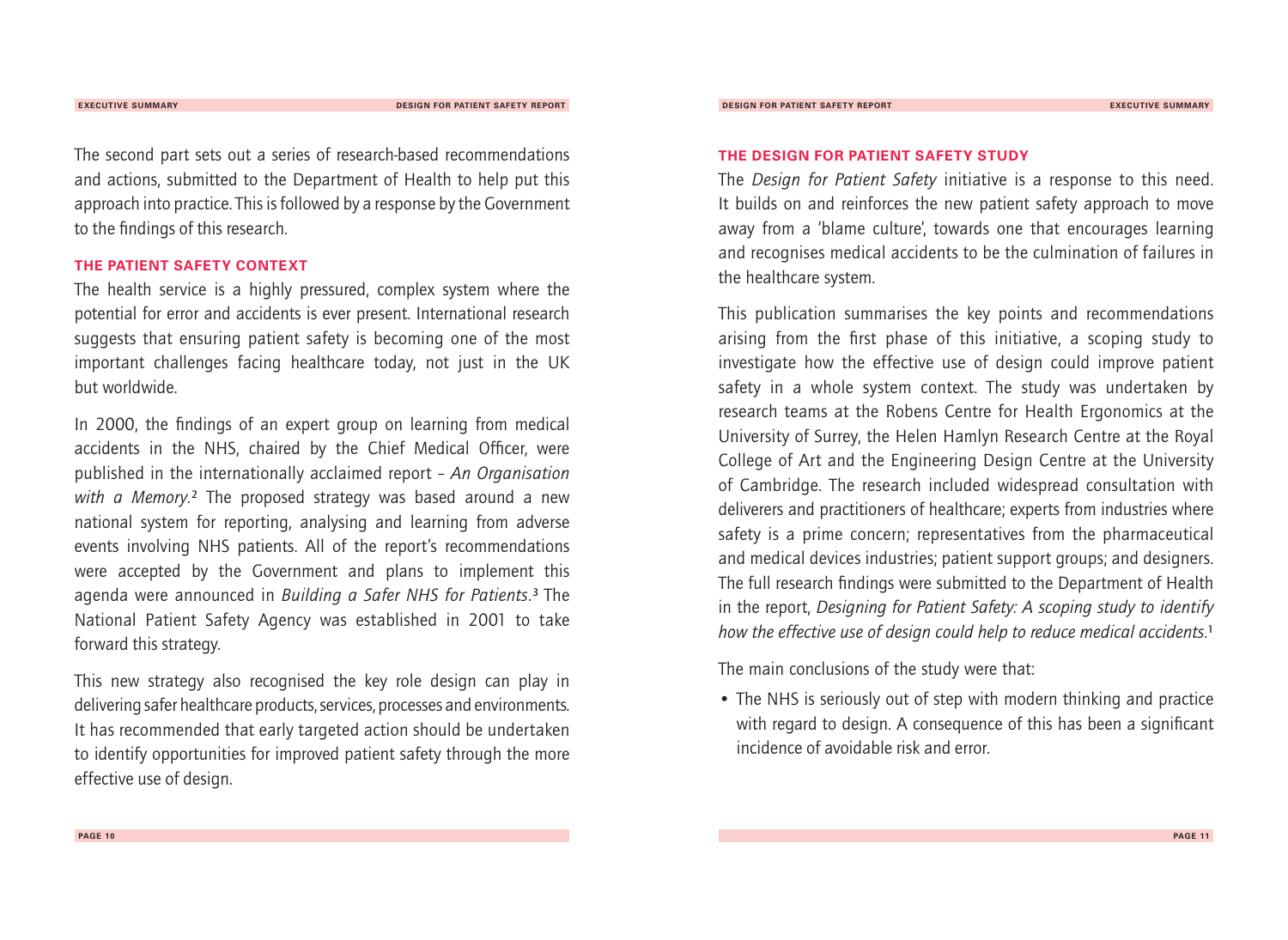**EXECUTIVE SUMMARY DESIGN FOR PATIENT SAFETY REPORT**

- There is little evidence of design understanding or practice within the NHS equivalent to those which are commonplace in other safetycritical industries and leading commercial organisations.
- There was cause to question not simply the design of medical devices, products, packaging and information, but the way the NHS as a whole uses design in an effective way and its understanding of what design thinking can bring to an organisation.
- There are no quick fixes. On the contrary, it is of the utmost importance that single design initiatives are seen in the context of the 'big picture' of the healthcare system as a whole and the way it impacts on patient safety and risk management.
- Such 'big picture' understanding is not present and the highest priority must be attached to remedying this without delay.

The study's recommendations responded to the key issues identified through the research, which were not principally concerned with the design process itself but with developing knowledge, systems and processes that will provide the foundations for effective design decision making across the health service and industry.The recommendations and preliminary projects, summarised in this report provide a framework to achieve a systems-based, user-centred approach to healthcare design for the NHS.

The ideas outlined in the study will need further research to identify their full potential, but they provide the foundations of a much safer NHS in which the opportunity for errors in the healthcare system is 'designed out' *before* accidents occur rather than *afterwards*.

## **ACKNOWLEDGEMENTS**

The Design Council and the Department of Health would like to thank the Robens Centre for Health Ergonomics at the University of Surrey, the Helen Hamlyn Research Centre at the Royal College of Art, and the Engineering Design Centre at the University of Cambridge, who came together to form the research team that scoped out this new approach to patient safety.

The research team would like to thank the healthcare stakeholders who gave their time for interviews and who participated so enthusiastically in the workshops: the deliverers of primary and secondary healthcare (including the midwives, accident & emergency personnel, cancer and palliative carers who contributed to the focus groups), representatives of various NHS agencies and from the healthcare and pharmaceutical industries, designers and patients groups, and the experts from other safety critical industries who provided considerable insight as to how things could be.The researchers would also like to thank Baker Brown Associates and Working Solutions in Design for facilitating the stakeholder workshops.

The scoping study was jointly funded by the Design Council and the Department of Health.The views expressed in this publication are those of the authors of the scoping study and not necessarily those of either the Design Council or the Department of Health.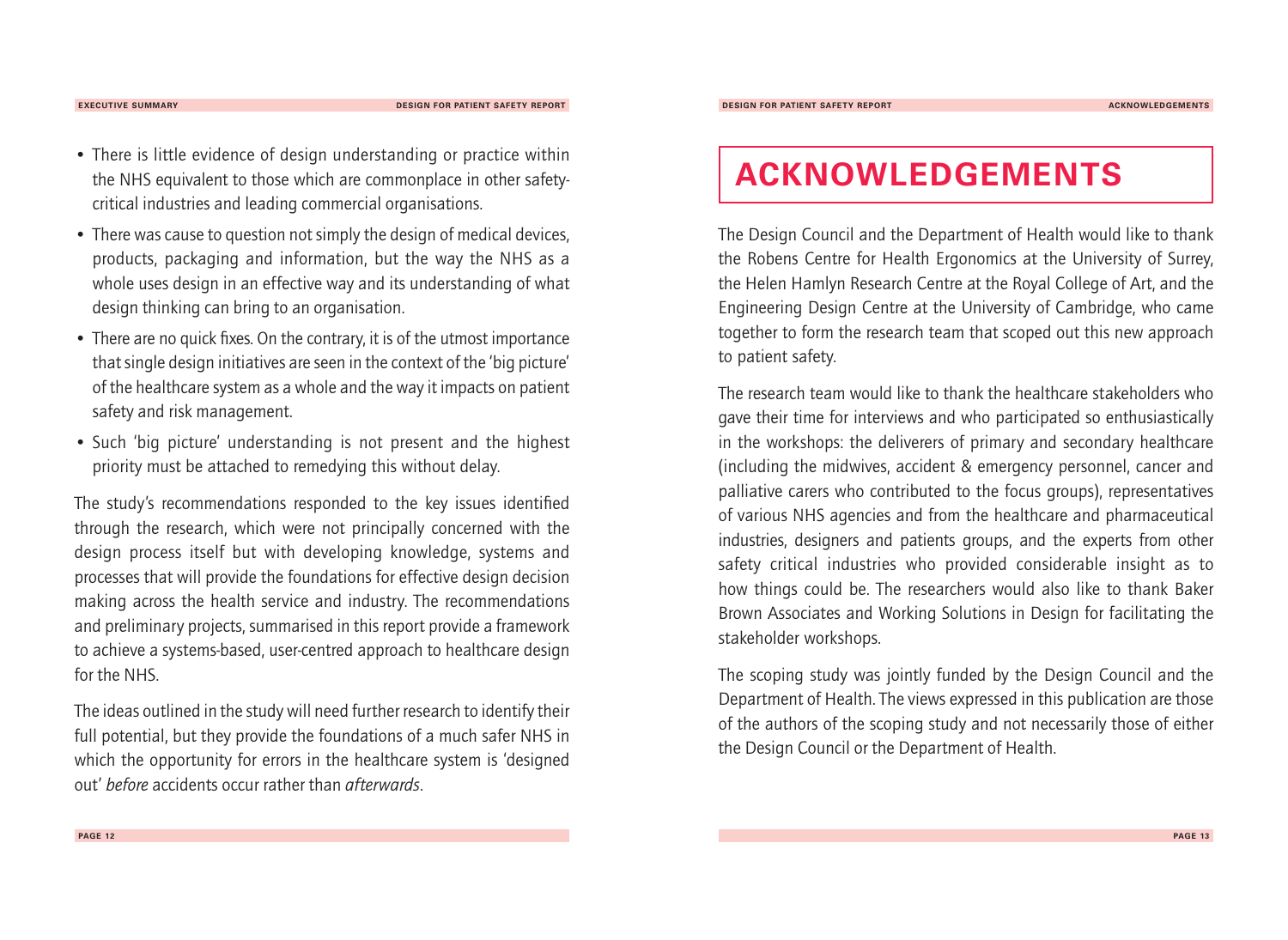## **CONTENTS**

| <b>1 DEVELOPING A DESIGN-LED</b><br><b>APPROACH TO PATIENT SAFETY</b> | 16 |
|-----------------------------------------------------------------------|----|
| <b>INTRODUCTION</b>                                                   | 17 |
| THE SAFETY CHALLENGE                                                  | 26 |
| <b>LEARNING FROM OTHERS</b>                                           | 33 |
| A SYSTEMS-BASED, USER-CENTRED<br><b>APPROACH TO HEALTHCARE DESIGN</b> | 43 |

| <b>2 RECOMMENDATIONS</b>                                                                                              | 49              |
|-----------------------------------------------------------------------------------------------------------------------|-----------------|
| <b>BUILDING AN EFFECTIVE NHS KNOWLEDGE BASE</b>                                                                       | 49              |
| <b>DEFINING EFFECTIVE DESIGN REQUIREMENTS</b>                                                                         | 54              |
| <b>EVALUATING FOR SAFETY AND EASE OF USE</b>                                                                          | 56              |
| <b>MANAGING RISK</b>                                                                                                  | 57              |
| <b>COMMUNICATING THE IMPORTANCE</b><br>OF DESIGN FOR PATIENT SAFETY                                                   | 58              |
| <b>ESTABLISHING A STRATEGIC</b><br><b>ADVISORY PANEL TO OVERSEE A DESIGN-LED</b><br><b>APPROACH TO PATIENT SAFETY</b> | 59              |
| <b>3 A PLAN OF ACTION</b>                                                                                             | 60              |
| <b>PRELIMINARY PROJECTS</b>                                                                                           | 75              |
| <b>4 THE WAY FORWARD:</b><br><b>THE GOVERNMENT'S RESPONSE</b>                                                         | 78              |
| <b>5 CONCLUSION</b>                                                                                                   | $8\overline{2}$ |
|                                                                                                                       |                 |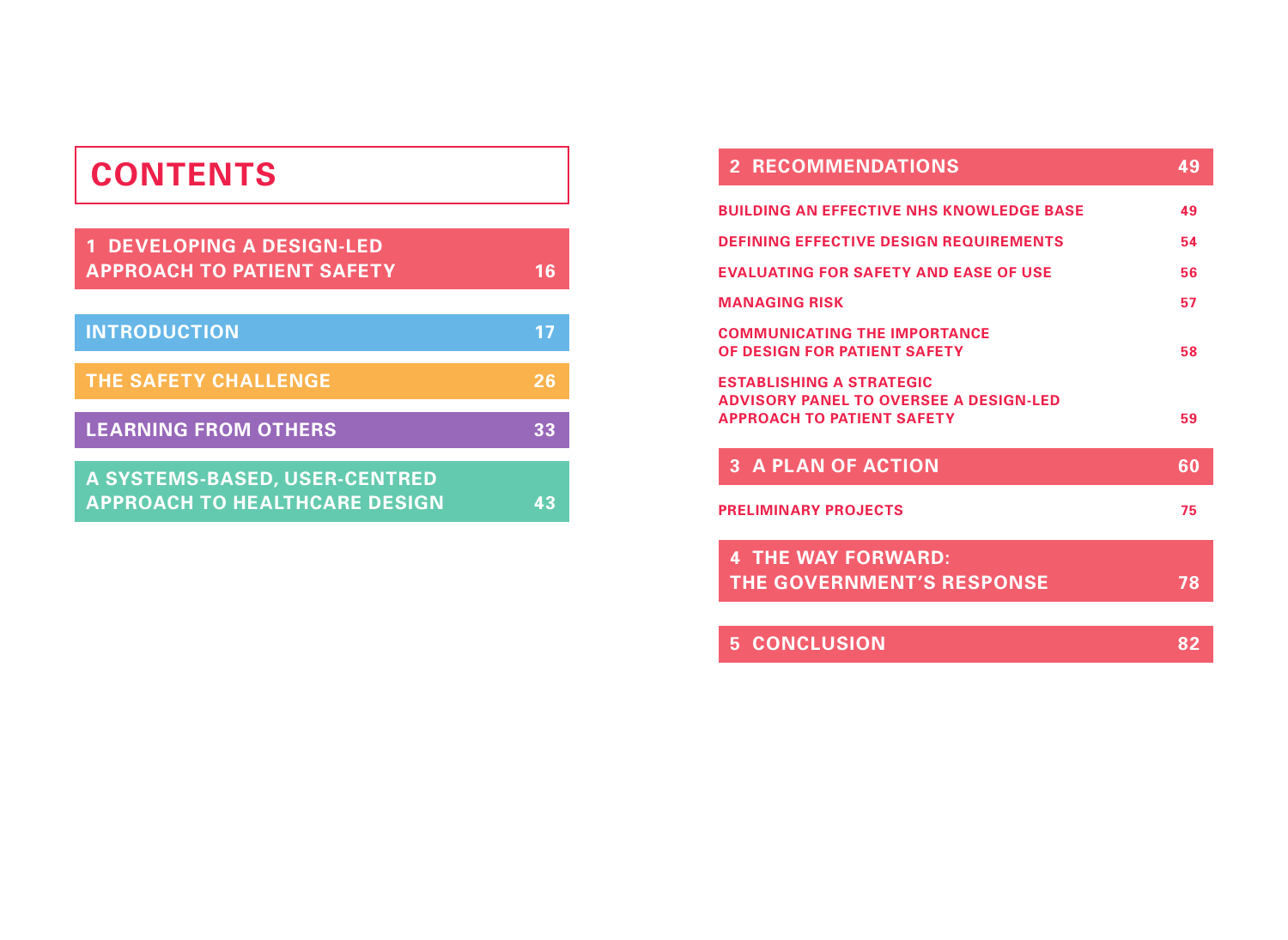## **1 DEVELOPING A DESIGN-LED APPROACH TO PATIENT SAFETY**

### **INTRODUCTION**

In April 2000, a woman being treated for rheumatoid arthritis in Cambridgeshire died after her prescription for a weekly dose of the drug Methotrexate was inadvertently increased to a high daily dose. The resultant overdosing severely compromised the patient's immune system.The subsequent inquiry found that the incident resulted from multiple failures in the care and treatment of the patient throughout her care pathway, and made 28 recommendations for change covering a wide range of issues in primary and secondary healthcare.**<sup>4</sup>** The root cause of this turn of events, and of the majority of mistakes taking place in medical environments, is the system itself – a system whose flaws eventually lead to what is called a 'human error'.The *Design for Patient Safety* initiative is a new, proactive approach to patient safety that provides the basis for designing flaws out of the system before they result in such needless tragedies.

**ACTING WITHOUT UNDERSTANDING WILL NOT GET TO GRIPS WITH THE PROBLEM OF MEDICAL MISTAKES**



**KEEP OUT OF CHILDREN'S REACH** HUMAN BEINGS make MISTAKES

because the SYSTEMS, TASKS and PROCESSES they work in are poorly designed.

PROF. LUCIAN LEAPE, Harvard School of Public Health

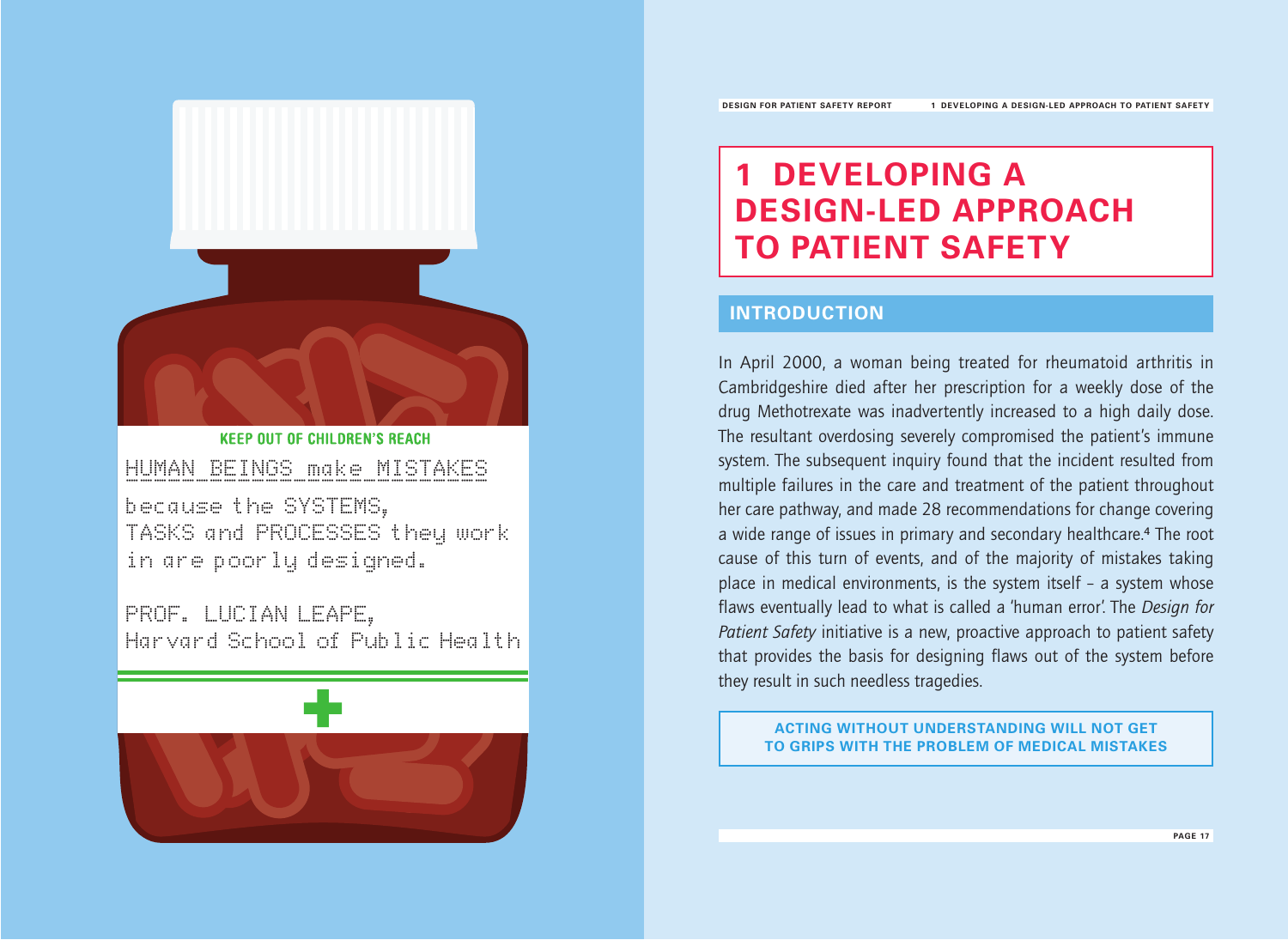#### **DESIGN FOR PATIENT SAFETY REPORT 1 DEVELOPING A DESIGN-LED APPROACH TO PATIENT SAFETY**

In the past, the NHS has not used design in an effective way, nor has it grasped the value and significance of design to patient safety.Too many healthcare products, processes and services have been designed based upon a paucity of knowledge of the system into which they will be placed or the needs of the people who will use them.When this happens, errors in the system can be overlooked or, worse still, are inadvertently designed into the organisation. The new approach to healthcare safety recommended in these pages places the users of medical equipment, services and information at the centre of the issue – so that the *potential* for medical errors and accidents can be reduced through the effective use of design in a whole system context.This requires a fundamental rethink of the way in which the health service deals with risk: first by accepting that the way in which the system works itself often contributes to human errors, then by building an in-depth body of knowledge about the everyday working practices of patients and staff, how they interact with each other and with the many different parts of the NHS. Finally this understanding is used to design a safer system.This is a major task but the benefits should be considerable:

- **For the patient** it will bring a safer experience of healthcare.
- **For healthcare professionals** it will result in products, services and processes that are designed to be simple to understand, easy to use and hence less likely to lead to accidents, especially when staff are working under heavy pressure.

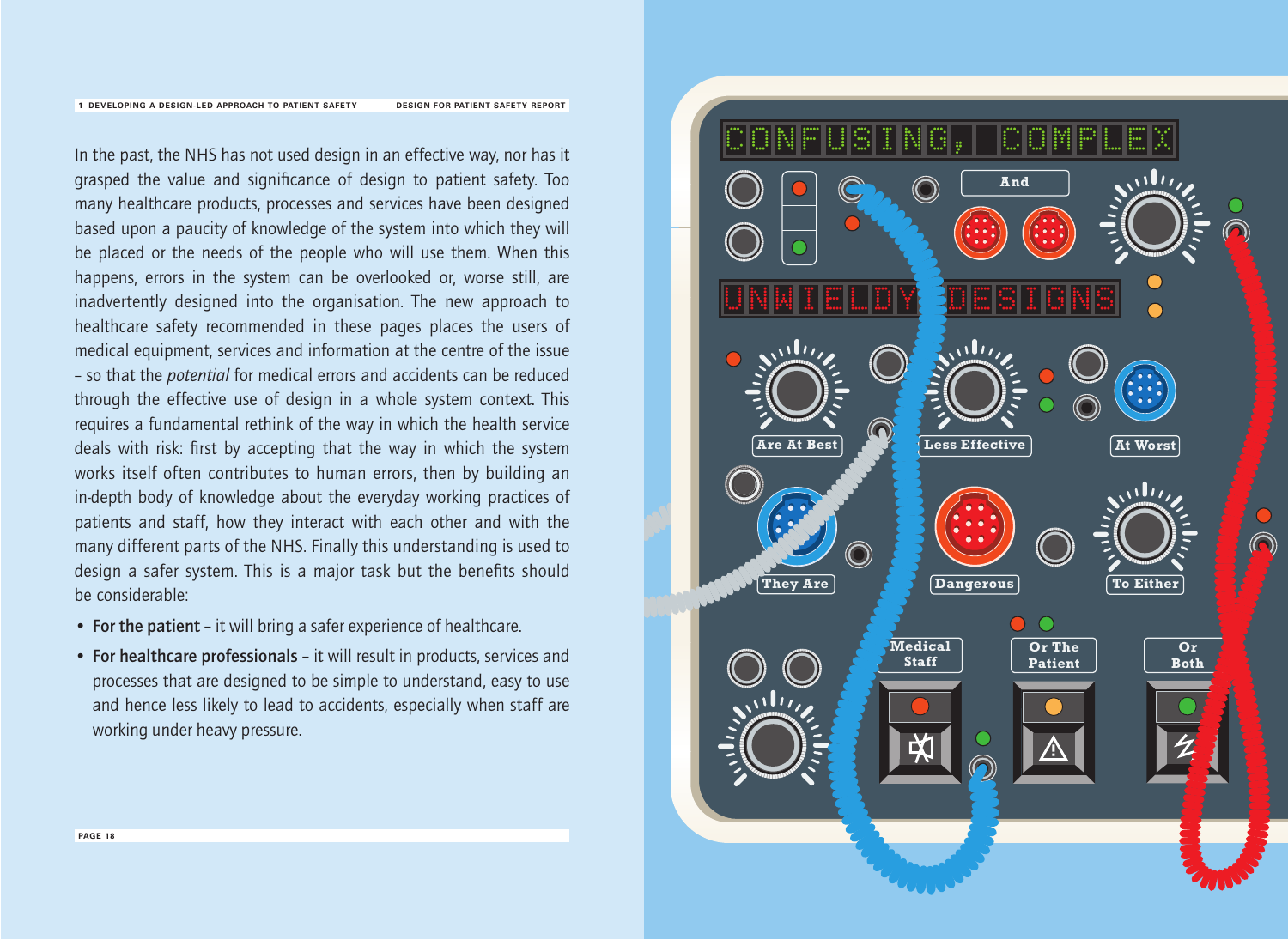

- **For the healthcare industry** it offers the opportunity to add value and differentiate their products through good safety design.
- **For the NHS** it will result in a better understood, safer and more cost-effective healthcare system, where the burden of medical accidents will be significantly reduced.

This is a proactive solution to the problem of medical errors: the systematic use of design to minimise the potential for mistakes in the NHS. It is an approach taken in the defence, aviation, nuclear and other industries where lives are at stake and safety is a prime concern.They have found that the application of well thought-out design solutions can reduce risks to an acceptable level and the NHS must now adopt this method if it is to achieve a standard of patient safety that society expects from a 21st century public service.

This new patient safety perspective has been developed through an initial study, jointly commissioned by the Department of Health and the Design Council, to deliver ideas and recommendations for a design approach to reduce the risk of medical error and improve patient safety across the NHS. This study was undertaken over a relatively short period during 2002, and explored the potential for improved design interventions in a whole-system context focusing on medication error.

The research team employed diverse methods to gather evidence from literature, key stakeholders, and experts from within healthcare and other safety-critical industries. Despite the multiplicity of activities and methodologies employed,**<sup>5</sup>** what emerged from the research was a very consistent picture. It showed a system of interactions between diverse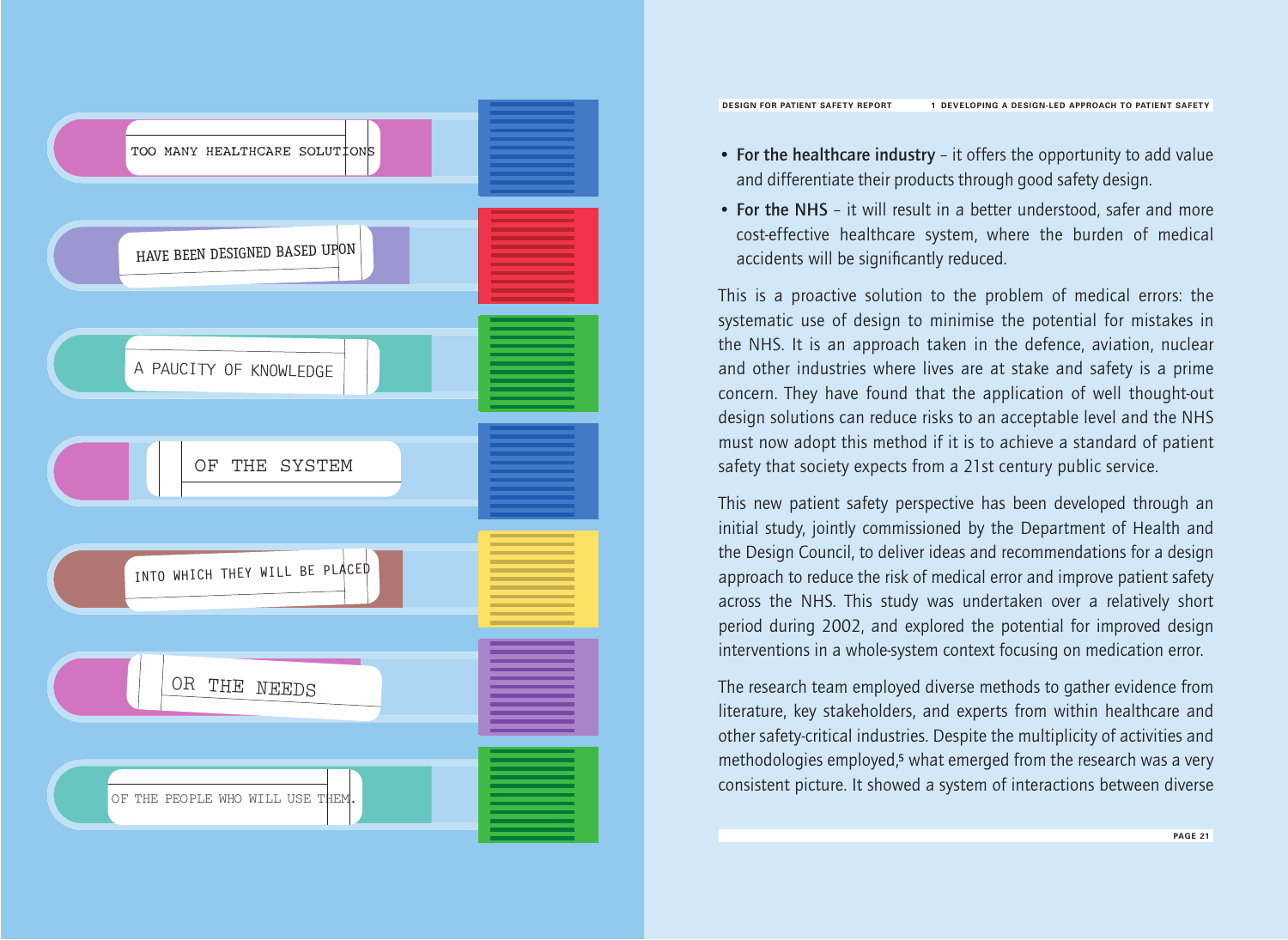#### **DESIGN FOR PATIENT SAFETY REPORT** --- **1 DEVELOPING A DESIGN-LED APPROACH TO PATIENT SAFETY**

stakeholder groups, the environments in which they work, the care and medication they deliver and the associated information, equipment and packaging, patient and drug records and other information used to track the individual patient and their treatment and medication through the system.

This convergence pointed to the need to better understand this complex system as the context into which specific design solutions must be delivered.Without that broader understanding there can be no certainty that any single design will contribute to reducing medical error and its consequential cost.

This report summarises the findings of the initial study.The study threw up key issues and often challenging messages for the NHS, which along with its conclusions and recommendations, are based on the research findings interpreted in light of the extensive experience of the research team.

Britain is not, of course, alone in facing the problem of medical errors. But the national remit of the NHS places it in a strong position to offer solutions that could have lessons for healthcare providers around the world.This can only happen by investigating the way in which the health system itself operates, inadvertently contributing to accidents – and then using this knowledge to design out the potential for mistakes.

The Government has demonstrated its commitment to reducing medical errors.The ten key recommendations in the internationally acclaimed report – *An Organisation with a Memory* – were accepted by the Government. In the process, patient safety became a key component



#### TO THEIR TASK-OF-EACH

| PRIMARY | .<br><b>NORK</b> | <b>HOUR.</b> |
|---------|------------------|--------------|
|         |                  |              |

--- \*\*\*

IN ONE STUDY



EMERGENCY PHYSICIANS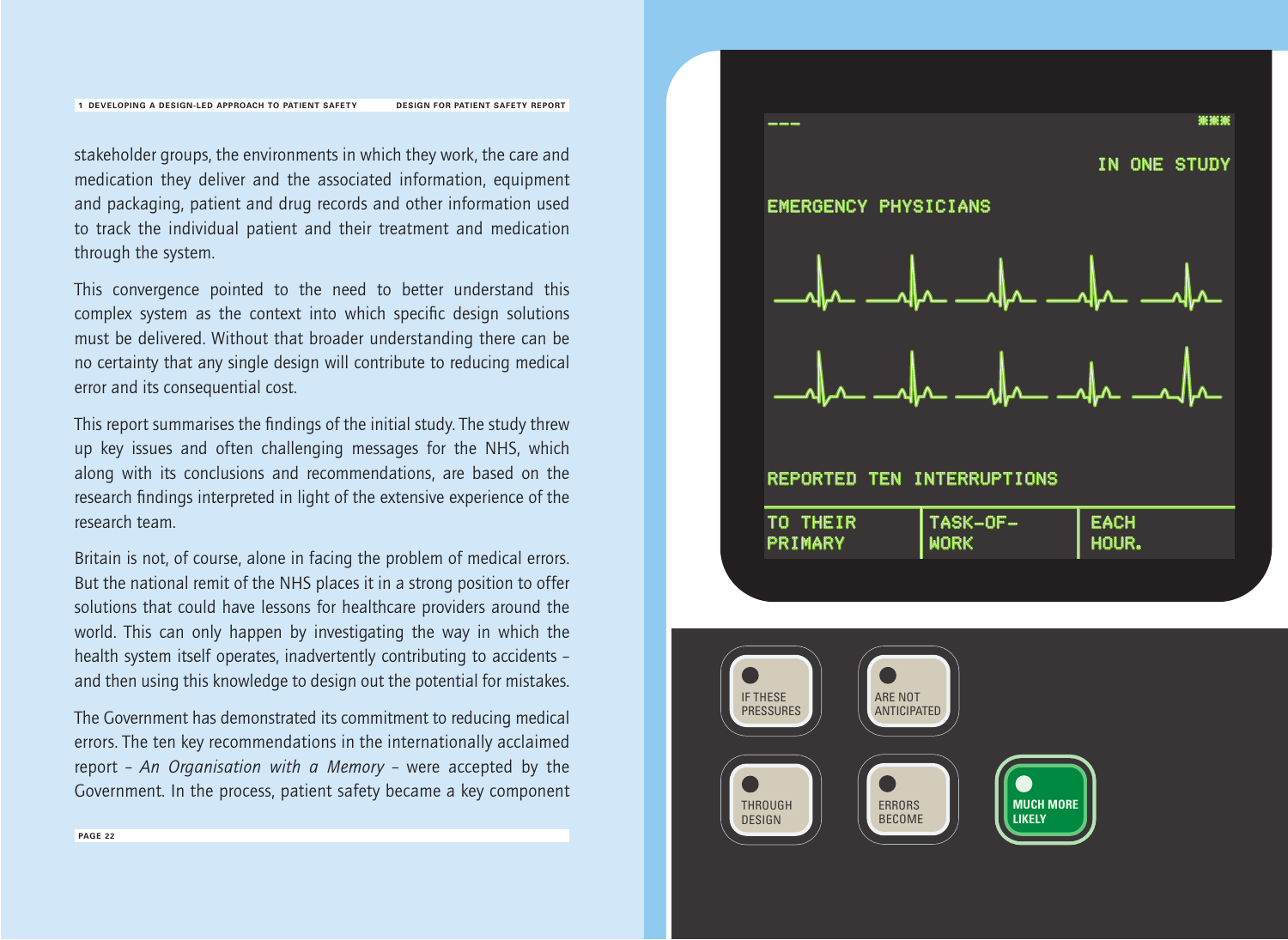

of *The NHS Plan***<sup>6</sup>** and a major strand of the NHS quality and clinical governance agendas. *Building a Safer NHS for Patients* set out the Government's plans to implement this agenda, based around a new national system for reporting, analysing and learning from adverse events involving NHS patients – now being taken forward by The National Patient Safety Agency.

The Government is now equally committed to building the knowledge needed to go beyond quick fixes to deliver long-lasting, consistent improvements in patient safety. Acting without this understanding will not get to grips with the problem of medical mistakes. Acting with it could make the NHS a pioneer in the field of medical safety.

> **IF WE TRULY WANT SAFER CARE WE WILL HAVE TO DESIGN SAFER CARE SYSTEMS. DR DAVID BATES, CHIEF, DIVISION OF INTERNAL MEDICINE, BRIGHAM & WOMEN'S HOSPITAL**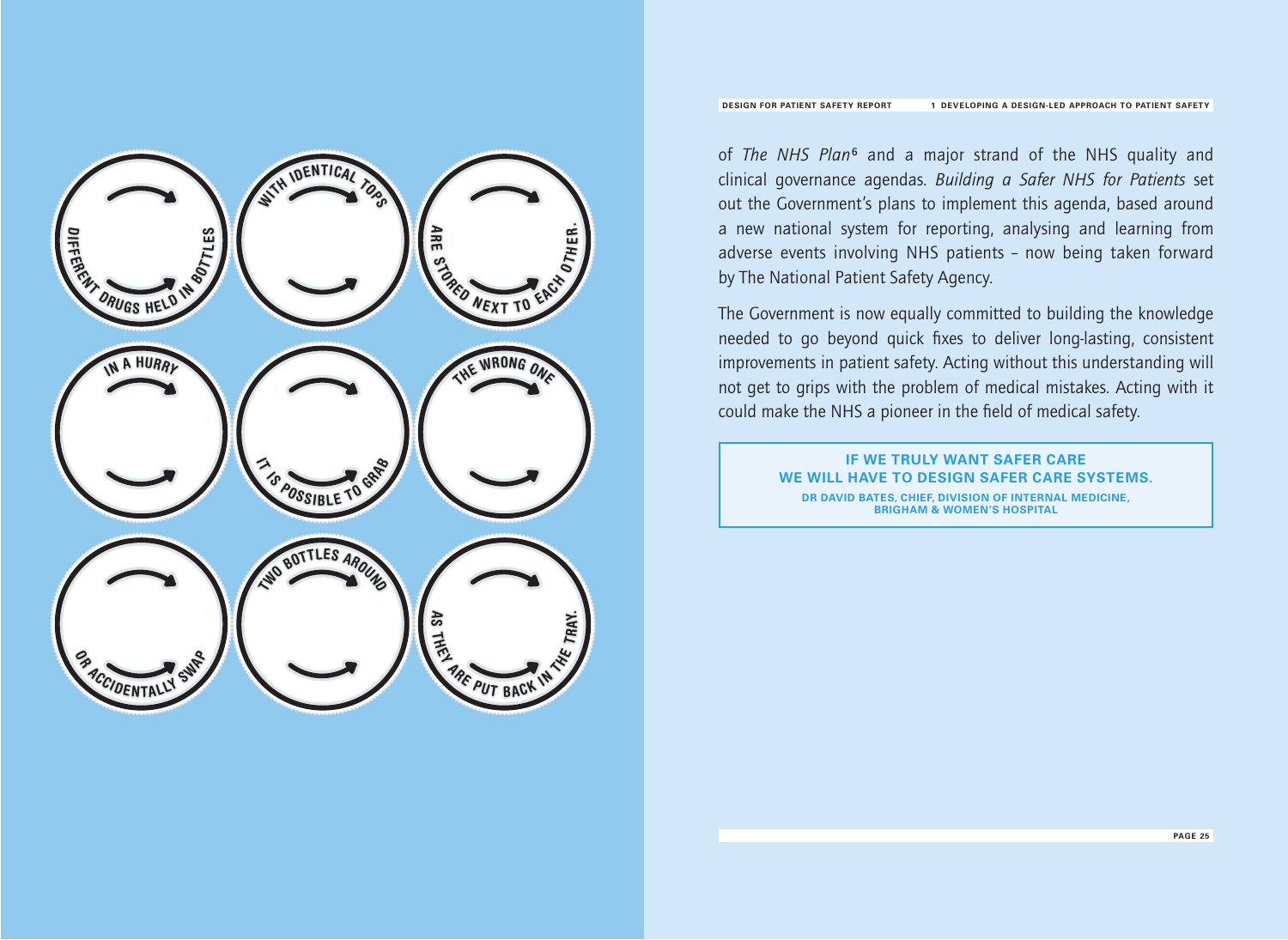**DESIGN FOR PATIENT SAFETY REPORT**

## **THE SAFETY CHALLENGE**

Ensuring the safety of people who come into contact with health services is one of the most important challenges facing healthcare today.While no country in the world can give an accurate figure on the numbers of people affected by healthcare errors, there are some UK and international academic studies available. Findings from the UK, US, Australia, New Zealand and Denmark all suggest that about 10% of patients admitted to hospital may suffer some kind of adverse outcome. In the USA it is estimated that at least 44,000, and perhaps as many as 98,000 die in hospitals each year as a result of medical errors.**<sup>7</sup>** Even using the lower estimate these deaths exceed those attributed to breast cancer, AIDS and motor vehicle accidents.And perhaps as many as half of these adverse events are judged to be avoidable. Reducing this disturbing toll of human lives requires a rethink of our approach towards medical safety.

#### **THE TASK IS TO ANTICIPATE AND REDUCE MEDICAL ACCIDENTS BY GAINING A MUCH BETTER UNDERSTANDING OF THE HEALTH SERVICE AND ITS USERS, AND THEN USE THAT KNOWLEDGE TO DESIGN SAFER SOLUTIONS.**

It is inevitable that a medical system as highly pressured as the NHS will have a great potential for errors. The task is to anticipate and prevent accidents – by gaining a much better understanding of the complex interactions within the health system that govern the use of medications and equipment, and then using that knowledge to design

There are serious gaps in the knowledge necessary **TO DESIGN & PROCURE SAFE PRODUCTS AS**

## **FRONTLINE NHS STAFF** such as nurses

have little involvement in purchasing decisions.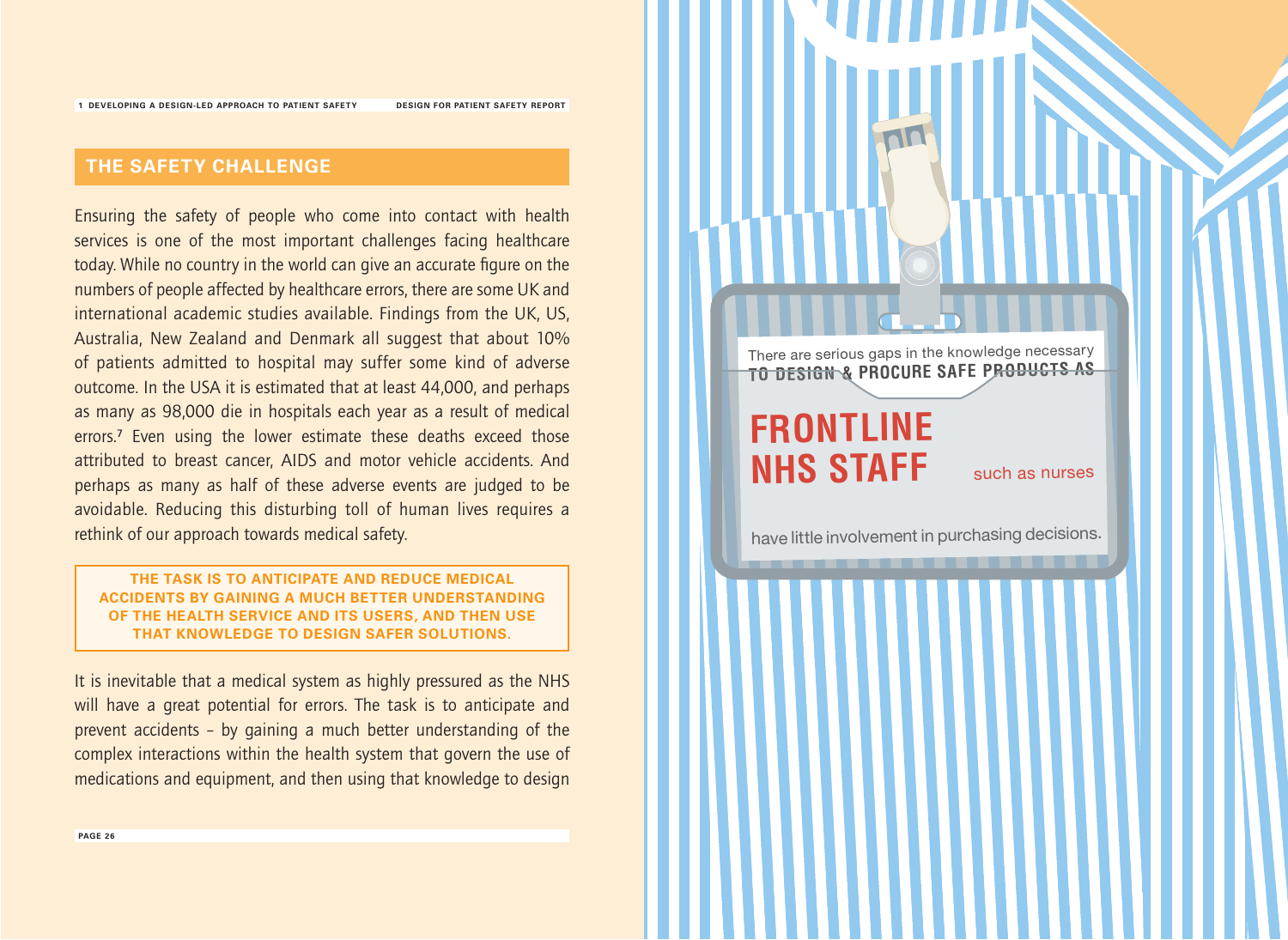Make A Considerable Investment In **DESIGN. PHARMACEUTICAL® INDUSTRIES DIFFERENTIATION** Is Focused On Branding And Product **Much Of This® Expenditure AS A WAY OF SALES AND PROFITABILITY. INCREASING® SAFETY**. This Spend Could Incorporate Designing For Patient **A Significant® Proportion Of**

safer solutions. Every day in the NHS there are many interactions within and between different medical teams, the environments they work in, the care they deliver, the equipment they use and the information they need to keep track of patients and their treatments. So when mistakes do occur, the causes – in all but the most obvious of cases – are likely to be just as complex, originating in the physical, the technological and the psychosocial environments.

When an elderly person fails to take a prescribed medicine, for example, is this due to a single cause such as poor communication in the pharmacy? Or is it the result of an unreadable leaflet on a medicine bottle? Has poor vision or mental confusion contributed to the problem? Or is it the result of a complex chain of interrelated factors? The underlying causes of medical errors must be clearly understood before effective design solutions to these problems can be offered – but, until now, there has been little comprehension of this wider context within the NHS.

Patient safety cannot be improved by simply adjusting the design of medical devices, packaging and information because, at present, there is little in-depth understanding about how staff and patients use – and sometimes misuse – these items.This knowledge is required so that patient-safety 'hotspots' in the system (risky situations, risky moments, risky items and risky users) can be systematically identified and acted upon.This is the first, critical, stage of the design process: without this understanding, design briefs and procurement decisions will be flawed and solutions unlikely to be effective.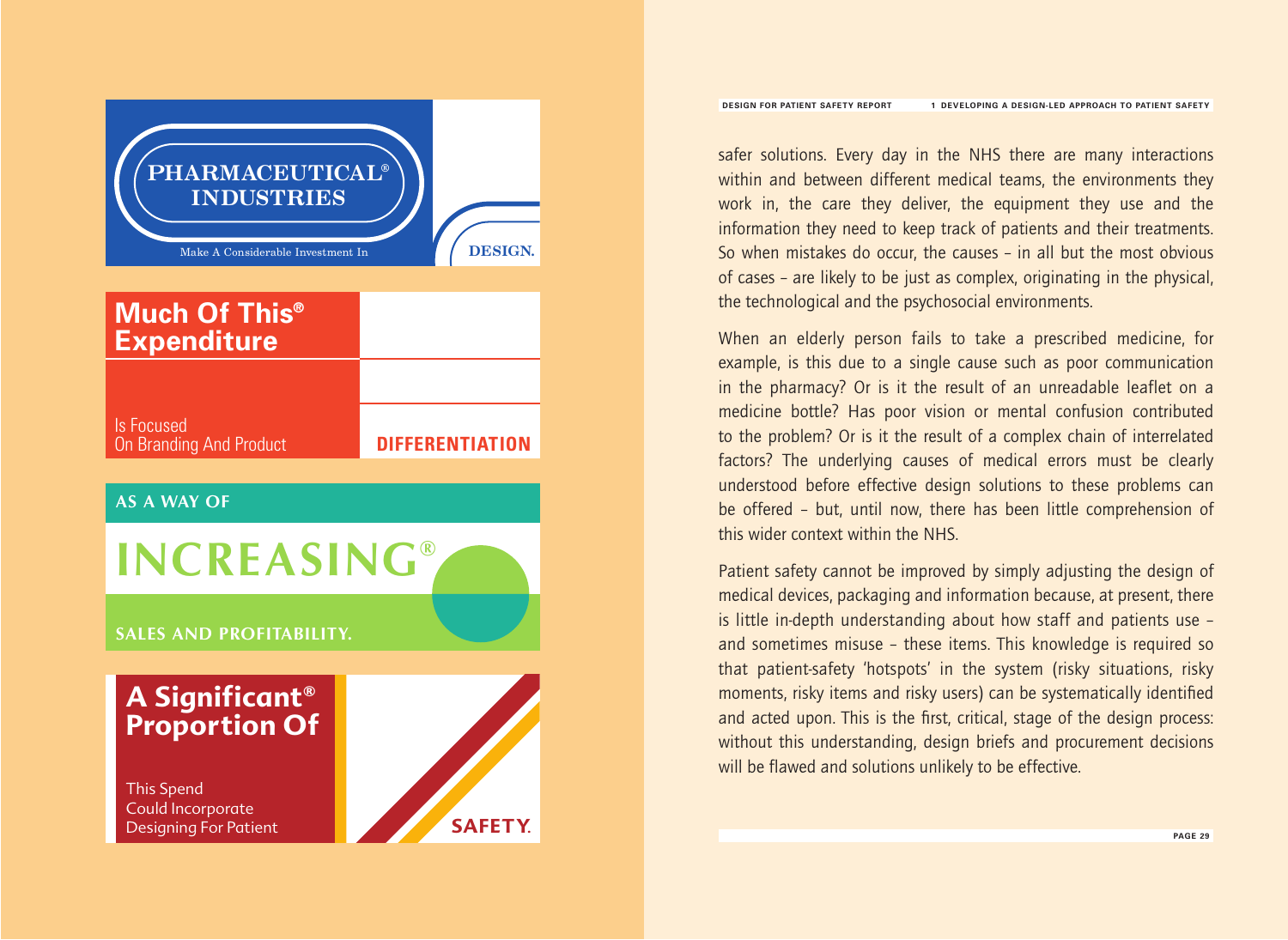In short, there is a widespread lack of knowledge about the complex systems of interactions between the many stakeholders and the equipment, medications, environments and other associated products and services that constitute the health service.This is symptomatic of the NHS's past failure to understand how the design of the system itself can contribute to medical mistakes and errors.There has also been a widespread assumption that human error is an inevitable cause of mistakes – but little awareness of the extent to which factors such as poor information, cluttered labelling, confusing and unwieldy designs or the similarity of names and packages can burden already pressured workloads and make 'human error' more likely to occur. It may well be that this 'blame culture' with its emphasis on human error has been distracting attention from underlying design flaws that can be corrected.

This worrying situation can be changed if more is learnt about what is really required to safely deliver healthcare. The challenge facing the health service is to find a new way of approaching the design of safety-critical products, services and processes that will:

- reduce the chance of errors occurring
- increase the chances of discovering errors when they do happen
- reduce the harmful effects of errors that do occur.

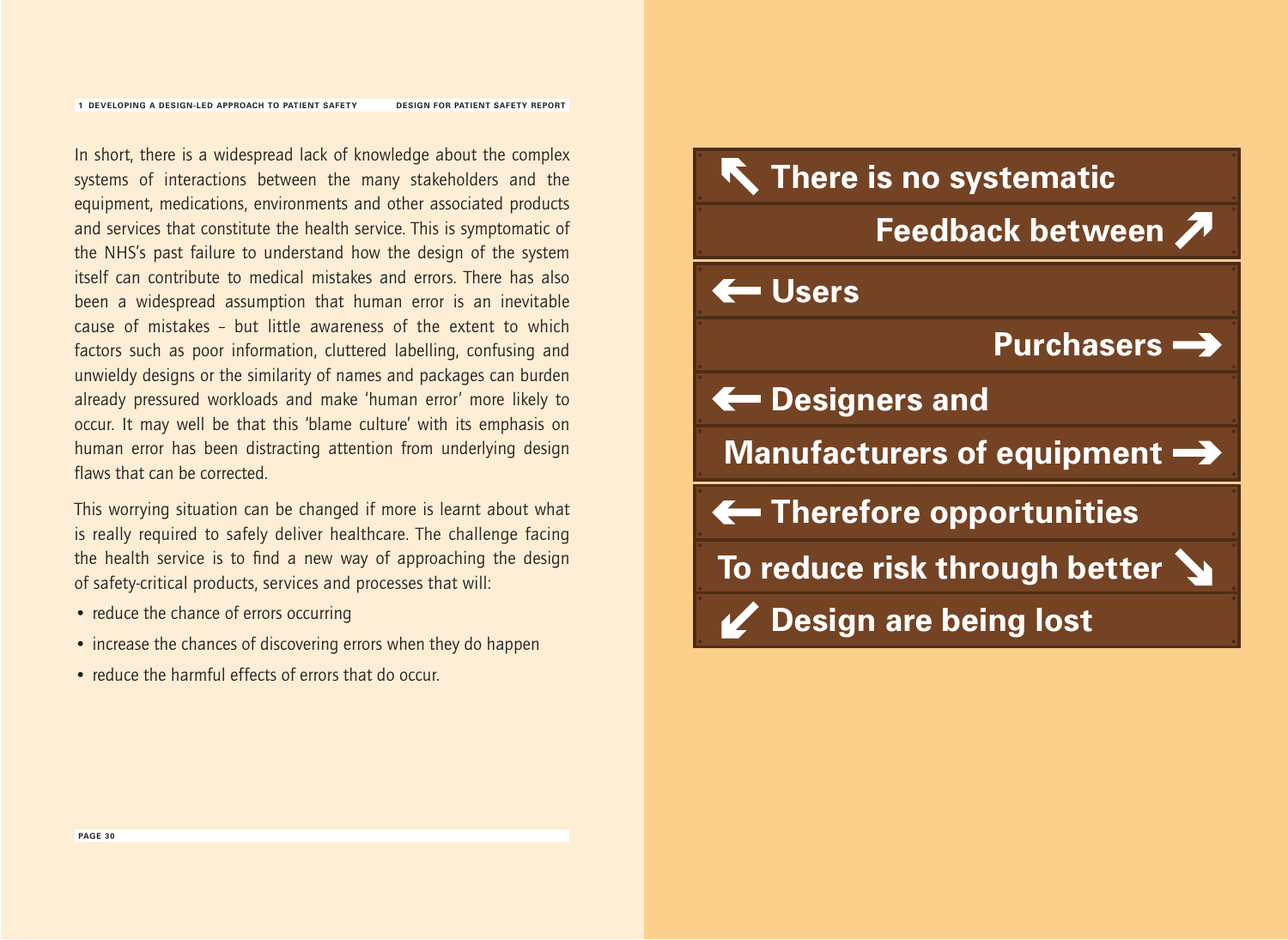This report advocates a design approach whose starting point is a proper understanding of user needs, in this case healthcare providers and patients, by understanding what they do and how they act, as well as the systems context they are interacting in.The following pages outline such an approach – one that has the potential to significantly reduce the annual toll of deaths and injuries caused by medical mistakes in the NHS.

#### **WITHOUT A SYSTEMS UNDERSTANDING THERE CAN BE NO CERTAINTY THAT ANY SINGLE DESIGN WILL CONTRIBUTE TO REDUCING MEDICAL ERROR.**

### **LEARNING FROM OTHERS**

Other safety-critical industries do not have the knowledge gaps identified in relation to our healthcare system.They understand very precisely what happens in their businesses and how individuals interact with the various parts of their organisation.They are also engaged in a constant process of review and improvement of the safety implications of these factors.

There is now a growing body of evidence that healthcare professionals are not solely responsible for medical mistakes. Rather, the fault lies in the systems that have been put in place to support NHS staff in the delivery of safe, quality healthcare.This understanding of the role that the healthcare system plays in patient safety, is motivating a new NHS strategy – *Building a Safer NHS for Patients* – to rectify system failures that have, in the past, led to errors and accidents. It is a strategy that has been acknowledged and adopted by many high-risk businesses, such as the nuclear and aviation industries.They have done so because they realise the dangers of considering elements of a system in isolation from each other. The most forward-looking companies now work to develop quality relationships with their staff and customers, to develop specifications based on their needs and aspirations and then to use them as a basis on which to commission the design of new equipment and technology.They invest significant sums of money to design safer systems and see no conflict between such goals and cost efficiency – because the success of their products and services, and ultimately of the company itself, depends on such a proactive approach.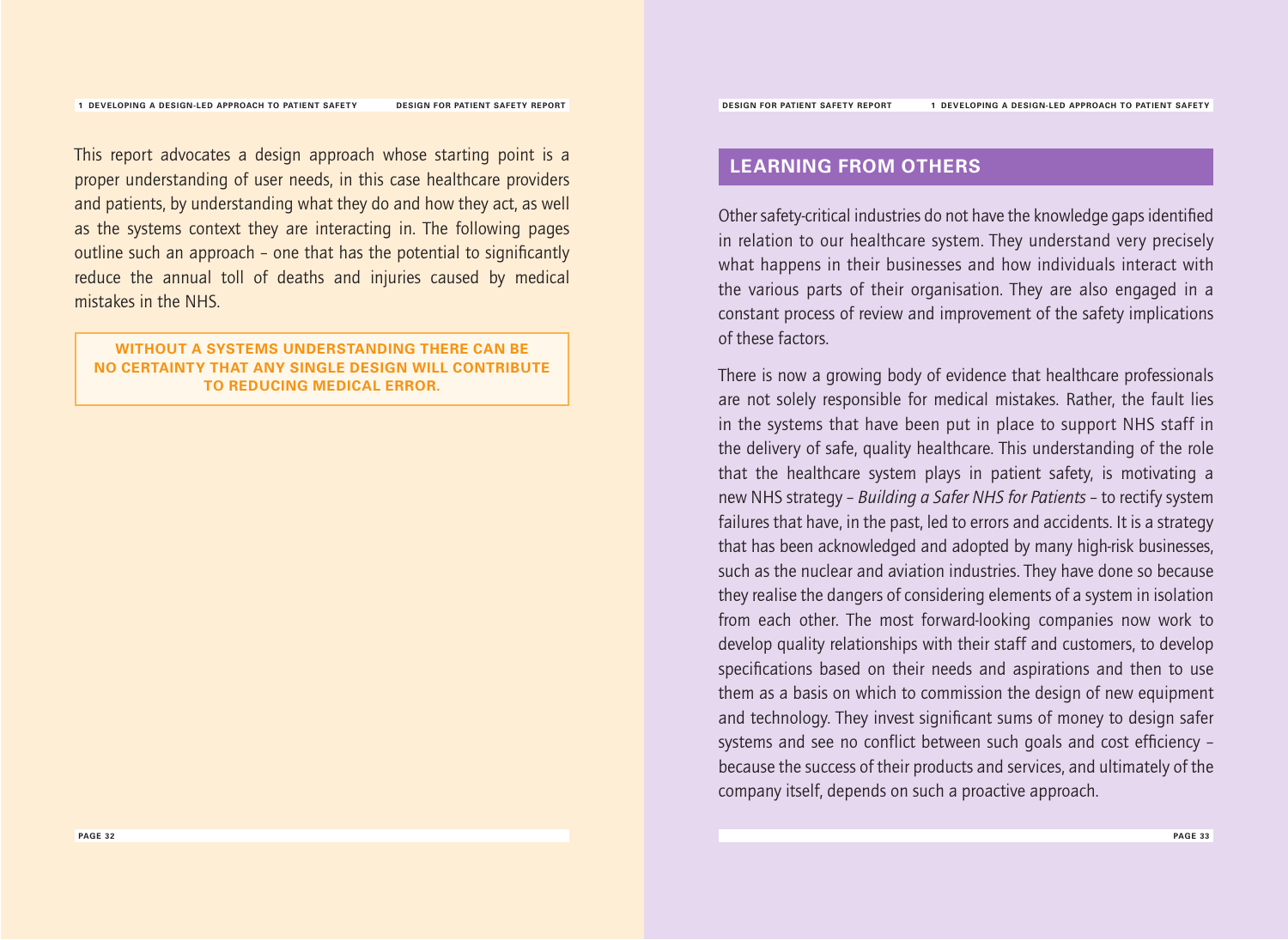

There is a need for a quantum shift in practice within the NHS. Patient safety could be significantly improved by the introduction of similar user-centred systems-based approaches within the healthcare service. In particular, the following approaches should be investigated:

#### **PURCHASING EQUIPMENT**

High-risk industries have adopted an integrated 'system design' approach towards the way they identify equipment specifications. The defence industry, for example, does this from the very start of its procurement process and bases its designs on information drawn from a variety of areas: the lifecycle of a product is taken into account along with maintenance costs and the attitudes, training and skill levels of likely users.The process has been standardised by the use of a 'requirements capture' method developed specifically for this purpose.

The need to be critical of healthcare design requirements and to take a more user-focused systems-design approach has been underlined by US Food and Drug Administration guidance:

'Product developers make incorrect assumptions about user needs, and marketing personnel make incorrect assumptions about the needs of product designers. Incorrect assumptions can have serious consequences that may not be detected until late in the development process.Therefore, both product developers and those representing the user must take responsibility for critically examining proposed requirements, exploring stated and implied assumptions, and uncovering problems.'**<sup>8</sup>**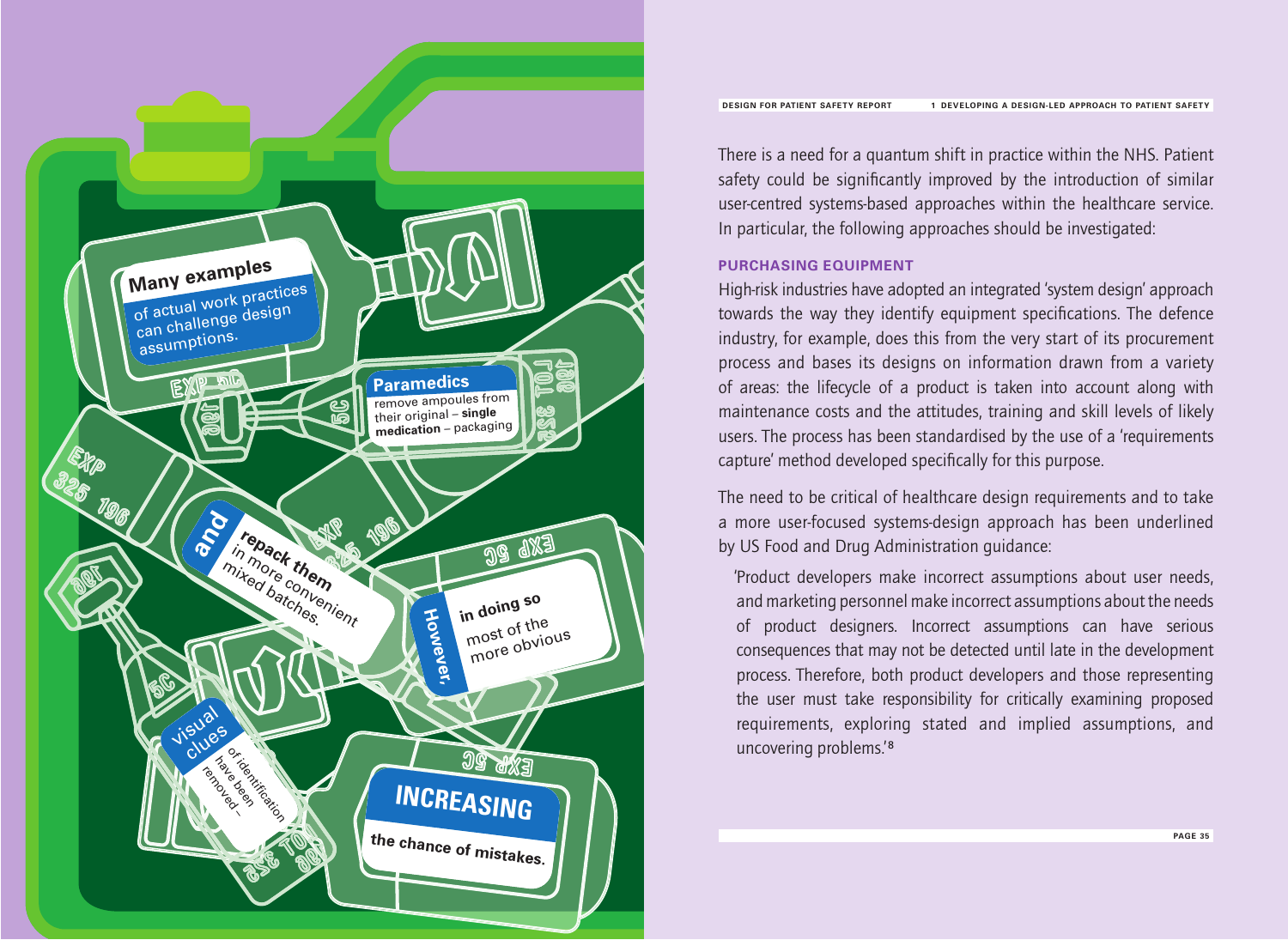**DESIGN FOR PATIENT SAFETY REPORT**

#### **TASK ANALYSIS**

Safety-critical industries recognise the importance of task analysis in the development of equipment that is safe and easy to use – and many analytical techniques have been developed.Task analysis – comparing the aim of an activity with the tasks actually undertaken to achieve the objective – is a critical component in the design of products that minimise the chance of human error. Using this technique, designers can pinpoint where vital actions are being omitted, where dangerous shortcuts are being taken or where false assumptions are being made about the state of the system itself.

Such analysis enables goals to be defined, the steps used to achieve these goals to be accurately assessed, and interactions between the person and the system to be identified.There are hardly any examples of task analyses drawn from medical settings and so there can be no systematic understanding of what is actually going on in healthcare situations. Without this knowledge it is not possible to effectively evaluate the safety of designs for medical products or services.

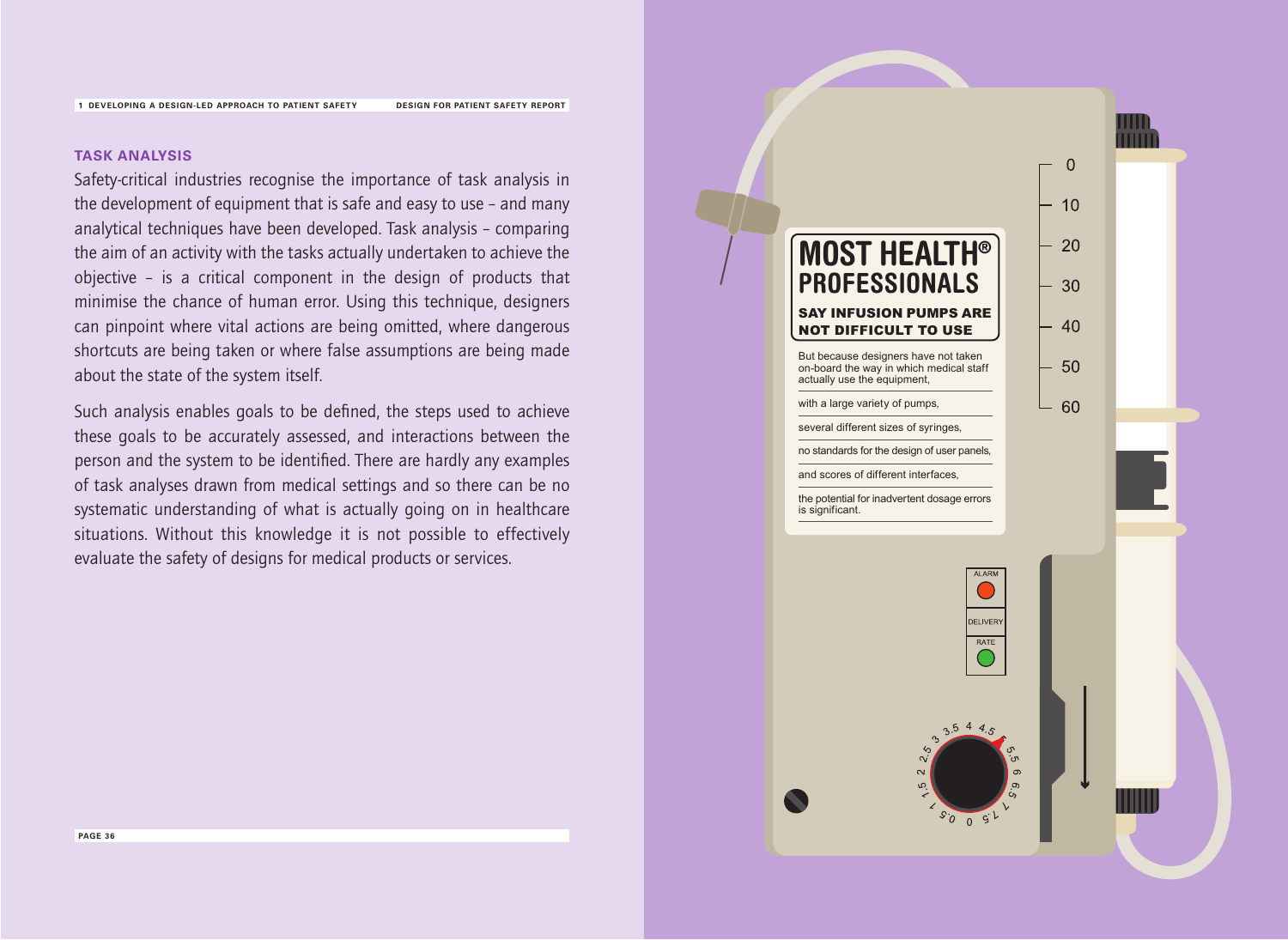One simple example of a task analysis in healthcare is for a hand-held blood glucose meter which includes the tasks listed below – noting that the tasks are performed by the 'user', by the 'device' or by a combination of the two:

- **1 Patient's finger is lanced with automatic lancing device (device and user).**
- **2 Blood sample is placed on test strip (user).**
- **3 Test strip is placed in device (user).**
- **4 The sample is allowed to react with reagents in the test strip for a specific time (device and user).**
- **5 Blood glucose level in the sample is measured (device).**
- **6 The resulting value is displayed (device).**
- **7 The displayed value is read, interpreted and acted upon (user).**

Having identified the functions and tasks as above, they can be analysed to determine where human factors could have an impact. For example, the second task of placing a sample of blood on a test strip can raise some fundamental questions:

- **Are any use-related hazard scenarios possible?**
- **How might they occur?**
- **How likely are they?**
- **What are the possible consequences?**
- **How might they be prevented?**

**• How difficult is it for users to use the device components and**

**accessories to do this task correctly? • Is the proper use of test strips evident to the user?**

on the key issues, such as:

**• What characteristics of the user population might cause some users to have difficulty with this task?**

In early glucose monitors, the user had to perform the fourth task manually.The users had difficulty in doing this task competently, which in turn affected the accuracy of the results. In newer models this task was done automatically by the device. Therefore by considering the human factors issues and improving on the design of the device, this particular challenge and potential hazard was removed.**<sup>9</sup>**

#### **EQUIPMENT-RELATED INFORMATION**

Knowledge management is a well-established discipline in industry and a fruitful research topic in academia. It has found particular favour in industries that develop complex products whose design relies on the knowledge of a number of experts, such as the automotive and aerospace sectors. And in many safety-conscious industries, equipment performance and usage are closely monitored as a part of the process of maintaining adequate levels of safety. For example, the history of any component or system in an aircraft is carefully recorded.This enables design performance to be monitored, maintenance to be planned, and tracking of particular part numbers in the case of suspected design errors.

And in order to address these questions, the analyst should try to focus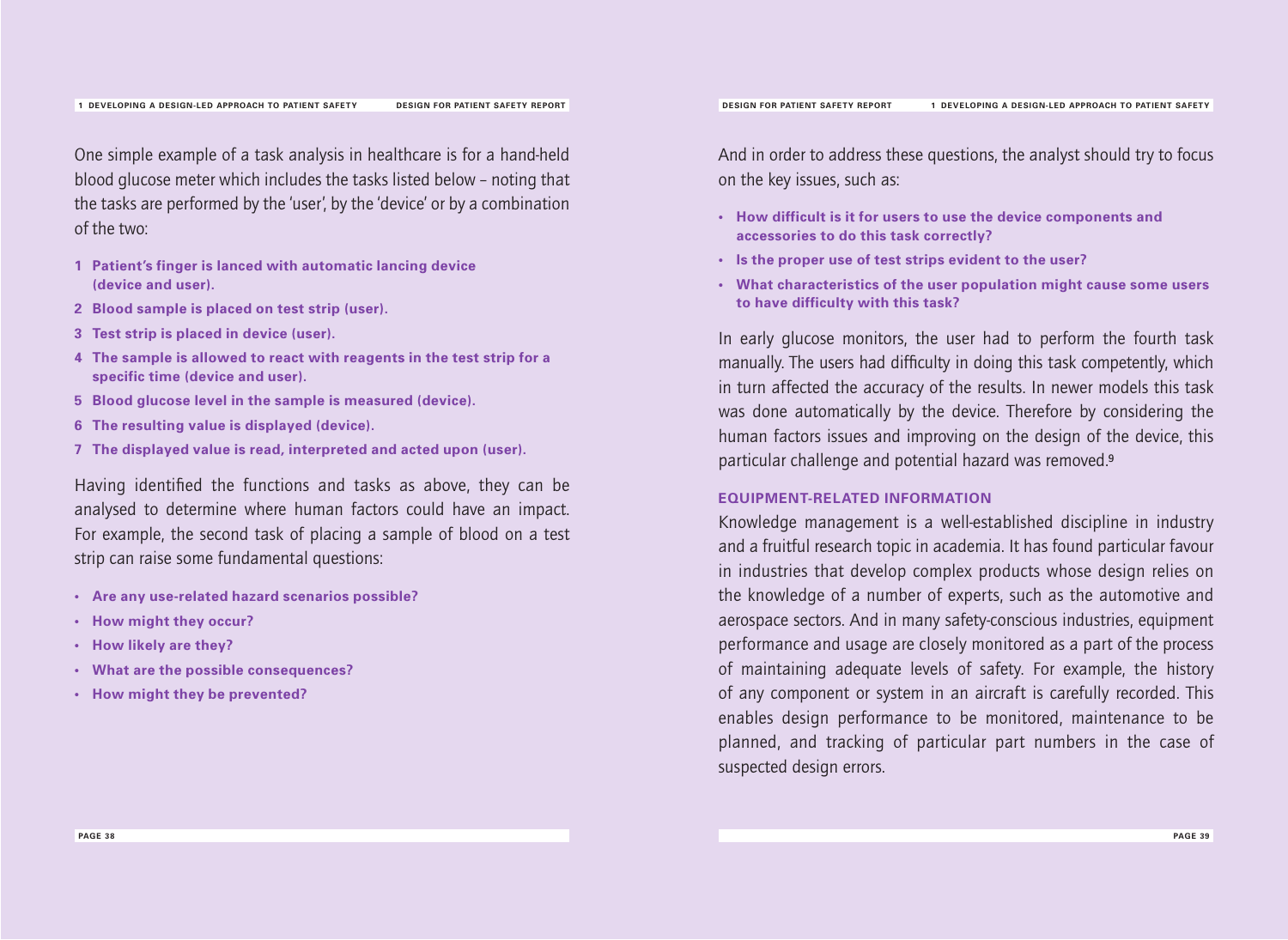

#### **TRAINING**

Training in safety-critical industries such as the health service should also be developed by task analysis.The aviation industry, for example, obtains a thorough understanding of all the tasks involved in a particular job before developing a training manual for the task.

#### **INCIDENT REPORTING**

The health service is moving towards an improved system of reporting and learning from adverse incidents and near misses through the National Patient Safety Agency, established in 2001, but the researchers noted that the defence and nuclear industries have gone beyond this by insisting on the reporting of *potential* incidents. Such a proactive approach generally provides more detailed information than does reactive reporting. And although the confidential reporting systems used in the NHS are a useful way of involving stakeholders in the risk management process, other industries have successfully moved to open reporting of potential incidents.These open reporting systems have been instrumental in building and maintaining a safety culture.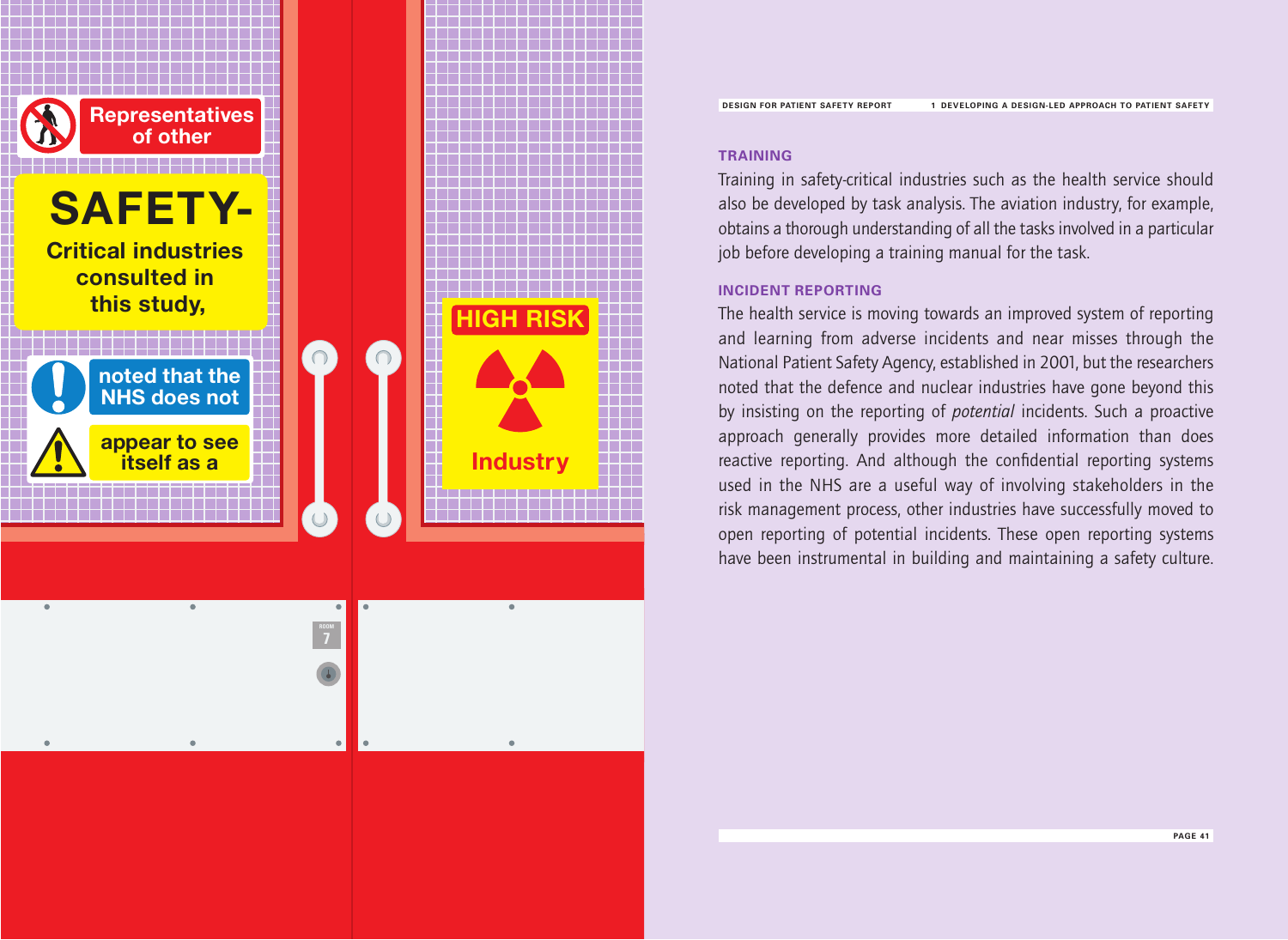**REGULATION**

High-risk industries in the commercial world are answerable to a powerful independent regulatory body that oversees their systems, audit trails and training.The NHS, by comparison, is a highly fragmented organisation largely lacking in unified standards, procedures and protocols.

The NHS as a whole must now follow this lead by directing investment towards patient safety in a similarly effective way.The solutions that are put in place must go beyond short-term, quick fixes, to deliver consistent and sustainable gains in patient safety in ways that are well established in other high-risk industries.

## **A SYSTEMS-BASED, USER-CENTRED APPROACH TO HEALTHCARE DESIGN**

The opportunity for medical errors cannot be removed entirely, but errors can be minimised by accurately predicting the form that they are likely to take. The success of this strategy depends on a thorough understanding of the healthcare system and of how healthcare users and patients really behave within it, which can be very different to how they are expected to behave. It also involves knowing how such users interact with the multiplicity of equipment, medications, environments and information that they come across in the health service.

Designers of medical equipment, for example, must allow for the range of potential users, their experience, training and expectations, the context in which the equipment is to be used, and the requirements of the medical team, as well as important management, communication and organisational issues. Medical products, services and environments can then be designed to:

• **Prevent user error from occurring** – by encouraging simple-to-use and intuitive device operation. Anaesthesia machines, for example, may have knobs of different shapes and colours to control the flow of oxygen and nitrous oxide gases being delivered.This provides tactile as well as visual feedback, which helps prevent errors in selecting the wrong control knob.'Forcing functions' may also help ensure that users are less able to make mistakes when performing certain device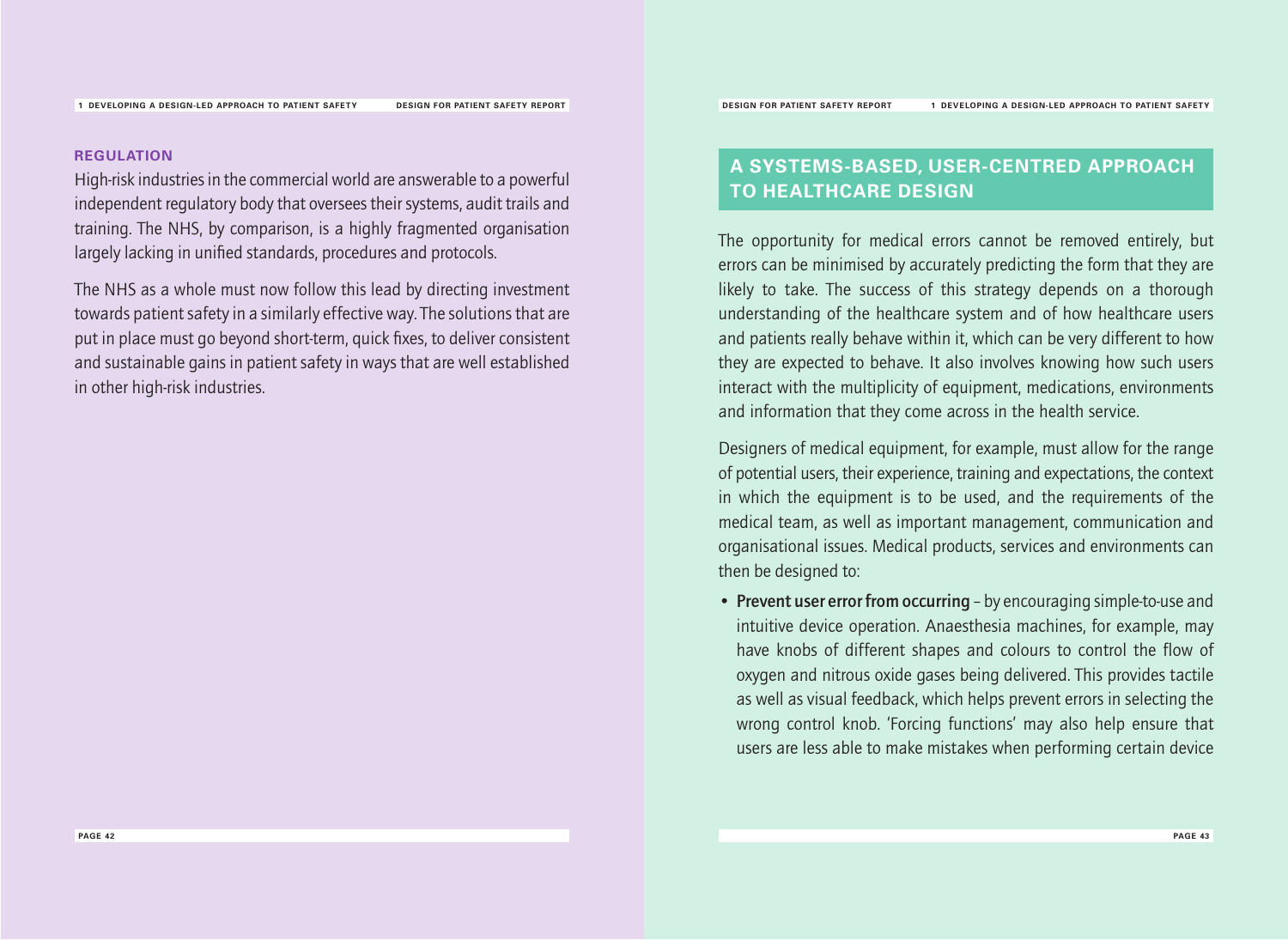operations. For example, by providing shrouding around connector pins, such good design ensures that 'male' pins cannot be fitted into incorrect 'female' sockets such as wall-mounted power supplies.

- **Alert users to possible dangers** by providing warning messages. Anaesthesia machines, for example, may sound a warning alarm if excess gas pressure occurs.
- **Reduce the effect of use errors** such as through the use of fail-safe systems or backup safety systems, should an error occur. Anaesthesia machines, for example, have pressure release valves to reduce pressure and protect patients' lungs.

The diagram opposite represents a model of the systems-based, usercentred approach to healthcare design developed by the research team from established system design theory, and advocated as the core of the Design for Patient Safety Initiative.**<sup>10</sup>**

Successful product or service development, resulting in the provision of safe medical care (shown in the blue box), cannot be achieved in isolation of the system or environment into which it will be introduced. The system needs to be understood, as well as the needs of people that work within it, illustrated in the model by the 'build knowledge base' element. This improved understanding will support a number of activities (shown in the orange box). It will lead to the setting of more effective design requirements by the NHS, which provides a strong foundation for successfully designing the product and the system it is to fit into (purple box). Effective design requirements are also a prerequisite to improvements in procurement and innovation practice.

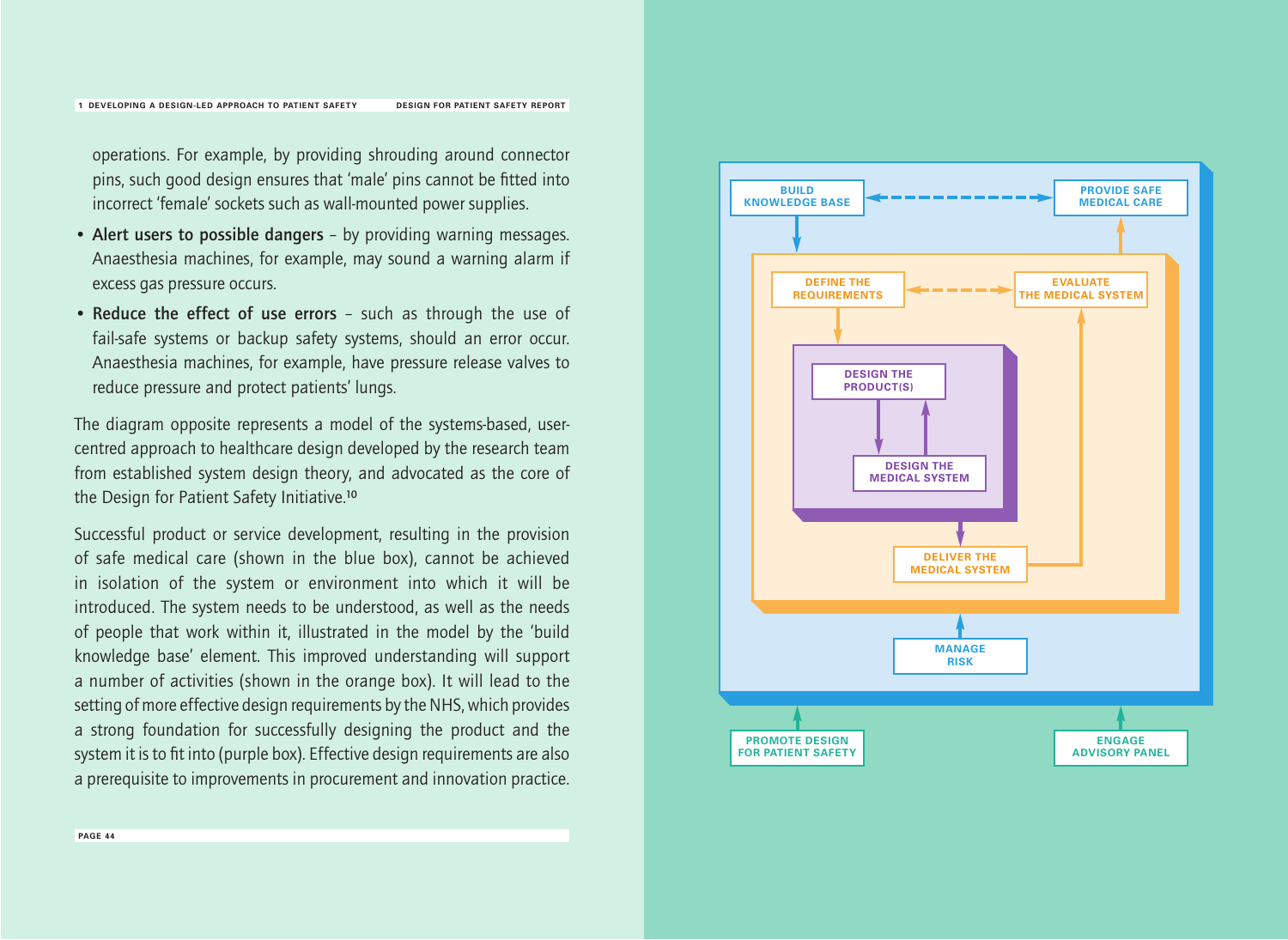The design of the product and the system is linked, as knowledge about the system should affect the product, and vice versa.The product and system designs are then delivered and their effectiveness and outcomes must be evaluated. This process will be unique to a particular product or service and be actively managed to minimise technical and commercial risk. Only from this basis can safe medical care be provided.

The whole of this approach would be informed and assisted by an advisory panel made up of industry, academic and healthcare experts and require proactive promotion to all stakeholders.

Another way to see this model is in terms of the building blocks of a stable and enduring process, leading to enhanced patient safety:

- **1 Build a knowledge base, a sound understanding of the reality of the medical system; and use this to**
- **2 Develop and define effective design, purchasing and usability requirements; leading to**
- **3 The innovations in product and system design and in procurement practice; that will**
- **4 Deliver high-quality user-centred designs solutions that can be evaluated and proven within the medical system; and thereby**
- **5 Provide safer and more effective medical care.**

With this understanding of the medical system and its users, design can significantly enhance the safety of staff and patients by proactively minimising the potential for mistakes.Without it, there is the very real possibility that a solution to one error may in fact create more safety problems than it solves.

The *Design for Patient Safety* research points very clearly to there being no simple answer to the problem of medical accidents. Rather, there is a series of complex, interrelated issues that need to be addressed as a whole and that are not sufficiently well understood to be amenable to rapid solutions. Because of this, the recommendations on the following pages are not principally concerned with the design process itself. Instead they offer a strategy that will develop the knowledge, systems and processes to provide the foundations for more informed and safer design decision making across the NHS and industry. Six key areas are addressed through the recommendations in order to achieve this systems-based user-centred approach to healthcare design:

- **1 Building an effective NHS knowledge base**
- **2 Defining effective design requirements**
- **3 Evaluating for safety and ease of use**
- **4 Managing risk**
- **5 Communicating the importance of design for patient safety**
- **6 Establishing a strategic advisory panel to oversee a design-led approach to patient safety.**

The recommendations have been drawn from the disciplines of systems engineering, healthcare ergonomics and user-centred design.They are followed by a detailed plan of action and a selection of preliminary projects that will give substance to the ideas outlined in this report.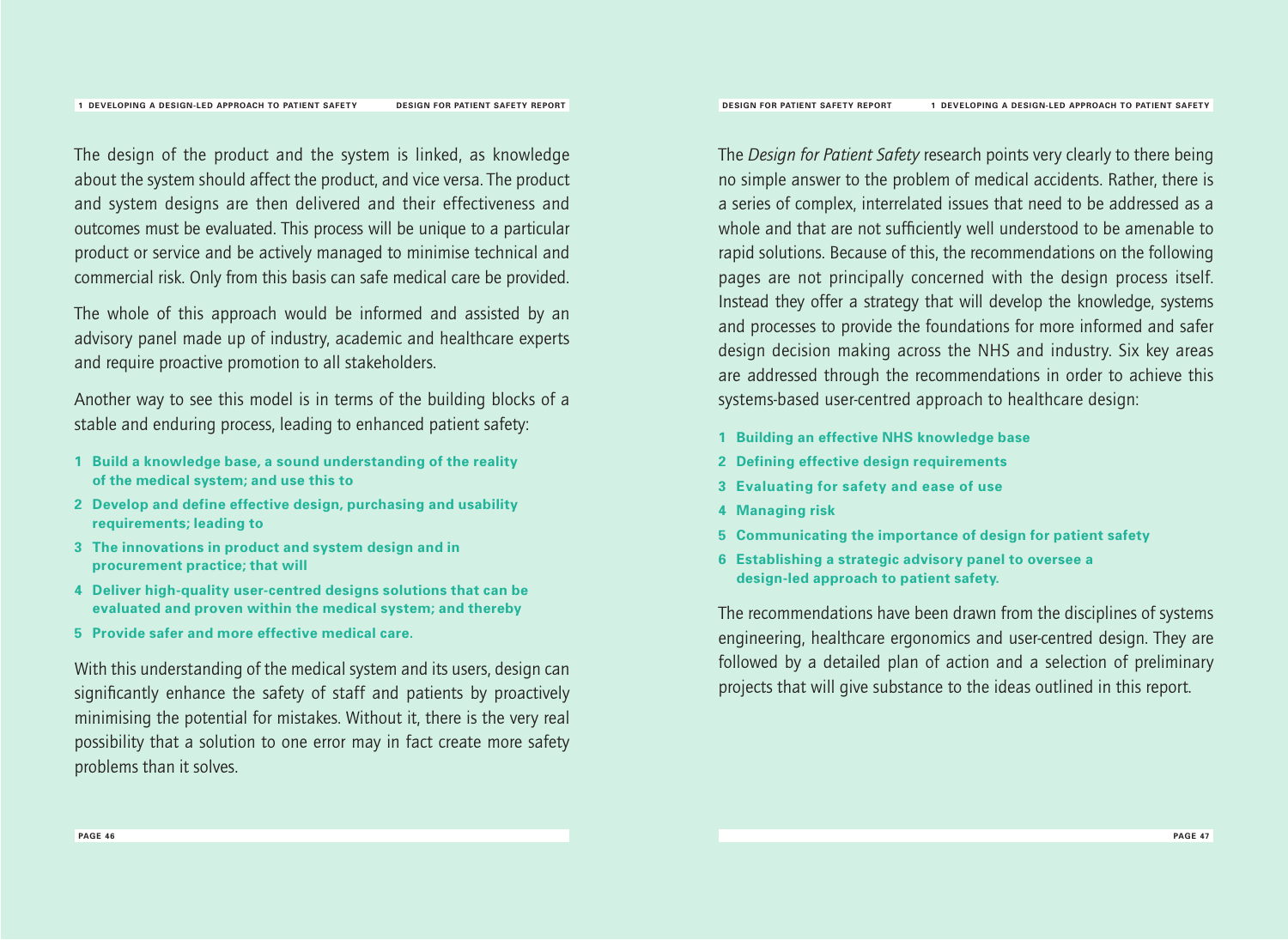

## **2 RECOMMENDATIONS**

The recommendations that follow are a summary of those provided to the Department of Health by the initial scoping study undertaken by research teams at the Robens Centre for Health Ergonomics at the University of Surrey, the Helen Hamlyn Research Centre at the Royal College of Art and the Engineering Design Centre at the University of Cambridge. Please see the full scoping study report for more extensive discussion around each of the 13 recommendations and 45 action points provided therein.**<sup>1</sup>**

## **1 BUILDING AN EFFECTIVE NHS KNOWLEDGE BASE TO UNDERPIN BETTER DESIGN DECISION-MAKING**

Knowledge is the essential foundation upon which the health service can make evidence-based decisions. It is required so that patient-safety hotspots and problems can be successfully and systematically identified, prioritised and acted upon. Developing a good understanding of the problem is the first stage of the design process: without an effective knowledge base in place, design briefs and procurement decisions will be flawed and solutions unlikely to be as effective.

The health service must emulate the approach taken by other high-risk industries: informing the design process by learning precisely how the different parts of the organisation function and interact with each other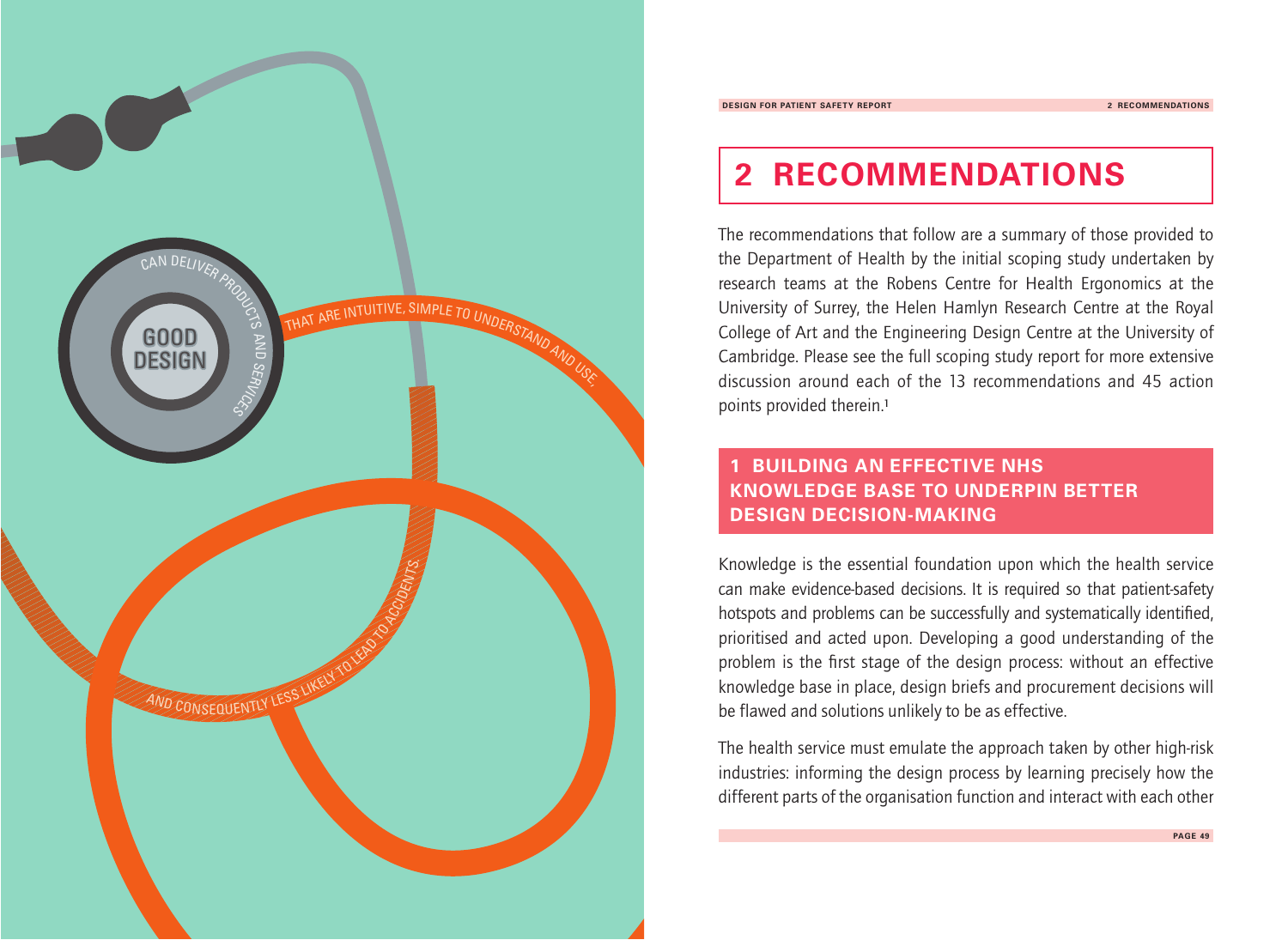and by engaging in a constant process of review and improvement. To achieve this, the NHS should obtain the necessary knowledge from the following areas:

#### **WHEREVER THE HEALTHCARE SYSTEM INTERACTS WITH PATIENTS**

This entails gaining a thorough understanding of the healthcare environments that exist in hospital wards, ambulances, the home, pharmacies, GP surgeries and so on. Because this is a very large undertaking, the initial research work should first address priority areas of concern such as obstetrics and gynaecology, and medication.

#### **THE CONNECTIONS BETWEEN THE DIFFERENT PARTS OF THE HEALTH SERVICE**

Communication and the flow of information between the many different parts of the health service are vital to patient safety.The same can be said about different working practices and cultural issues. So an in-depth knowledge of these issues is required to ensure the effectiveness of any design solutions offered to prevent medical mistakes.This entails mapping out staff roles and responsibilities – and the flow of people, products and information within the system – to ensure a comprehensive understanding of the way in which the component parts of the NHS fit together. Consultation with healthcare professionals is essential to the success of this process. It is also vital to identify organisational conflicts and barriers to change that affect patient safety and understand how other industries have succeeded in removing them.

#### **HEALTHCARE TASKS IN HIGH-RISK SITUATIONS**

In their dealings with patients, healthcare professionals regularly undertake tasks that have risk attached to them.These tasks might appear straightforward – for example, ensuring that a patient is provided with the correct drug in the right quantity – but checking and careful attention to detail are required to ensure this happens without error. When staff members are also caring for many other patients at the same time, the possibilities for errors and mistakes increase.This is also the situation where the same piece of equipment, packaging or information is used in a hospital ward, in a patient's home, on the roadside at night, or under pressure in emergencies.To pinpoint the risks, it is essential that more knowledge is gained about tasks undertaken around accident hot-spots in the home, around the hospital bed, during patient transfers, when paramedics are using shorthand in critical situations and when patient records are being transcribed.

#### **THE REQUIREMENTS OF BOTH PATIENTS AND HEALTHCARE STAFF**

The variety of situations in which equipment and information have to function in the NHS, together with the range of potential users, increases the need for accurate data on health service staff and patients.This can be achieved by encouraging designers to work closely with appropriate groups of stakeholders and patients, especially with those 'critical groups' whose responsibilities and working environments present the highest risks (stakeholders can be considered to include: medical staff, academic and other related health experts, design consultants and in-house professional designers, design collaborators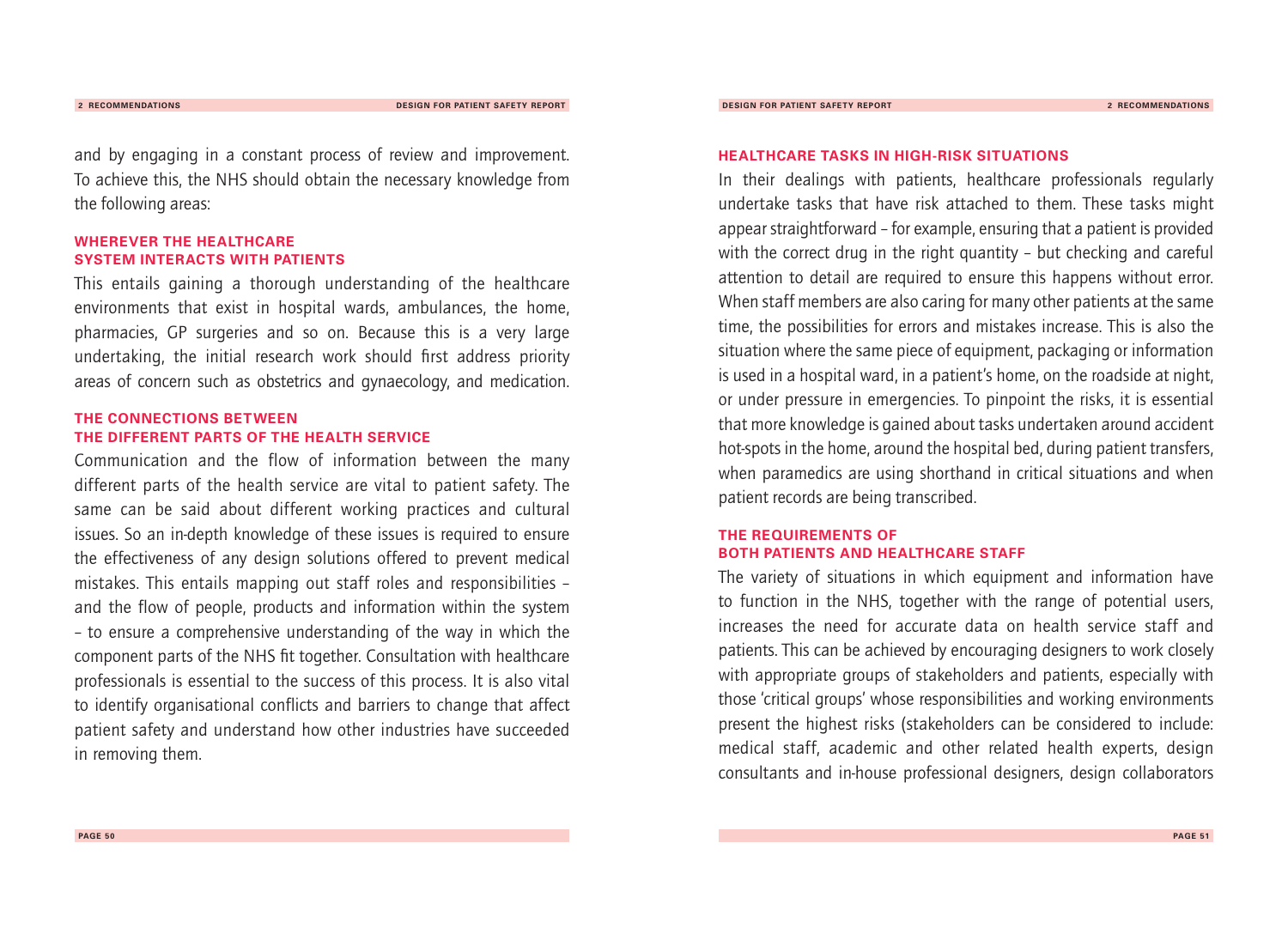and commissioners, experts in ergonomics/human factors, government agencies, experts from other high-risk non-healthcare environments, and patient groups). For example: older people and those for whom English is a second language and who are likely therefore to have problems reading and understanding medication packaging and information leaflets; paramedics and accident and emergency clinicians who may experience similar problems under stressful working conditions.An in-depth understanding of these needs and capabilities will help to produce safer designs for all users of the NHS.

#### **DEVELOPING A BODY OF BEST PRACTICE ON DESIGNING FOR PATIENT SAFETY**

A series of case studies and projects should be developed that demonstrate how user-centred design practice can lead to better, safer – and therefore more desirable and competitive – products. These examples can be used to raise awareness across the healthcare industry of the commercial benefits of considering patient safety from a systems perspective when designing products.

#### **IMPROVING THE DESIGN AND MANAGEMENT OF HEALTHCARE INFORMATION**

The design of information is a key component of a safer healthcare system.The structure and content of information and the means by which it is captured, stored and accessed are particularly important if it is to effectively meet the needs of its users and make the most of the technology available.There are three key requirements in the healthcare sector:

#### **1 Patient related information**

Patient notes are critical to the continuity of patient care. They should capture a patient's complete medical history and be available to all those medical professionals who need to see them, allowing informed decisions to be made regarding future treatment.

But access to the complete medical history of a patient is not always possible: separate notes are kept for primary and secondary care, and different sets of notes are sometimes held in different parts of a hospital. Patients are also often responsible for providing the hospital with their medication history – which may not be accurate or complete. Safe and effective knowledge management is the result of careful design and the following approaches are recommended to deliver effective patient related information:

- **Standardisation –** Patient notes need to minimise the time taken to record accurate and complete information and maximise the information available to others in a coherent form. Standardising forms and reporting syntax aids this process – by improving accurate analysis and diagnosis and by lessening the chance of mistakes caused by the use of different descriptions for the same condition.
- **Evidence trails –** The treatment rationale must be visible in the notes – in other words, there must be a clear trail of evidence from patient symptoms to treatment protocol.
- **Access –**Healthcare staff must have access to patient notes at all points in the treatment cycle, including home visits and emergency situations. Critical information, such as allergies, must be immediately available.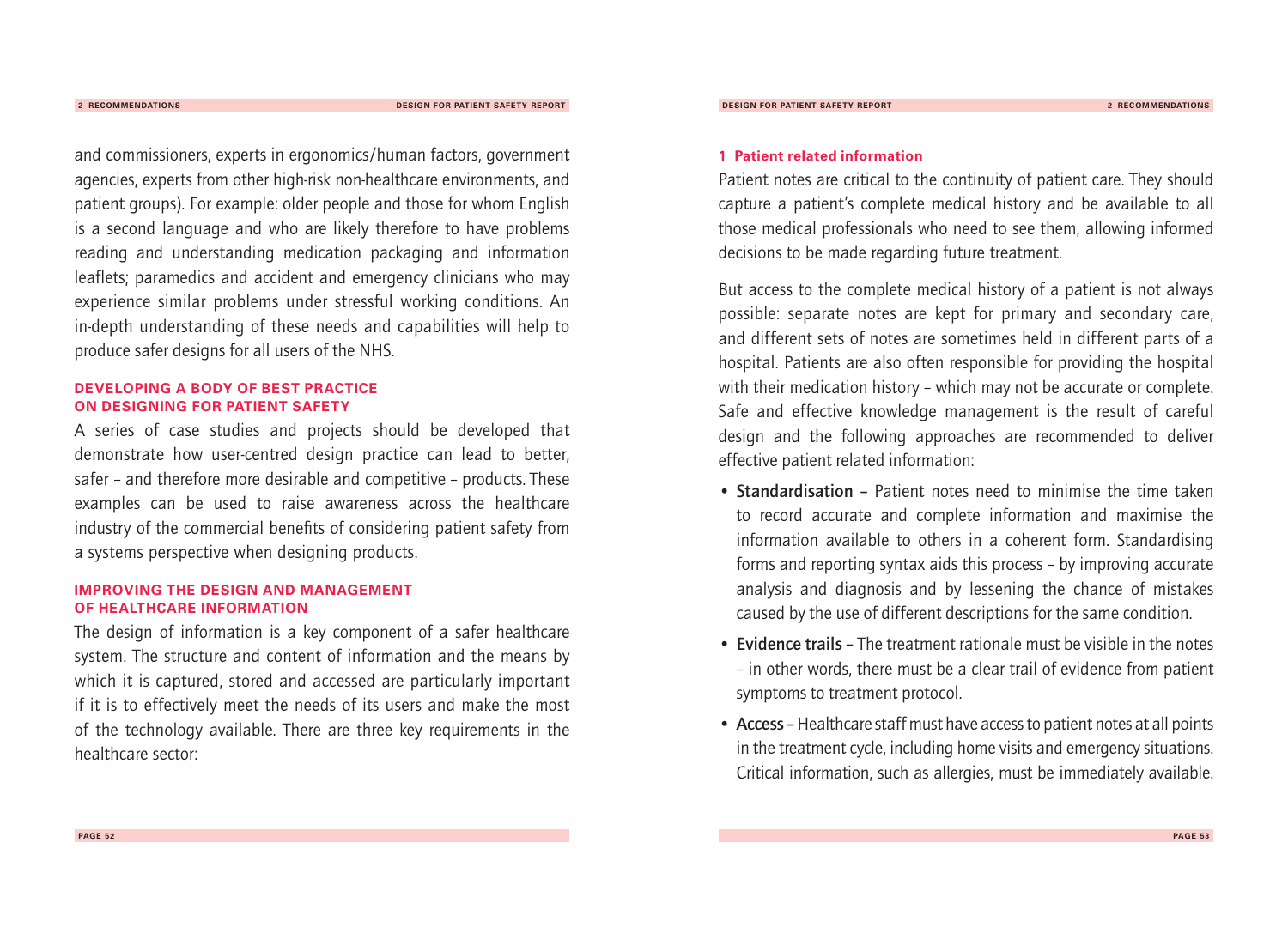**2 RECOMMENDATIONS DESIGN FOR PATIENT SAFETY REPORT**

**DESIGN FOR PATIENT SAFETY REPORT 2 RECOMMENDATIONS**

### Pharmacists should also have access to patient notes if they are to check medication regimes.

#### **2 Effective monitoring and maintenance of medical equipment**

Equipment is becoming increasingly mobile and is transferred between wards, into general practice and the home. There is an urgent need to design a system for recording, maintaining and using information relating to the use and maintenance of healthcare equipment.

#### **3 Effective information sharing**

There is also an urgent need to find an effective means of disseminating critical information to healthcare professionals and of keeping this information up to date. Consultants have to know the latest innovations in their field, GPs the latest drugs and drug reactions, pharmacists the source of the cheapest drugs – to name but a few.This raises the question as to how design could best be used to disseminate such information to busy professionals.

## **2 DEFINING EFFECTIVE DESIGN REQUIREMENTS FOR PATIENT SAFETY**

Medical equipment, medications, packaging and information have to function across a wide range of situations and for users with very different capabilities. If these are not all taken into account at an early stage of product development, patient safety may well be compromised. The NHS should encourage better design decision making by:

#### **SETTING MORE EFFECTIVE DESIGN REQUIREMENTS**

Effective design solutions to healthcare systems require an in-depth understanding of the range of potential users, how they function in different environments, and how design-related factors impact on each other.These design requirements must be understood and incorporated into product specifications and regulatory requirements if safer designs are to be commissioned, procured and more widely used across the NHS. Consequently, the quality of purchasing criteria, standards, guidelines and effective design briefs are both at the heart of the problem and an important part of the solution.

A clearer understanding is also required of how the many and diverse purchasing policies of the NHS impact on the design and promotional strategies adopted by manufacturers, so that the NHS can more favourably influence the design of products with regard to patient safety. NHS purchasing decisions, for example, must take into account the needs of users and the ease of use of products, not just price.They must also be based on the life-cycle costs.

#### **INVOLVING HEALTHCARE USERS, PURCHASERS, DESIGNERS AND MANUFACTURERS AT ALL STAGES OF THE DESIGN PROCESS**

These stakeholders should be involved at all levels of the process of identifying, understanding and addressing risk within the healthcare system.There should be closer liaison between manufacturers and end users throughout the design commissioning period and end-users should also be more effectively consulted in procurement decisions.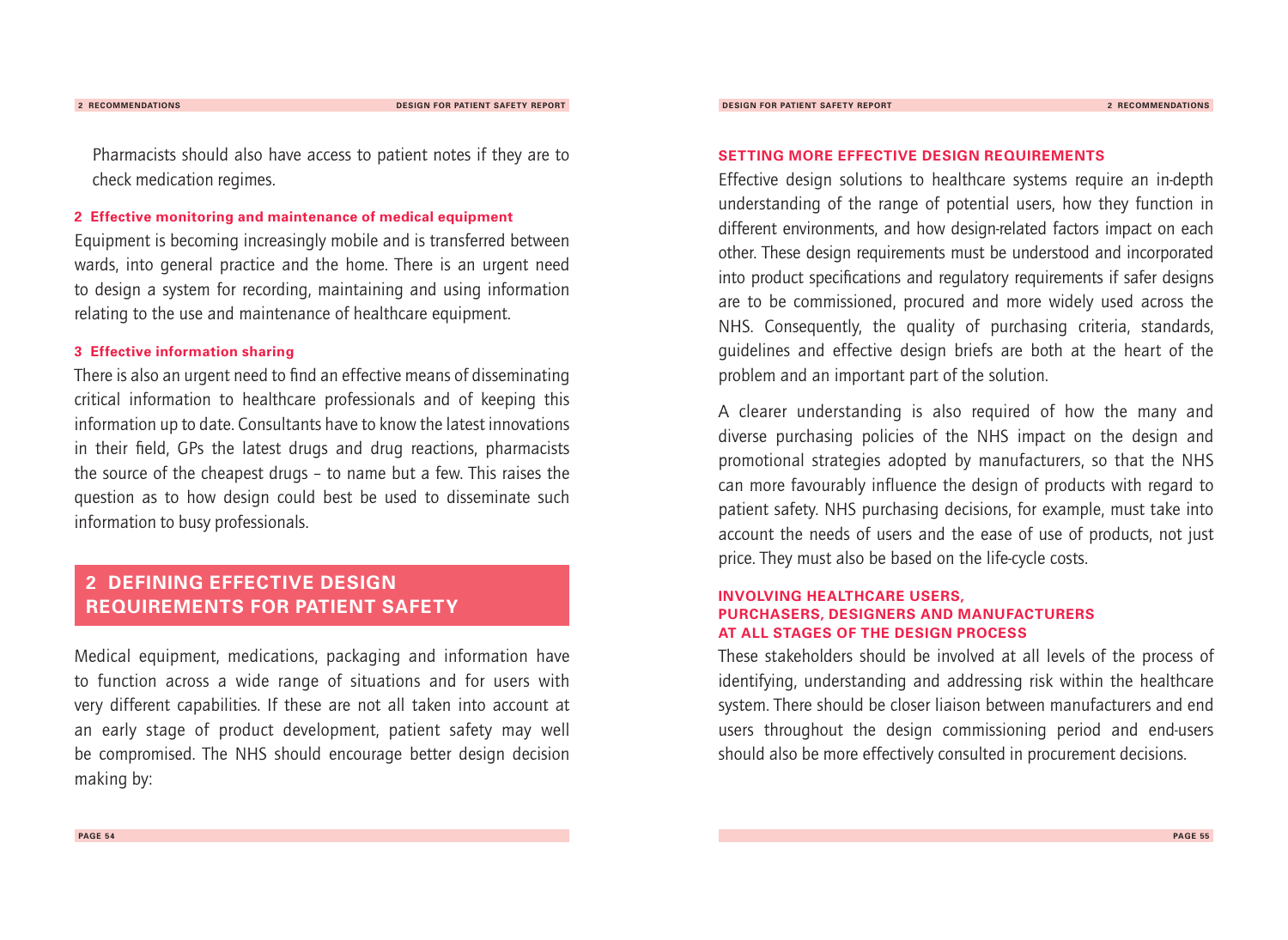#### **INVOLVING THE APPROPRIATE AGENCIES IN DESIGN AND RISK MANAGEMENT**

There is a significant opportunity to involve NHS agencies, along with the new National Patient Safety Agency, more effectively in the harnessing of design to reduce risk and improve patient safety. A common focus with regard to all aspects of product/service evaluation and control, ranging from product approval and recall to the provision of advice on good purchasing practice, will have a potentially significant impact on patient safety.

Learning from and integrating the appropriate agencies at each stage of the process (from capturing and identifying problems and design requirements to conducting post-implementation evaluation) should ensure the delivery of safe products and systems through a seamless representation of drug, device and organisational interests. It is important that the agencies' responsibilities map clearly against those issues that relate directly to patient safety.This will help both designers and the agencies to appreciate their respective roles in the provision of safe products and services.

### **3 EVALUATING FOR SAFETY AND EASE OF USE**

To ensure patient safety, a standard guide needs to be developed that shows how to evaluate the effectiveness of new designs for individual services and products and their interactions with other elements within the system.There is also a need to introduce effective procedures to monitor the performance of existing designs. Such assessment is

particularly important when systems are changed – by the adoption of new working practices, for example, or the introduction of a new monitoring device.The effect of such a change must be evaluated to determine whether the new system meets its safety and operational requirements.There is also a particular need to establish a common language for preparing incident evaluation reports – much success in this area has been achieved in the USA.

## **4 IDENTIFYING, CONTROLLING AND MANAGING RISK IN THE NHS**

Successful businesses, whose products or methods of operation raise safety concerns for their staff or customers, minimise the possibility of errors by being proactive. This means avoiding risk wherever possible, evaluating the risks that cannot be avoided, combating risks at source and adapting the work to the individual.This can only be achieved by developing a coherent prevention policy that covers the individual, the job, the technology, the working conditions and the organisation. The NHS needs, therefore, to implement consistent and effective risk management strategies at all levels of the organisation, by building on examples of 'best practice' in other industries and in healthcare services internationally. Such a strategy will prevent significant opportunities to identify risk from being lost – risky situations, risky moments and risky items of equipment – which could in turn be addressed by design.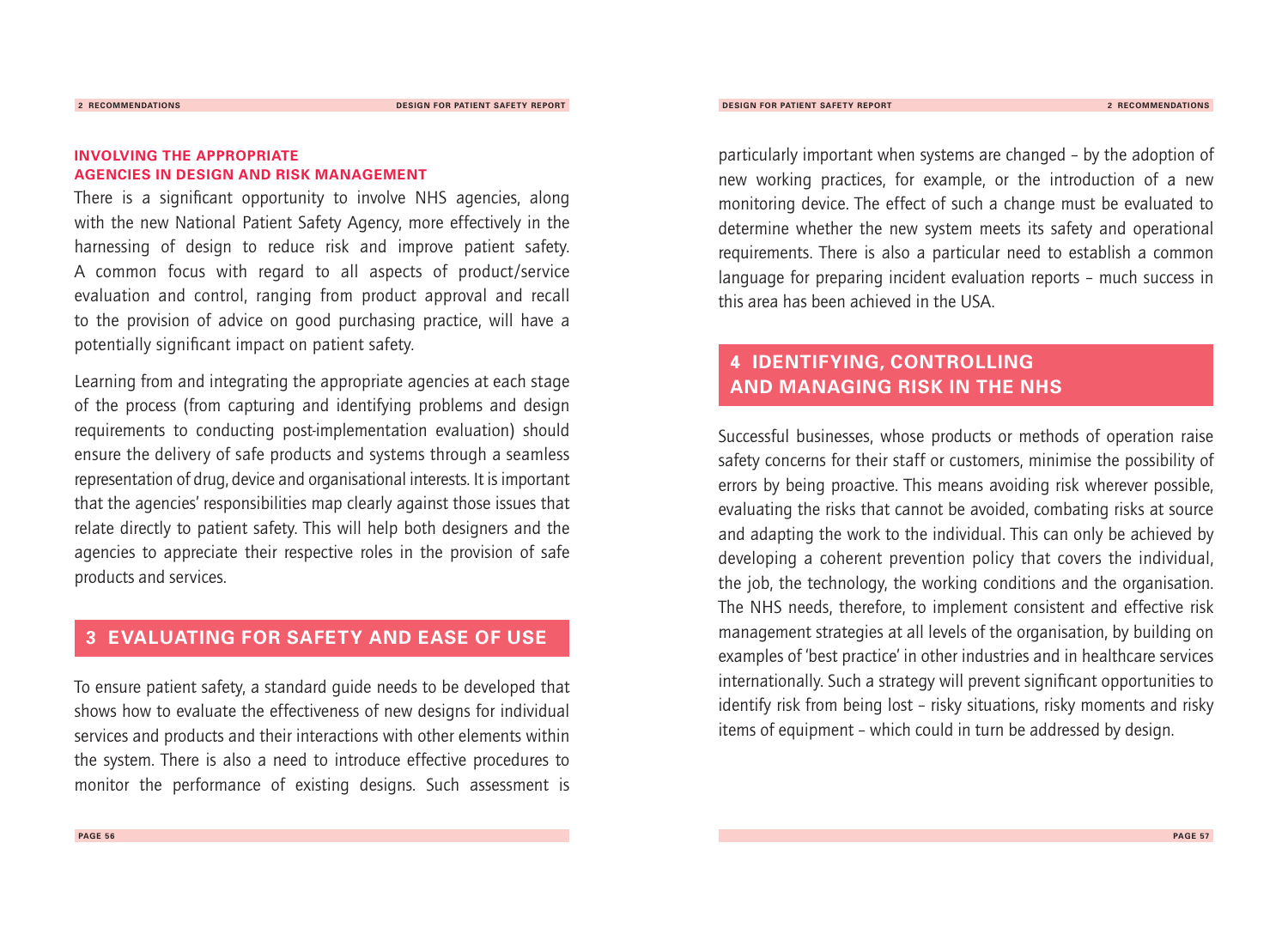## **5 COMMUNICATING THE IMPORTANCE OF 'DESIGN FOR PATIENT SAFETY' ACROSS THE HEALTHCARE INDUSTRY**

The NHS should demand safer products from manufacturers, including ones which are easy and intuitive to use. Manufacturers respond to what the NHS demands – least-cost design solutions – but are not specifically motivated to advance patient safety as there is no incentive for them to do so.When buying in bulk, the health service has sufficient leverage to influence the market and this should be exploited to encourage manufacturers to change their marketing strategies and make patient safety a priority. But awareness-raising measures, the sharing of 'best practice' knowledge and other incentives also have an important part to play. The health service needs to develop an understanding of what drives industry and where that differs from the needs of patients and healthcare services, and then look at ways in which these conflicts can be resolved to increase patient safety.

## **6 ESTABLISHING A STRATEGIC ADVISORY PANEL TO OVERSEE A DESIGN-LED APPROACH TO PATIENT SAFETY**

Many obstacles will need to be overcome before a system-wide design-led approach will have an impact on patient safety.There are many stakeholders involved in the design decision-making process in healthcare, and influencing their behaviour in a systematic way will need to be driven from the centre. An authoritative advisory body is needed to drive the necessary changes through the health service and oversee the new approach to preventing medical mistakes. It will be composed of individuals working in the stakeholder and design communities – and its brief will be to assist those responsible for following through on the recommendations of this report (which are discussed in more detail in the following section).The members of such an independent body would co-operate with the National Patient Safety Agency. They should also be properly resourced to ensure they have sufficient status within both the design and healthcare communities to work effectively.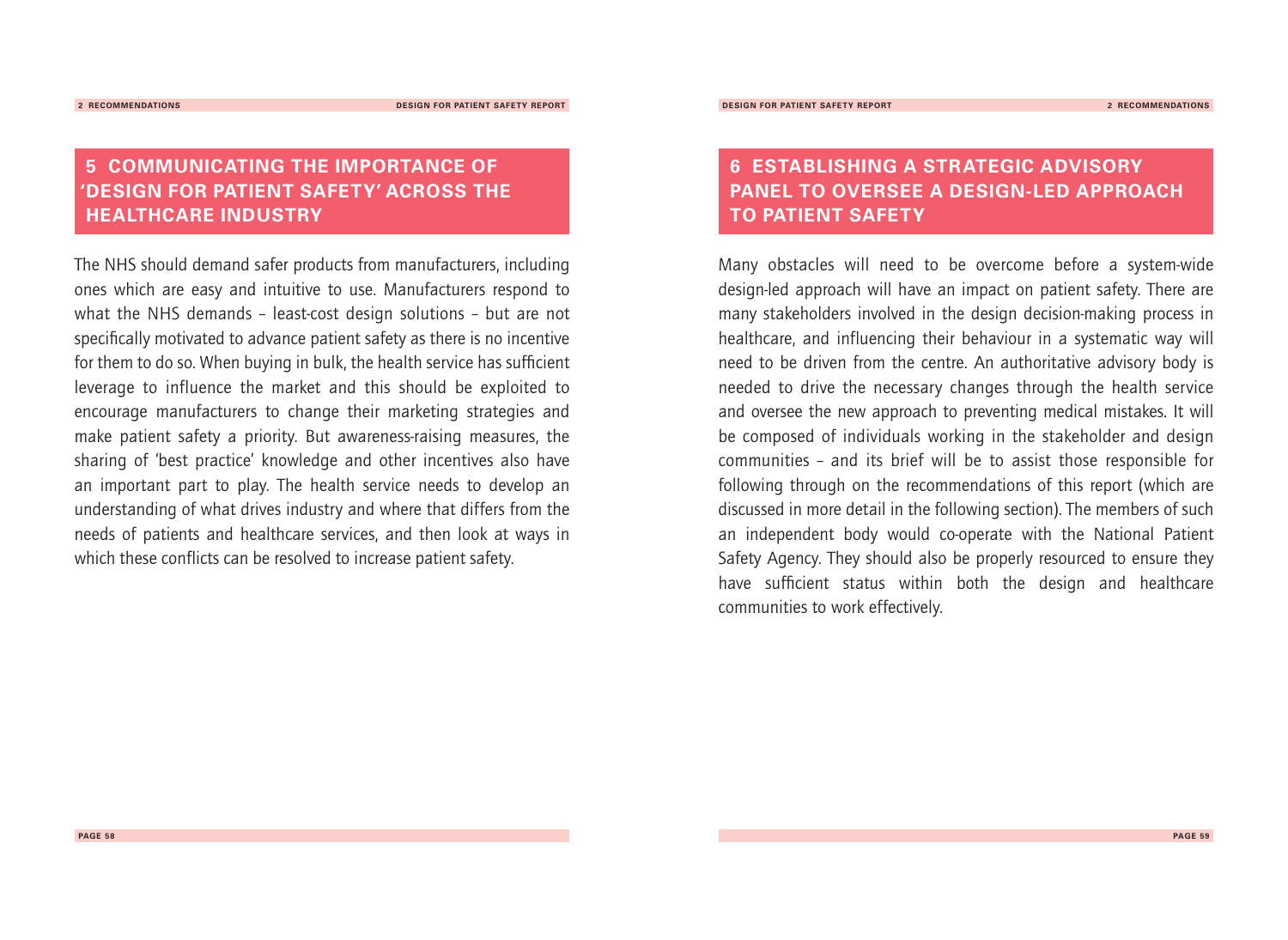## **3 A PLAN OF ACTION**

The scoping study's recommendations provide the foundations of a design-led approach to improving patient safety in the NHS.To facilitate this new method, and to ensure the effectiveness of the recommendations of this report, a practical course of action is proposed that will begin to address the design issues that affect incidence of error and accidents in the health service.

## **1 BUILDING AN EFFECTIVE NHS KNOWLEDGE BASE TO UNDERPIN BETTER DESIGN DECISION-MAKING**

Achieving this recommendation would result in the availability of a useful, accessible and centrally available knowledge base to inform the design process.To deliver this, the following areas must be addressed:

#### **A WHEREVER THE HEALTHCARE SYSTEM INTERACTS WITH PATIENTS**

#### **A1 Primary care**

Knowledge of these areas could be gained through specific research initiatives in the shorter term and a focused collaboration with the research councils over a longer period. Information capture would be both systematic – through structured observations, recording and reporting – and anecdotal, by tapping into the practical experience of relevant health professionals.

#### **A2 Home care**

A thorough understanding of research initiatives in this area is essential if the key issues such as the high levels of medication non-compliance are to be understood. Knowledge of the contexts in which patients are failing to take their medicines as prescribed is essential if future work is to be efficiently and effectively targeted to improve patient safety in the home. Only then can design solutions be developed against the background of well-understood contexts in which they will function. It will also make it easier to evaluate the effectiveness of new designs as to whether they really are improving patient safety and supporting caregivers in carrying out their work.

#### **A3 Secondary care**

This should be a simpler task given the greater availability of research studies in this area. As well as using the research methods outlined in the last section, the research should also include a review of relevant literature.

#### **A4 Mapping medication use process across all healthcare environments**

Errors occur at many points in the medication use process, and are due to a multiplicity of interacting factors, many of which have design implications. Completing the mapping process and fleshing this out with data on, for example, error type, incidence, consequences, and associated costs would allow for targeted action.This work must involve the many stakeholders and care-givers involved in the system as they can identify design-relevant factors that other research may well fail to capture.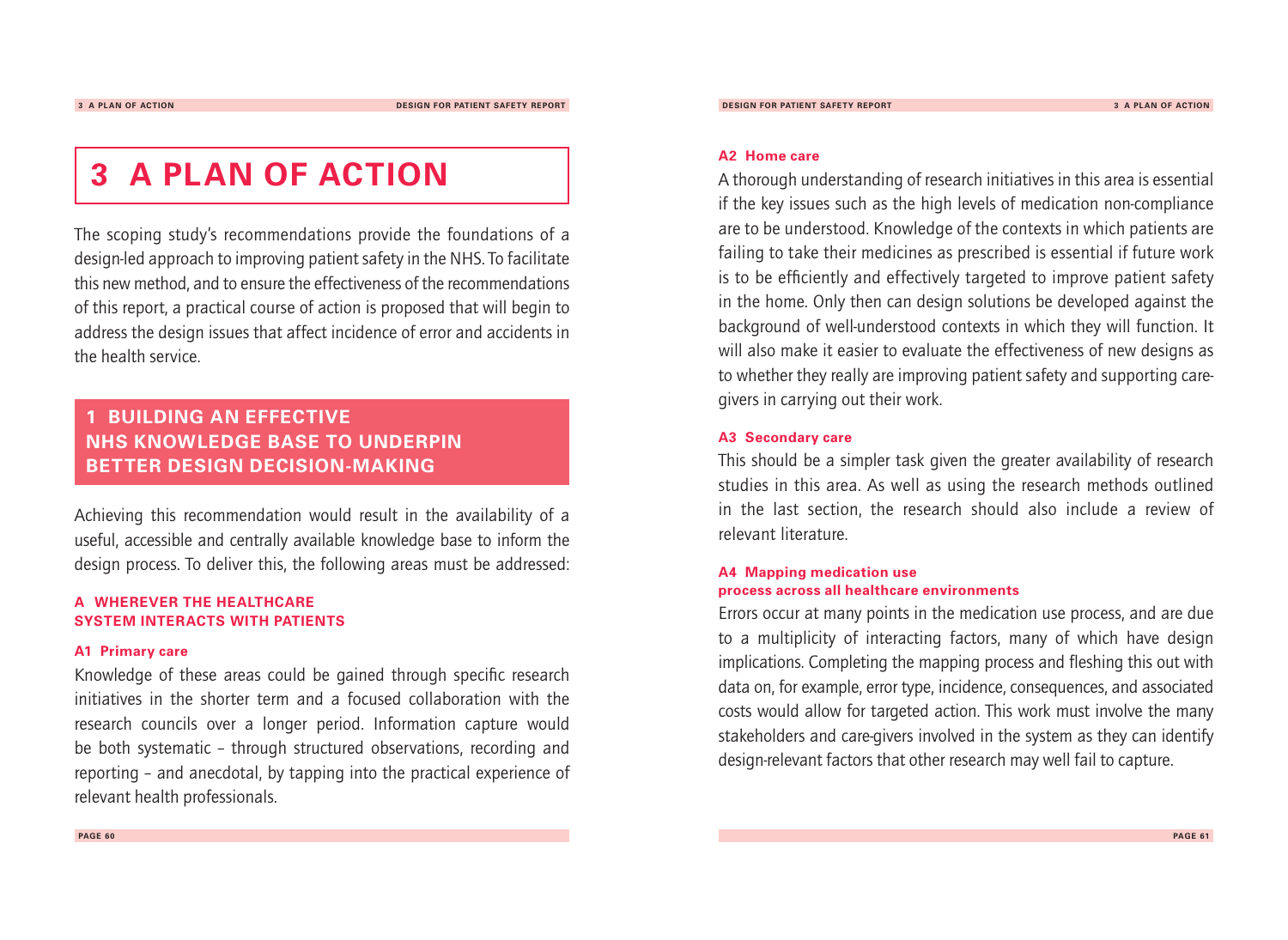#### **B HEALTHCARE TASKS IN HIGH-RISK SITUATIONS**

#### **High-risk activities – risky situations, risky moments and risky items of equipment**

These must be identified and prioritised. Information about the prevalence of particular errors is available in published literature and through discussion with stakeholders. Mapping out patient pathways through the healthcare system can also help to identify potential 'hotspots' and activities that might contribute to a higher possibility of errors. A patient pathway is the connection between patients, healthcare professionals, artifacts for treatment (eg medication) and organisations, through which information and medication flow.A task analysis should then be undertaken for each identified high-risk activity, which in turn can be fed back into the system and used to underpin its redesign to improve safety. For example, task analysis could have an impact on the design of machine interfaces, health protocols, personnel selection, training requirements and on job and team design.

#### **C DEVELOPING A BODY OF BEST PRACTICE ON DESIGNING FOR PATIENT SAFETY**

Exemplars of effective patient safety designs should be captured in case studies and through practical demonstration projects.With research funding, academics can be encouraged to identify and evaluate examples of good industry practice. Design journals can then be actively encouraged to seek papers on the subject and design magazines to publicise articles on 'best practice'.There should also be design industry competitions, sponsored by the Department of Health and others, partnerships between medical colleges, pharmaceutical

companies and UK design schools as well as collaborations between healthcare professionals and appropriate research institutions. In addition, examples of international 'best practice' could be researched and publicised.

#### **D IMPROVING THE DESIGN MANAGEMENT OF HEALTHCARE INFORMATION**

#### **D1 Introduce a unique ID for every patient in the UK**

Before other issues of information access can be addressed, it is vital to know that whatever medical notes are under discussion actually refer to the right patient.The introduction of a unique patient ID across the UK would make such identification much more reliable – this concept is currently being assessed in Scotland.

#### **D2 Defining user needs and best practice for:**

#### **D2i The design and use of patient information**

An analysis of the information needs of all professionals involved in patient care must be undertaken, coupled with a survey of current systems and approaches. Protocols for data management can then be defined and trialled with the help of those intending to use the system.

#### **D2ii Prescribing and administering critical medicines**

Immediate progress may be made in this area. For example – the integration of medication protocols with patients' medication charts can reduce errors and, at the same time, provide evidence of the dosing rationale for a particular patient. Although this happens to some extent at the moment, it does so only on a highly ad-hoc basis.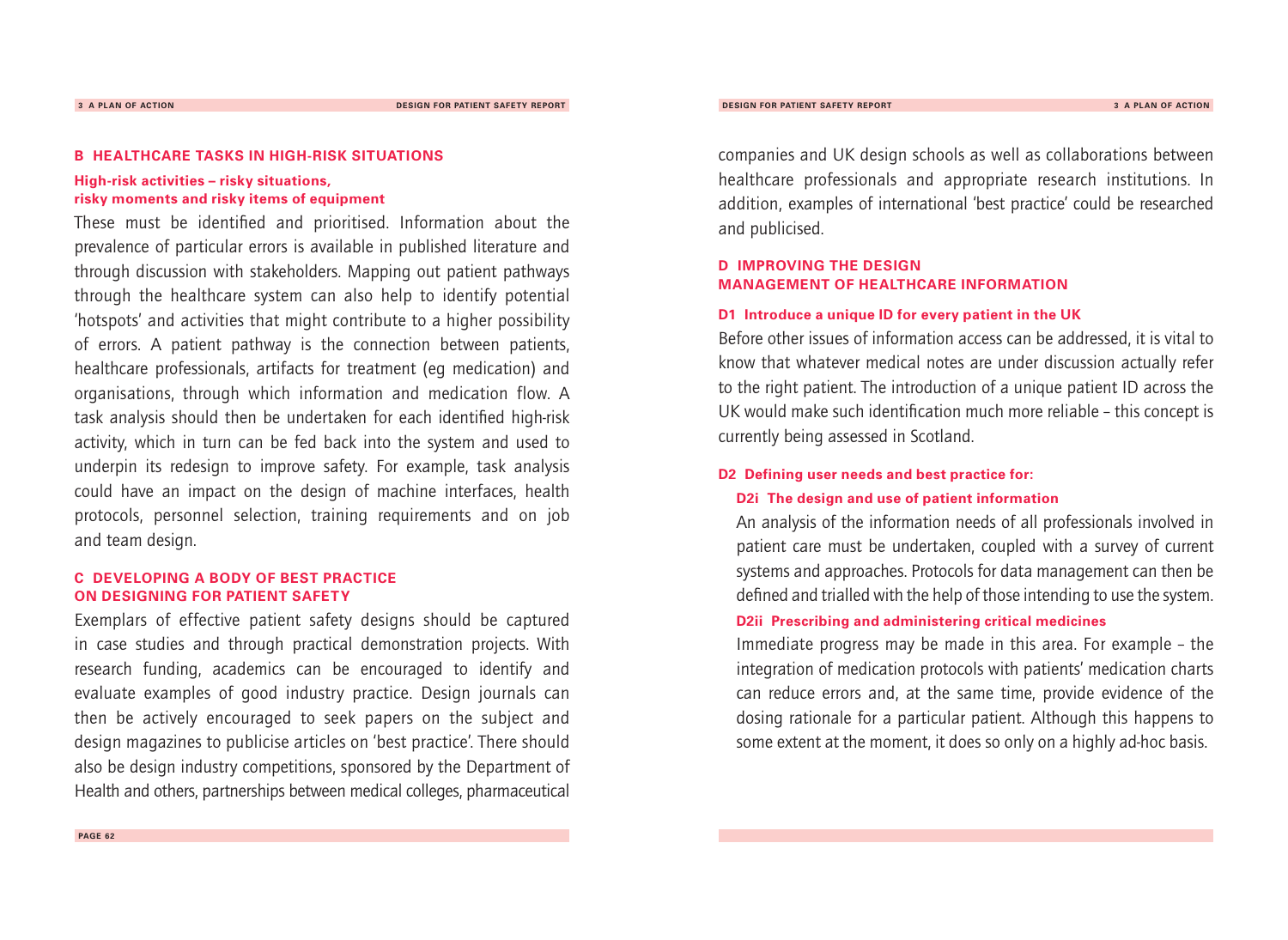#### **D2iii The design and use of equipment information**

Much can be learnt from the experience of other industries in which such information management systems are commonplace. In addition, a study should be undertaken to define the requirements of an equipment information system for healthcare.

#### **D3 Identify and remove barriers to information sharing**

Undertake a survey to uncover existing barriers and suggest alternative ways of disseminating information to busy professionals.

#### **D4 Learn about effective information networks**

Effective delivery of critical information requires a balance between the amount of information and its visibility. So design solutions to this problem must package information in a form that recipients can assimilate in the time they have available for this task. Much can be learnt from other industries that face similar issues – and from those in the healthcare profession, such as hospital pharmacists, who already run effective information networking activities.

### **2 DELIVERING EFFECTIVE DESIGN REQUIREMENTS FOR PATIENT SAFETY**

This will be facilitated by:

#### **A DEVELOPING 'USABILITY' CRITERIA**

One way to ensure common industry and NHS objectives for the development and procurement of safer designs is to develop clear criteria for the 'usability' of its products and services.These criteria

should be applied across the board – covering equipment, packaging, information and the form of medication itself – and be as effective for patient care in the home and the community as in secondary care. Competition between manufacturers would then be redirected to meet the criteria in cost-effective ways, while the improvements in usability they introduce would reduce errors and lighten the load on hard-pressed staff. There have been cases where patients have been seriously injured when a nurse has misread the number seven for one, and has over-infused as a result. Because the flow read-out was hidden in the display panel, the top of the seven was obscured from view.This small design flaw can result in a serious problem. By considering human factors and creating usability criteria for particular devices, this should decrease the risk of such adverse consequences.

#### **B DRAWING UP SPECIFICATIONS FOR SAFER EQUIPMENT**

Evidence gained from safety assessments and in-use monitoring of performance can be used to help devise equipment design specifications. Similar to the development of usability criteria, using such assessments as the basis for design specifications would further encourage manufacturers to deliver measurable improvements in patient safety. They would also make NHS purchasing choices, which currently are driven by lowest-cost comparisons and the subjectivity of senior health professionals, more realistic and rational.This could offer an alternative to standardisation, which may not always deliver the required improvements in patient safety.This is illustrated by a case in which a physician treating a patient with oxygen set the control knob to between one and two litres per minute, not aware that the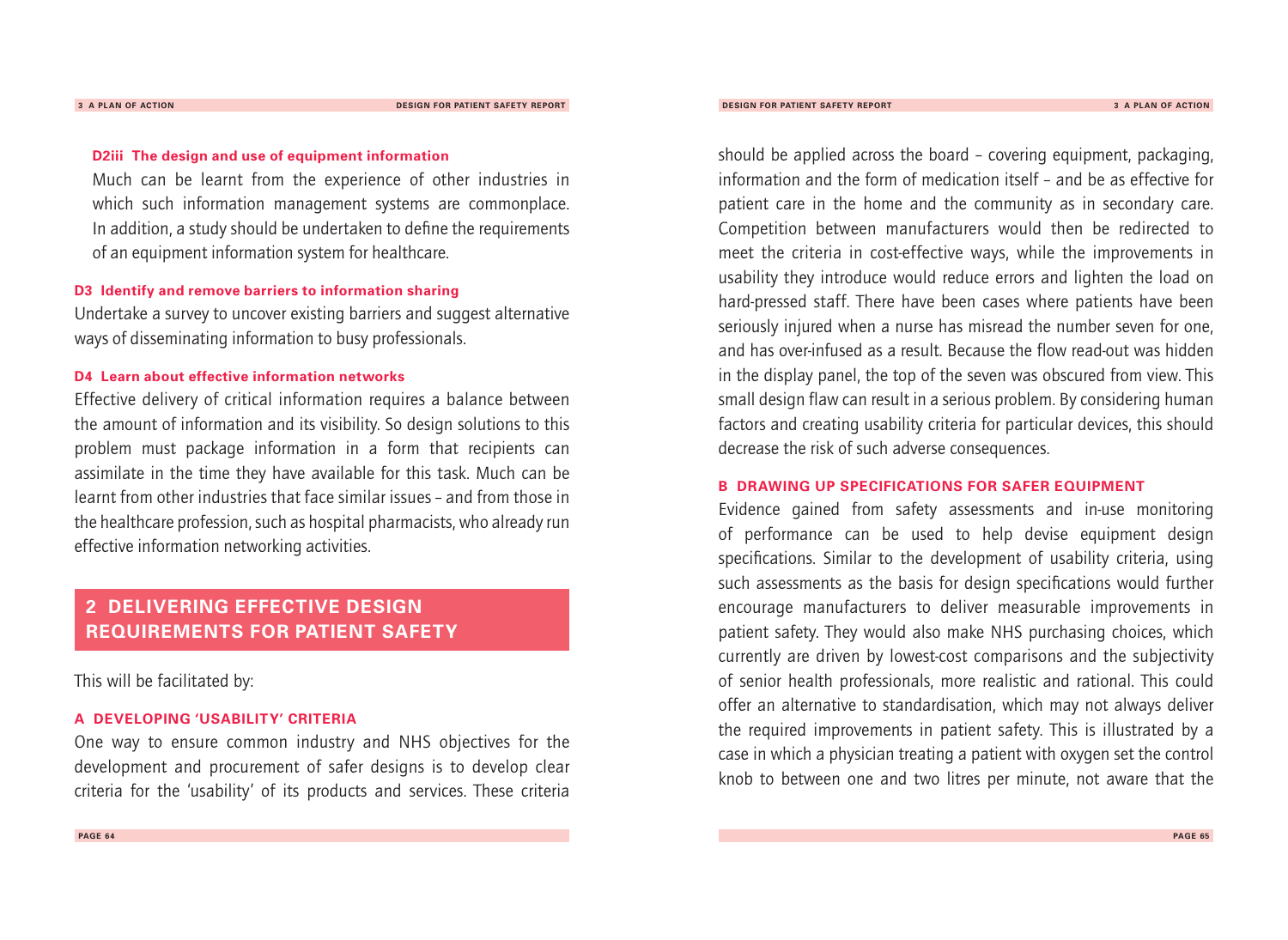numbers represented a discrete rather than continuous setting. No oxygen was flowing through, yet the knob rotated smoothly, giving the suggestion that the intermediate setting of the machine was possible. The patient became hypoxic before the error was discovered. A design solution would have been a rotary control that snaps into a discrete setting along with some indication of flow.

#### **C CREATING 'LIFE-CYCLE COSTING' GUIDANCE**

Current purchasing criteria for products and services are based on cost rather than patient safety. A more rational approach would be to consider life-cycle costs.Although the initial purchase price of a particular piece of equipment may be lower than that offered by a competitor, once durability and reliability are taken into account, the picture may change. Many other factors impact on the life-cycle costs of equipment, including the training required to ensure safe use, potential for errors in use, acceptability to the user, and so on. Cost-benefit analysis applied to whole-life costs would offer a more rational basis for purchasing decisions. By introducing such guidelines, product requirements could be more accurately stated and industry would compete to deliver value for money against those requirements. Life-cycle analysis is already being used to assess the environmental impact and sustainability of some products – and the knowledge gained in these areas should now be applied to patient safety.

#### **D DEVELOPING ADEQUATE PATIENT SAFETY GUIDELINES FOR PACKAGING DESIGN**

**DESIGN FOR PATIENT SAFETY REPORT**

This should help to remove the repeated confusions that arise from similarities of name, brand identity, colour, box size, shelf position, and inconsistent or confusing packaging of medication.

#### **E GENERATING A BETTER UNDERSTANDING WITHIN THE INDUSTRY ABOUT THE IMPORTANCE OF A SYSTEMS VIEW OF DESIGN AND SAFETY**

Safe products and services can only be successfully introduced into the NHS by clearly understanding the environment into which they will be introduced. Safety depends on taking a systems perspective to design and this must be properly understood by the healthcare industry. An example of good design and systems thinking in manufacturing is the 1.5hp – 3hp range of Hydrovane compressors. Faced with a declining market share the company redesigned its models, reducing direct manufacturing costs by 50%.The key was repackaging all elements of the units except the heart of the well-proven compressor. Assembly, test, servicing, manufacturing methods and production lead-times were all defined right from the initial concept stage, resulting in a concentric stackable design configured to allow fast and easy assembly. By taking into account the total system of manufacture, the business cut overall production lead times from weeks to days.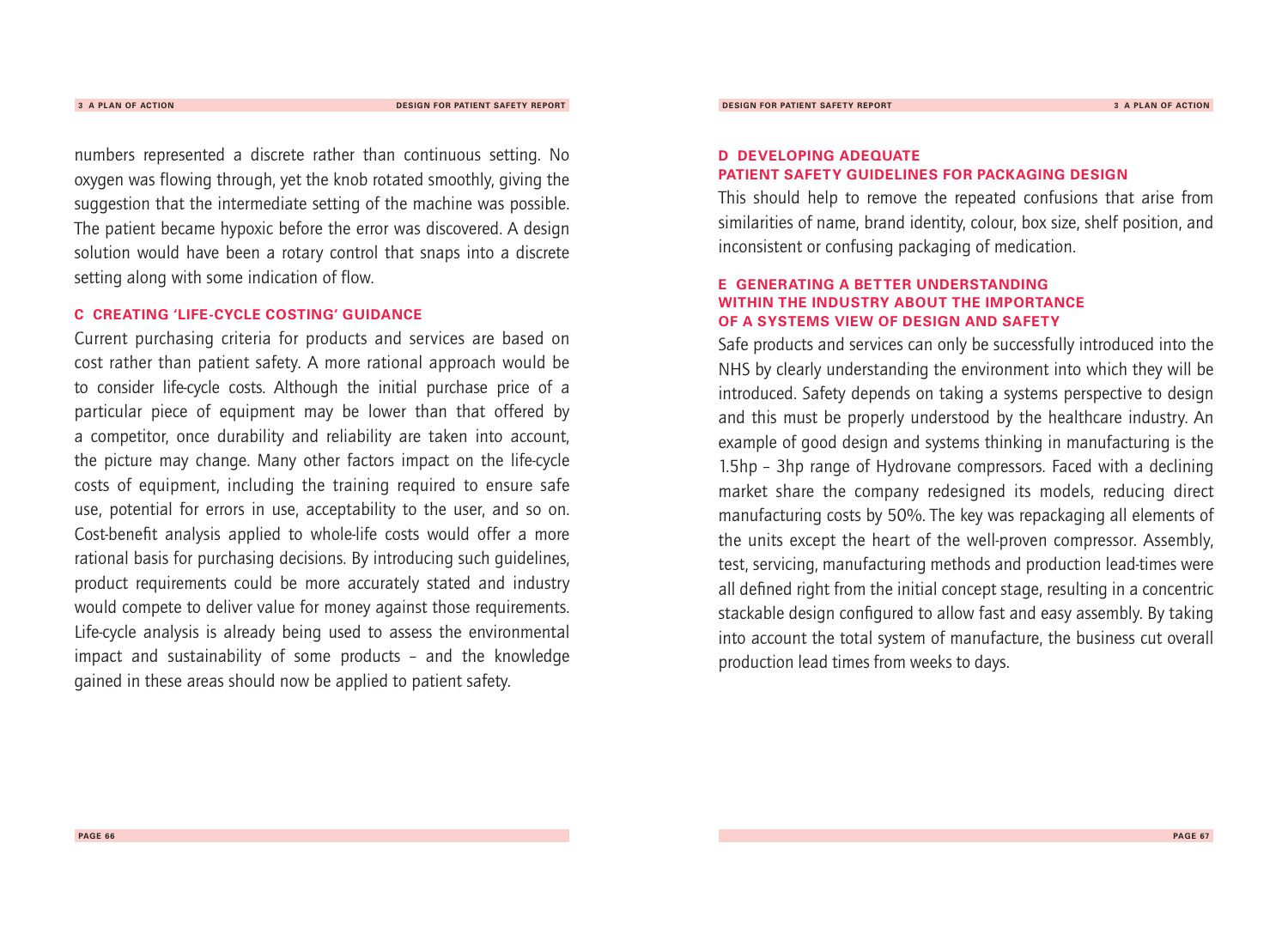#### **F DEVELOPING GUIDANCE FOR ENGAGING STAKEHOLDERS IN THE DESIGN PROCESS**

Guidance is needed on how to do this successfully.The scoping study**<sup>1</sup>** used a number of methods for understanding and recording the experiences of healthcare users, purchasers, designers and manufacturers. These helped identify problems and possible sources of errors and also increased the participants' understanding of real patient issues.The methods used here have been recorded and could form the basis of future studies.

#### **G IMPROVING COMMUNICATION BETWEEN STAKEHOLDERS**

Close liaison between healthcare users, purchasers, designers and manufacturers, particularly throughout the commissioning and development period, ensures that potential problems are quickly identified. It also enables the effective evaluation of equipment and the adoption of appropriate strategies for the implementation of change within the NHS.

#### **H RESOLVING CONFLICTS OF INTEREST BETWEEN STAKEHOLDERS**

Workshops led by a professional facilitator are a practical means of achieving this objective. More than 90% of those invited to the workshops organised for the scoping study, did in fact attend, providing strong evidence of stakeholders' commitment to resolving the challenge of medical error. Once around the table, with a shared goal in mind, conflicts can be broached and ameliorated.

#### **I REVIEWING AND REFINING THE REMIT OF RELEVANT AGENCIES**

This review will place the agencies' responsibilities in the context of patient safety to provide a clearer picture of the extent of current guidance and controls. Mapping NHS agency responsibilities against patient safety issues will enable a clearer understanding of their respective roles, useful both for stakeholders within and beyond the health service. Where gaps or omissions are evident, it will be important to clearly define a change of remit and responsibility of the appropriate agencies to meet patient safety design requirements.

## **3 EVALUATING FOR SAFETY AND EASE OF USE**

The groundwork for developing an effective system for evaluating safety within healthcare should be undertaken by:

#### **A DEVELOPING GUIDELINES TO EVALUATE THE EFFECTIVENESS OF CHANGE**

New guidelines are needed to evaluate changes in the healthcare system (eg as a result of new equipment or revised operating protocols). Before new equipment or revised operating protocols are introduced into the NHS, thinking about the evaluation should begin by defining the specification of a new system. Such thinking continues throughout the whole life of the system, until it is removed from use. It is important that any such assessment is consistent with other major healthcare systems.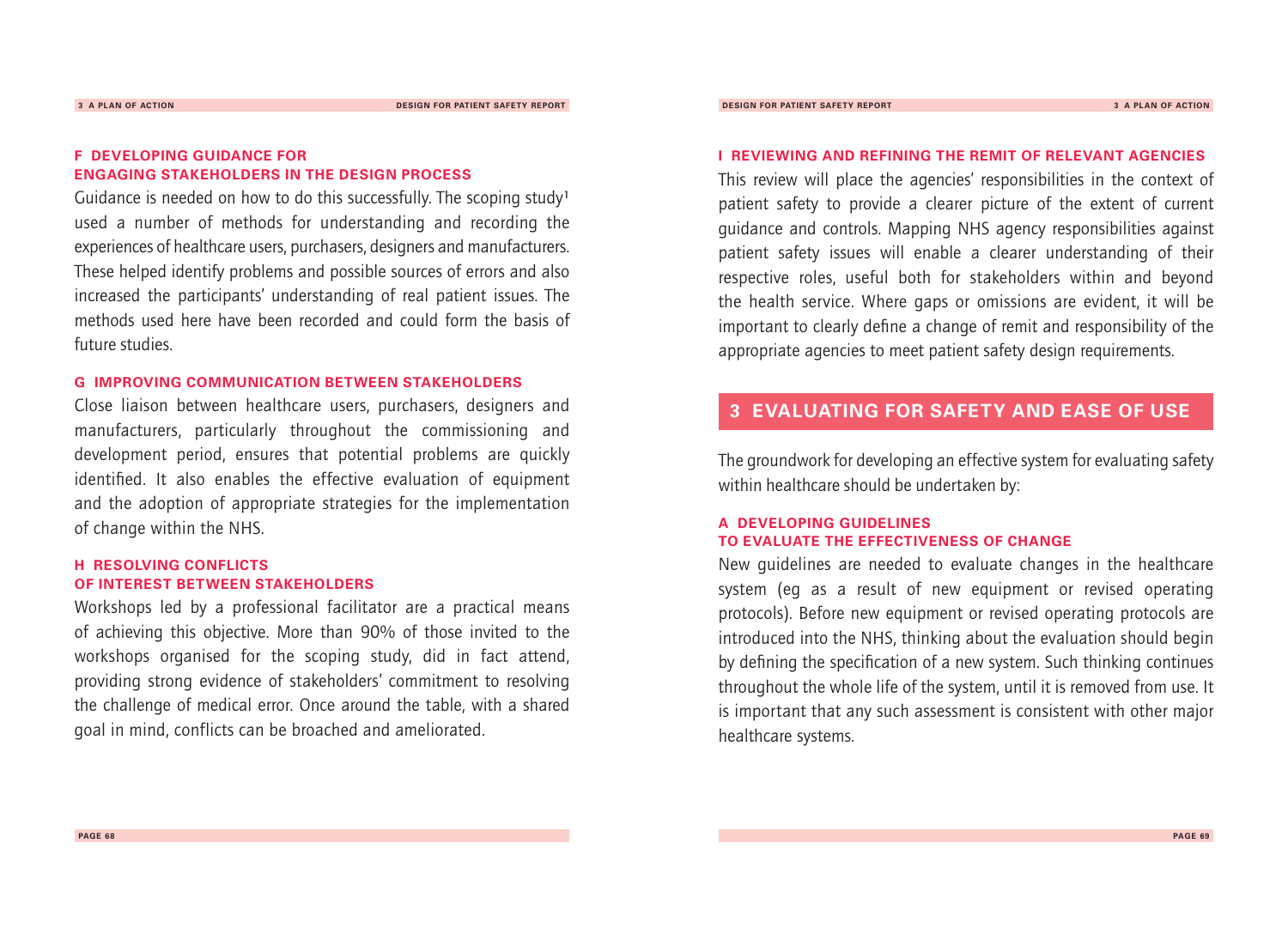#### **B ENSURING A COMMON UNDERSTANDING OF THE DEFINITIONS OF MEDICAL ERRORS**

Common definitions of medical errors must be agreed across the healthcare system. Evaluation often requires reference to historical data and information relating to similar systems – and a study of the way in which other industries approach this issue would help with the preparation of such definitions. In practice, however, it is important that agreed definitions of medical errors are derived from the risks inherent in the particular system under investigation. The US has undertaken some initial work in this area – and this now needs to be further developed.

#### **C ENCOURAGING IN-USE AUDITING AND VALIDATION OF THE DESIGNS OF EXISTING PRODUCTS**

Validation establishes that designs do what they are required to do. In other words – have we built the right thing? How effectively have we done this? And what scope is there for improvement? Validation during design development and later in post-production, is essential if task analysis and user-research (which help this process) are to prove effective in reducing risk and error.

#### **D COMPILING A DATABASE OF EVALUATION METHODS**

This would prove useful for industry and the NHS. It would help bring about a common understanding of what evaluation can achieve and the best methods that should be used in any particular case. Such a database might also include information to assist the assessment of comparable products – such as advanced simulation methods and the results of past evaluations.

## **4 IDENTIFYING, CONTROLLING AND MANAGING RISK IN THE NHS**

Three initial steps should be taken to achieve this recommendation:

#### **A TRAIN PRIMARY AND SECONDARY CARE STAFF IN RISK ASSESSMENT**

Nurses, doctors, pharmacists and paramedics are trained to recognise and respond to various patient conditions. But their professional training does not equip them to assess other factors in the work system that may compromise their professional competence. Many routine procedures have an element of risk, and healthcare professionals need training in risk assessment techniques so they are able to make the appropriate decisions.

#### **B ENCOURAGE CONTINUOUS RISK MANAGEMENT**

Some activities are obvious sources of potential injury – such as staff using complex equipment for which they have not been trained. Some risks are less apparent – for instance, when a doctor writes a prescription for a patient who he/she does not know. Effective evaluation of such risks requires efficient feedback between stakeholders. Once risks have been identified and steps taken to protect patients from injury, continuous management is required to prevent a resurgence of accidents.

#### **C APPLY THE RISK MANAGEMENT PROCESS TO SAFETY HOT-SPOTS IDENTIFIED THROUGH ANALYSIS OF THE PATIENT PATHWAYS**

Once risks have been identified, strategies for minimising them should be applied to the hot-spots in patient pathways throughout the healthcare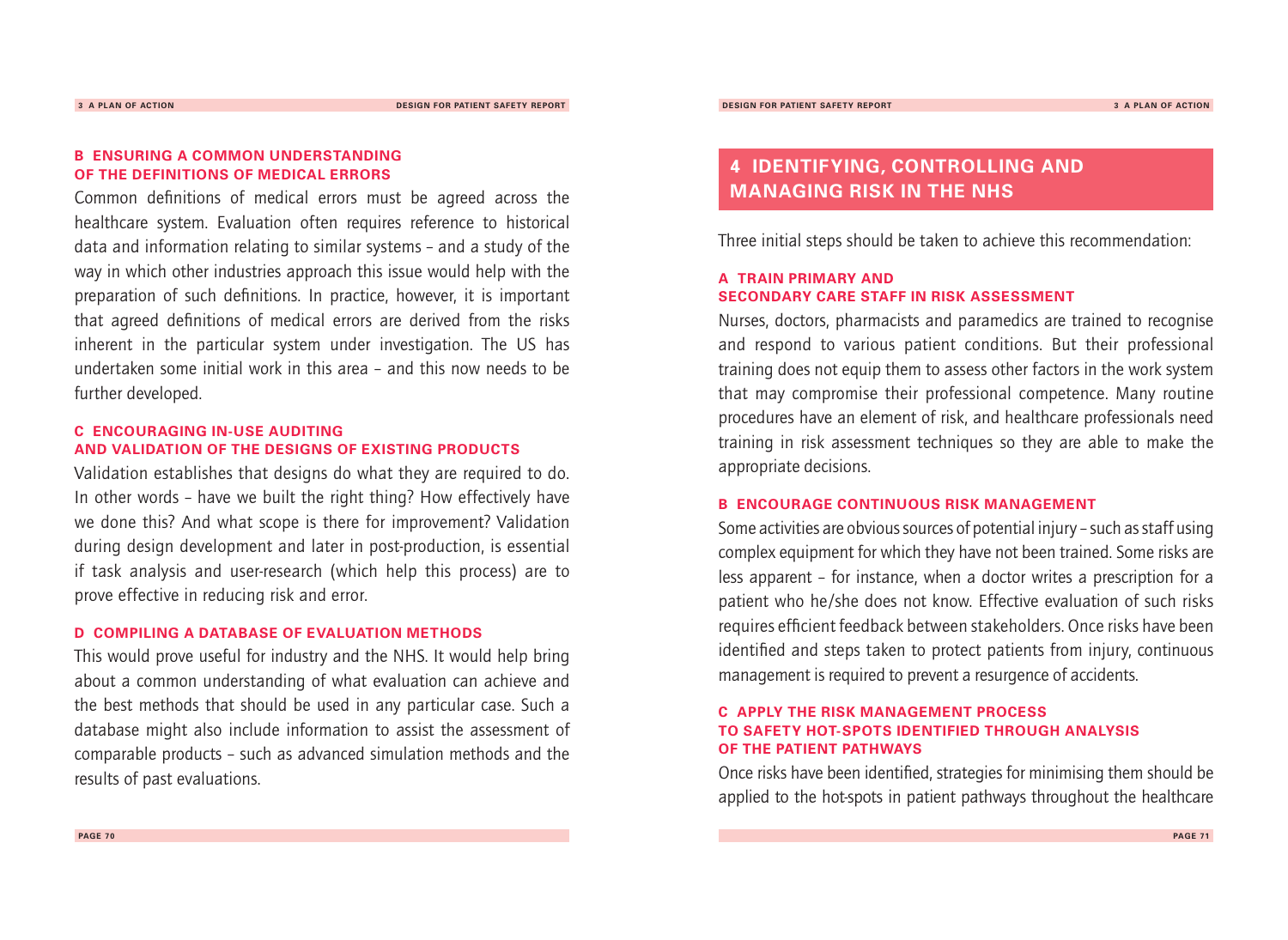system, and in particular to the processes involved in medication and equipment procurement. By working with the stakeholder groups that were established for the purpose of this study, it is possible to make an early start on the process of identifying and controlling such risks.

## **5 COMMUNICATING THE IMPORTANCE OF 'DESIGN FOR PATIENT SAFETY'**

To ensure a wide appreciation of the need to use a systems-based, user-centred approach to design in healthcare, the following approaches should be put into practice:

#### **A RESEARCH THE BEST COMMUNICATION METHODS FOR INTERFACING WITH INDUSTRY**

Once these are clearly understood, the new approach to design for medical safety should be disseminated to designers and decision makers in industry.

#### **B QUANTIFY HOW MUCH THE PHARMACEUTICAL AND MEDICAL DEVICE INDUSTRIES SPEND ON DESIGN**

These industries make a considerable investment in design. Much of this expenditure is focused on branding and product differentiation as a way of increasing sales and profitability. A significant proportion of this spend could incorporate or be redirected towards designing for patient safety. Understanding how much is spent, why, and towards what ends could identify opportunities for design improvements and also tap into significant funds at a relatively low cost to the NHS.

#### **C ENCOURAGE MANUFACTURERS TO IMPROVE THE SAFETY OF PRODUCTS AND SERVICES**

Basing NHS purchasing decisions on well-founded criteria for usability and patient safety should stimulate innovation and competition among commercial producers. Manufacturers who meet the criteria will see this as a means of making their products stand out from the crowd – not just in marketing to the NHS, but to other healthcare markets as well.

#### **D ENCOURAGE THE NHS TO USE ITS COLLECTIVE PURCHASING POWER TO INFLUENCE MANUFACTURERS' DESIGNS**

Despite the financial and other constraints it works under, the NHS retains a high degree of trust as a brand in its own right, and could act as a world leader in developing such criteria to drive purchasing and R&D. On this basis some purchasing could be centralised, but purchasing by individual trusts could still carry a collective weight if a common and transparent set of criteria is adhered to, and maintained in light of new developments.

#### **E MAKE THE NHS MORE ACCESSIBLE TO DESIGNERS**

Currently, design students and professionals have to negotiate too many bureaucratic hurdles before they can gain access to healthcare staff and environments to carry out research.This does not encourage practical work in the field – and special arrangements should be introduced allowing designers more ready access to the health service. Steps should also be taken to ensure that healthcare and medication design issues are incorporated into design curricula at all levels, and that these can be disseminated to a wider audience, including industry.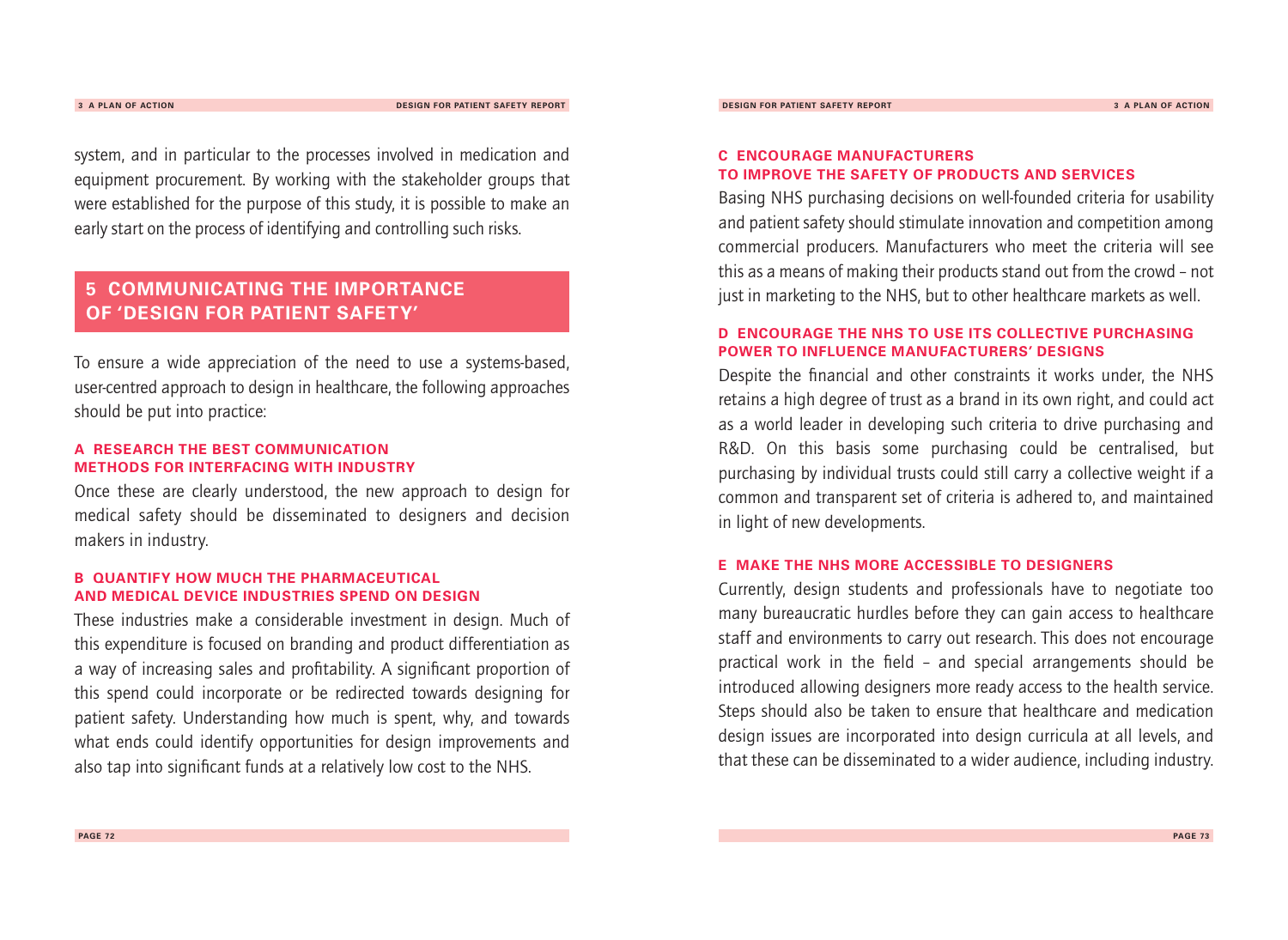## **6 ESTABLISHING A STRATEGIC ADVISORY PANEL TO OVERSEE A DESIGN-LED APPROACH TO PATIENT SAFETY**

This should begin by defining the scope and operation of an advisory panel, which would work closely with the National Patient Safety Agency. The supporting research for the initial study contains considerable work on these areas, and should act as a starting point for any such initiative. The exact workings of the panel are beyond the scope of this report, but it should be an active working group which assists those responsible for following through on the recommendations, to ensure that:

- Research areas are clearly defined and funding is encouraged for research aimed at understanding the design implications of medical errors.
- Significant sources of error and adverse events are explored from a design perspective.
- Relevant design information is fed back to industry and the NHS so as to focus future investment on patient safety.
- Future design decisions are made on the basis of sufficient relevant information to enhance patient safety.
- Design solutions are evaluated and improved on the basis of good evidence of their ability to reduce risk and error.
- Purchasing decisions are made on the basis of sound evidence of value for money when the costs resulting from adverse events are taken into account.

## **PRELIMINARY PROJECTS**

A number of initial projects are also being put forward to improve safety in parts of the health service. They are examples of the kind of work that needs to be undertaken to begin to get to grips with the problem of medical errors in the NHS.They are not an alternative to the recommendations and action plan outlined above, but should rather be seen as complementary to – and building upon – the system design approach.

### **PROJECT 1**

Tackle the issue of non-compliance in the community – in collaboration with a major pharmacy chain

**The aims:** to improve treatment efficacy especially for those on complex drug regimes; to minimise mistakes and adverse incidents and to develop an integrated system that unites users, carers and manufacturers.

### **PROJECT 2**

Develop a standardised design for a personalised medication dispenser

**The aims:** to improve the reliability of dispensing medicine; to reduce the potential for errors and to place the patient at the centre of an integrated health service safety culture.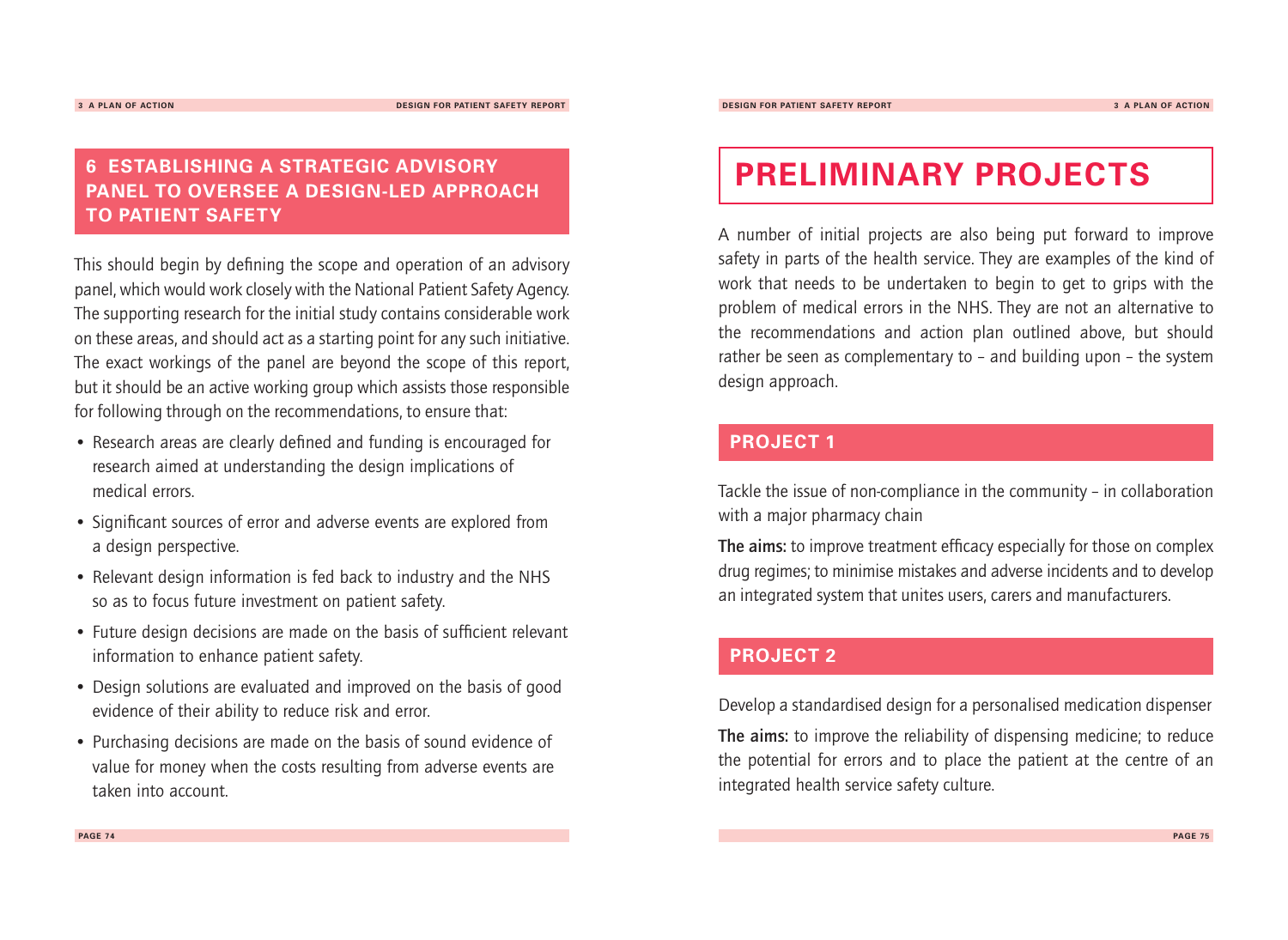**3 A PLAN OF ACTION DESIGN FOR PATIENT SAFETY REPORT**

### **PROJECT 3**

Introduce a system for a single patient ID for the NHS **The aims:** to reduce the potential for mistakes.

### **PROJECT 4**

Develop usability criteria for the purchase of medical devices

**The aims:** to provide information on key equipment requirements and characteristics to help smart purchasing.

### **PROJECT 5**

Develop and design pharmaceutical packaging and labelling that reflect the needs of all users in the NHS

**The aims:** to reduce the possibility of errors and to develop a culture in which the health service takes a lead in the design of healthcare products.

### **PROJECT 6**

Undertake a risk assessment of patient safety in defined care pathways to prioritise safety design improvements

**The aims:** to develop a culture of risk assessment, surveillance and prevention.

## **PROJECT 7**

Identify and publicise the best international examples of medical safety designs

**The aims:** to foster a new climate of co-operation between designers, manufacturers and healthcare providers.

## **PROJECT 8**

Work with the United States and other systems worldwide **The aims:** to identify and learn from global best practice.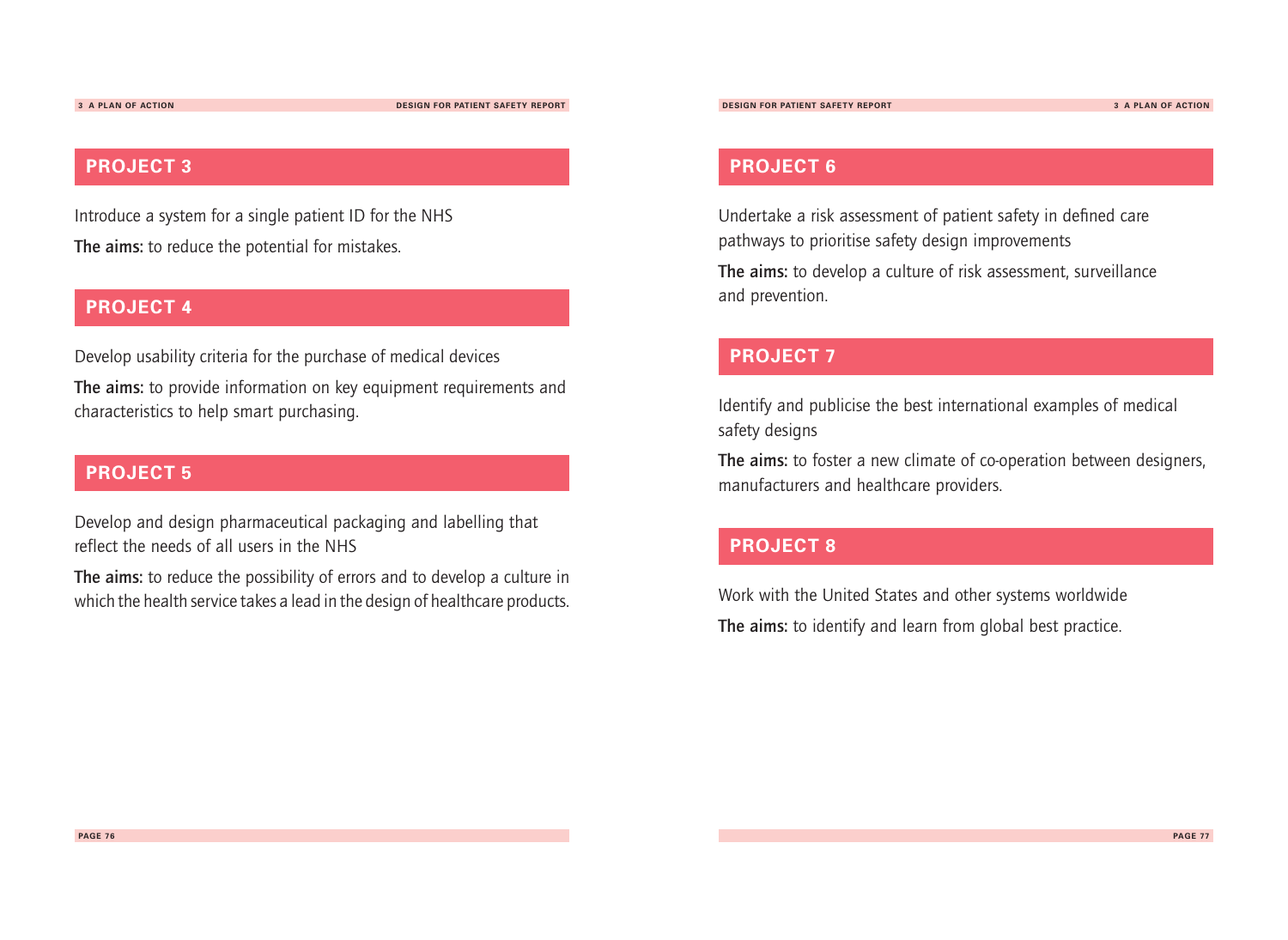## **4 THE WAY FORWARD: THE GOVERNMENT'S RESPONSE**

Improving the quality and safety of care is at the heart of the Government's strategy for moving towards a more patient-centred and responsive National Health Service.

The preceding pages give a new perspective on the NHS, setting out the need to think in broad design and system terms, much more so than we do at present – not just in terms of the design of specific pieces of equipment or buildings, but in all aspects of the services we deliver for NHS patients.

For example, before reorganising healthcare services, in introducing new solutions to improve care, when commissioning or purchasing healthcare products, there is a need to always consider the wider issues of safety and usability, the needs of those who will or could potentially be involved, how changes will operate in real situations and how they will impact on the broader healthcare system.

This broader systems-design approach can already be found in many areas of the NHS, and there are some excellent examples of work which begin to meet many of this report's recommendations.

• Our National Service Framework and Cancer Plan programmes demonstrate examples of taking a more 'whole systems' approach to improve the delivery of care in key areas of NHS services.

- The National Patient Safety Agency is already beginning to improve the safety of NHS patient care and is spreading a culture of reporting and learning from when things go wrong across all areas of the NHS.
- The National Programme for Information Technology (NPfit) is already addressing at least two key areas highlighted in this report: the NHS Information Authority has previously mapped an extensive range of NHS healthcare processes – providing a knowledge-base for the NHS to draw upon – and the National Programme is working to deliver an Integrated Care Record Service and, through its National Design Authority, an NHS-wide Enterprise Architecture.
- A group drawn from the Medicines and Healthcare products Regulatory Agency, National Patient Safety Agency working with manufacturers, healthcare professionals, patients and others has developed best practice guidance on safer labelling and packaging of medicines, for immediate implementation and with the support of the pharmaceutical industry.
- Work is also ongoing to improve the quality of the information provided to patients with their medicines and to further develop and extend the use of child-resistant packaging.

However, there is no doubt we can do more to systematically instil this thinking.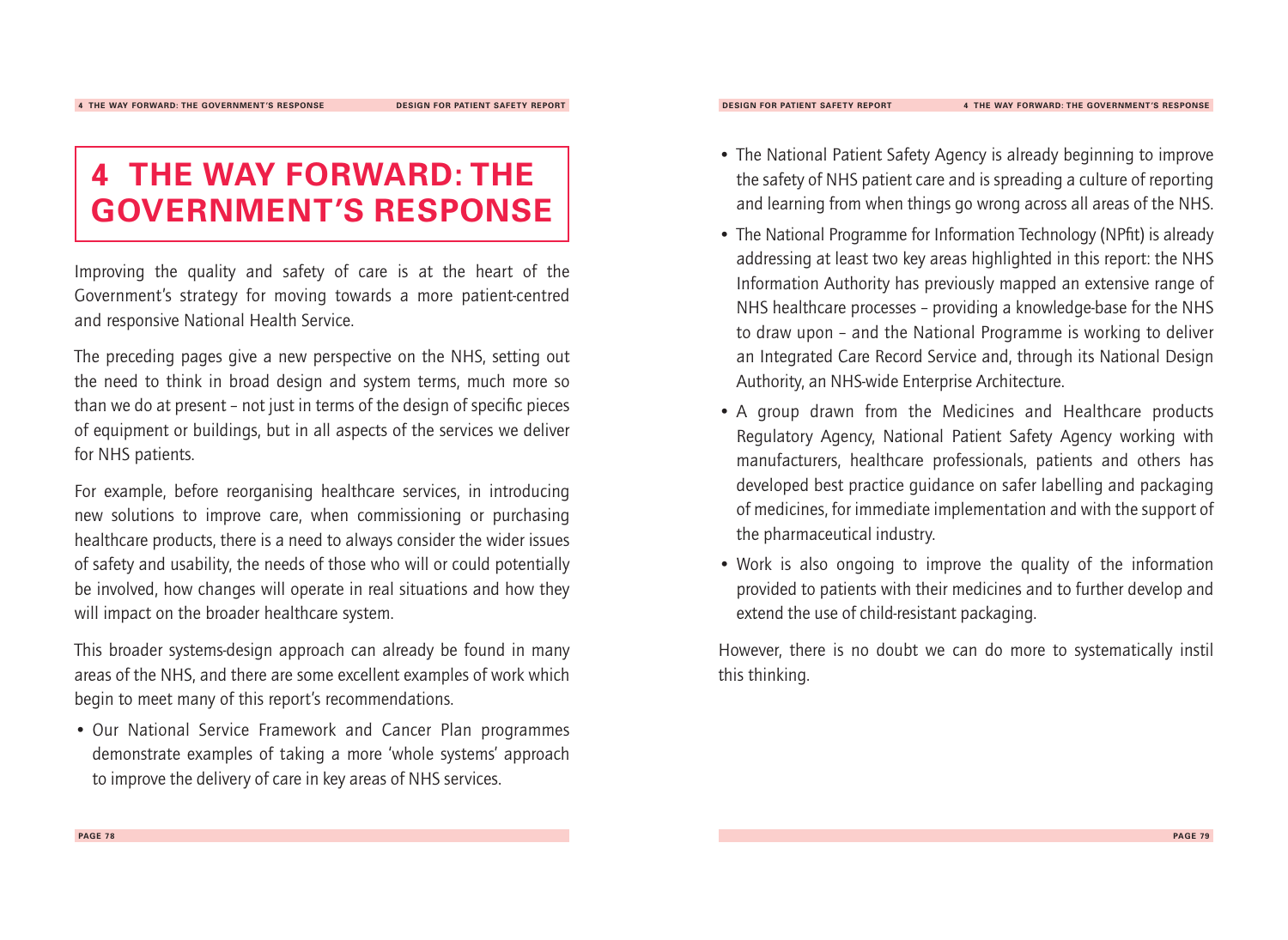#### **THE WAY FORWARD**

The Government's Chief Medical Officer will lead a multi-agency programme board of stakeholders and expert advisers to consider how best to implement the recommendations and actions suggested in this report, to identify key projects that already demonstrate the benefits of the systems-design approach to safety which can be used to spread this thinking more widely, and to consider any gaps or overlaps in the current structures.The National Patient Safety Agency will take a major role within this programme.

The programme board will aim to encourage existing project teams to work in partnership to maximise benefits and will seek to draw on advice and expertise from networks of experts in this field to support specific projects or the overall programme.

The healthcare industry will be crucial to the success of this programme. The *Design for Patient Safety* initiative brings an opportunity for us to work in partnership with industry to help ensure that the design of healthcare products increasingly focuses on delivering safer patient care.

The early stages of the *Design for Patient Safety* programme are unlikely to have major resource or cost implications, as initial work will involve a great deal of drawing together of existing projects. However, there may be costs and resources as well as benefits involved in implementing aspects of this ongoing programme. We will carefully consider the cost implications of the proposals, piloting projects as necessary and assessing risks and resource implications as would be

the case for any similar work.We will also work with industry and key stakeholders across the NHS to get best value for money from the proposals.

This is not a 'quick fix' approach, quite the reverse. This programme is about safety of care and 'whole systems' design – for many of us in the NHS and in Government this will require a different way of thinking, one which will take time to bed in.

However, implementing the approach set out in this report will allow the NHS to design safety into its systems and processes, as well as its products and services – into all aspects of the way we deliver care for NHS patients.

Consequently, the Government welcomes the *Design for Patient Safety* report.The study provides us with a framework to help achieve a health service where all those who have an influence in delivering care have the safety of patients at the front of their minds, and where decisions increasingly take into account the wider implications for patient safety.

We believe this challenging and exciting initiative has the potential to bring huge benefits to the NHS.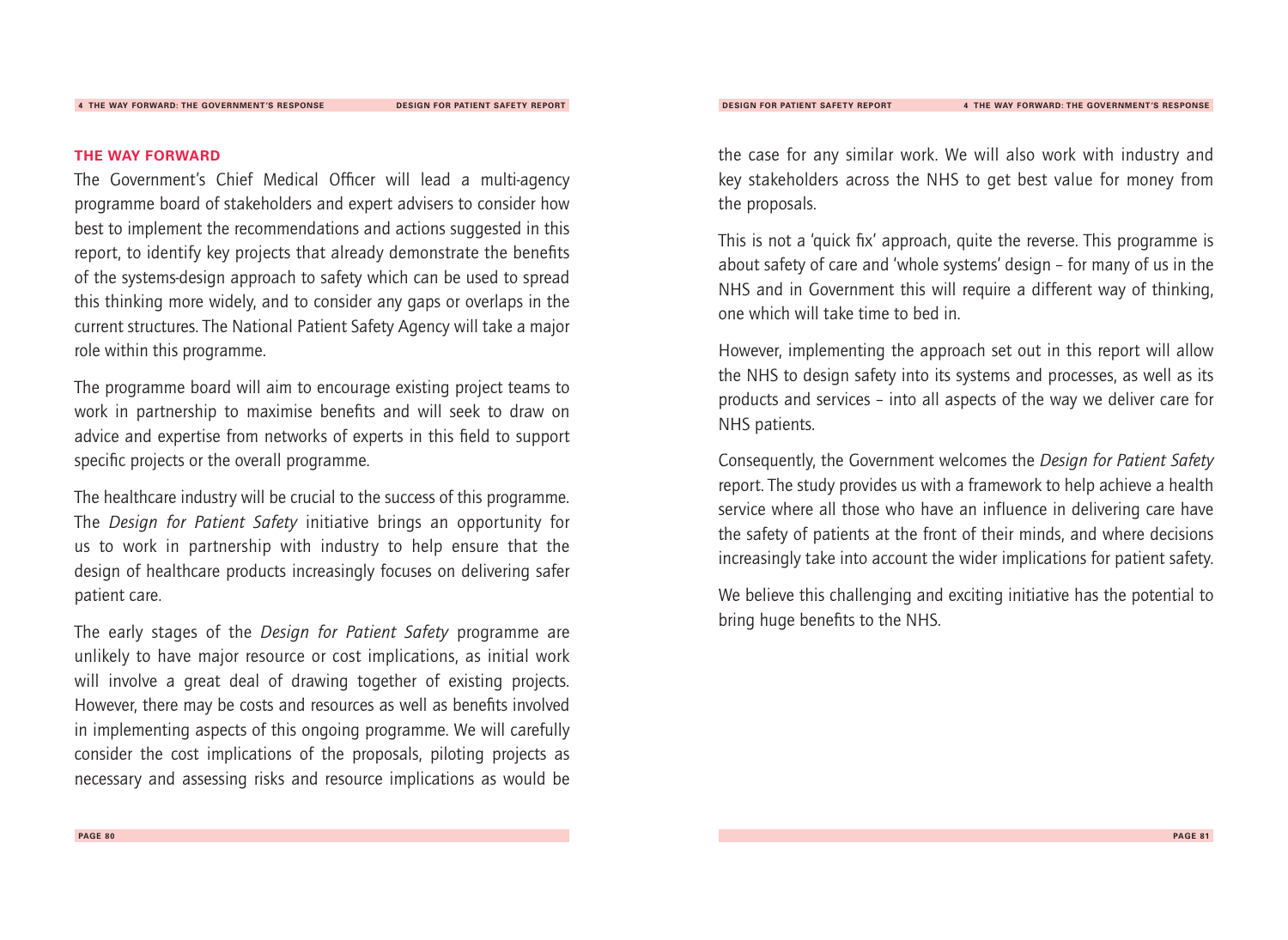## **5 CONCLUSION**

In the past we have assumed that good intentions and hard work have protected the safety of patients. The statistics appear to tell a very different story, with research from other countries confirming just how common medical errors really are. They also demonstrate that there is a huge potential to reduce suffering and avoidable death, if we pay greater attention to safety and quality in design, understand the needs of healthcare providers and patients and anticipate mistakes. To achieve this we need to learn from other industries – such as airlines and nuclear power – where safety is 'mission critical' and a systems approach has been taken to designing out the opportunity for error.

As health services around the world are suffering similar problems of equal magnitude, these can reasonably be expected to have similar causes and similar solutions.This represents a significant opportunity both for the NHS and the UK healthcare industry to respond to this challenge.The nature of the NHS gives us the opportunity to implement an integrated, comprehensive design-led approach to patient safety. The UK healthcare industry can benefit from this new-found awareness in its sizable domestic market, enabling its companies to add value, innovate and differentiate their products through safer design thinking.

However, the UK will only reap these dividends if the healthcare sector embarks upon an extensive knowledge-gaining programme to understand how a poorly designed healthcare system regularly contributes to medical accidents and, crucially, applies systems- and user-centred thinking. The complexity of this task should not be underestimated. It is a major undertaking that will require significant changes in the way in which medical accidents are perceived and managed. But it is an essential one if the safety of both patients and staff in the NHS is to be significantly improved.

The Government is now putting in place a programme of work to take forward the strategy outlined in this report.This is just the first step of many required to address the safety issues that exist in the health service through design. A much wider plan of work is now needed to implement this design-led approach to patient safety so that it can become embedded into everyday working practices of the health service.

The safety of patients in our National Health Service is a major Government priority. By introducing the changes suggested here, the NHS will begin to make real inroads into a problem that afflicts healthcare systems all over the world. In doing this, the health service will forge a path that other care providers will, in time, come to emulate.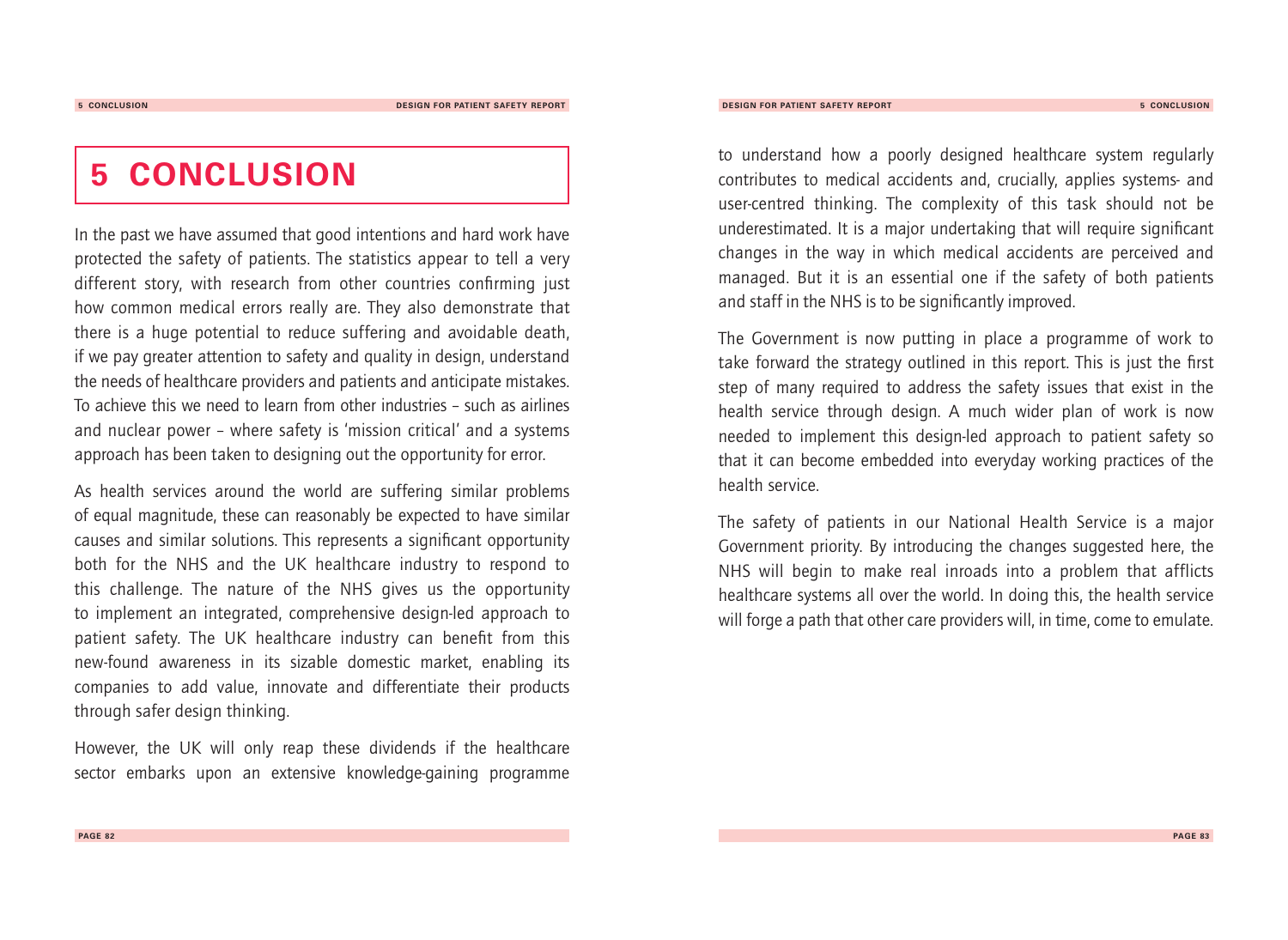### **REFERENCES**

**1** Robens Centre for Health Ergonomics at the University of Surrey, Engineering Design Centre at the University of Cambridge & Helen Hamlyn Research Centre at the Royal College of Art (2003), *Designing for Patient Safety: A scoping study to identify how the effective use of design could help to reduce medical accidents*, page 8, ISBN: 0-9545243-0-6

**2** Department of Health (2000), *An Organisation with a Memory: Report of an expert group on learning from adverse events in the NHS chaired by the Chief Medical Officer*, published by The Stationery Office, London

**3** Department of Health (2001), *Building A Safer NHS For Patients*, Department of Health, London

**4** Cambridgeshire Health Authority (2000), *Methotrexate Toxicity: An inquiry into the death of a Cambridgeshire patient in April 2000*, Cambridgeshire Health Authority

**5** For a full account of the diverse methodologies employed during the scoping study, read chapter 2 (p21) of the *Designing for Patient Safety* research report (see reference 1)

**6** Department of Health (2000), *The NHS Plan*, published by The Stationery Office, London

**7** Kohn L, Corrigan J and Donaldson M (editors) (1999), *To Err is Human*, National Academy Press, Washington, DC

**8** US Food and Drug Administration (1997), *Design Control Guidance for Medical Device Manufacture*, FDA, Center for Devices and Radiological Health

**9** US Food and Drug Administration (2000), Guidance for Industry and FDA Premarket and Design Control Reviewers – Medical device use-safety: incorporating human factors, FDA, Center for Devices and Radiological Health

**10** For a full account of the process by which the systems-based user-centred approach to healthcare design was developed, please refer to chapters 3.5 and 3.6 (pages 33–42) of the *Designing for Patient Safety* scoping research report (see reference 1)